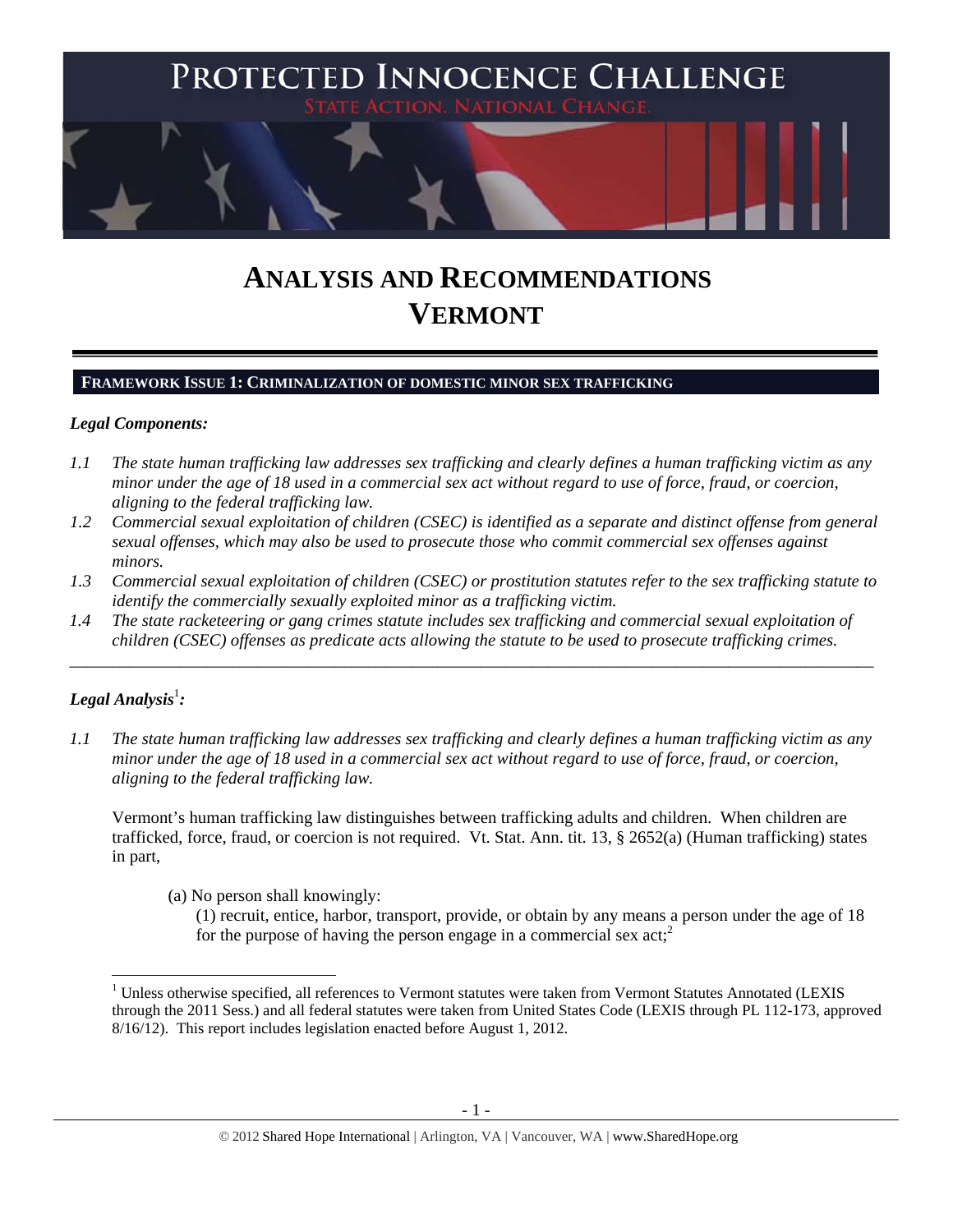(2) recruit, entice, harbor, transport, provide, or obtain a person through force, fraud, or coercion<sup>3</sup> for the purpose of having the person engage in a commercial sex act;

(3) compel a person through force, fraud, or coercion to engage in a commercial sex act;

(4) benefit financially or by receiving anything of value from participation in a venture, knowing that force, fraud, or coercion was or will be used to compel any person to engage in a commercial sex act as part of the venture.<sup>4</sup>

. . . .

A conviction under Vt. Stat. Ann. tit. 13, § 2652(a)(1)–(4) is punishable as a felony<sup>5</sup> by imprisonment "for a term up to and including life," a fine not to exceed \$500,000, or both. Vt. Stat. Ann. tit. 13, §§ 1, 2652(b).

Vt. Stat. Ann. tit. 13, § 2653(a) (Aggravated human trafficking) imposes a heightened penalty if the victim of human trafficking is under the age of 18. Vt. Stat. Ann. tit. 13, § 2653(a) states,

(a) A person commits the crime of aggravated human trafficking if the person commits human trafficking in violation of section 2652 of this title under any of the following circumstances:

(1) The offense involves a victim of human trafficking who is a child under the age of 18;

(2) The person has previously been convicted of a violation of section 2652 of this title;

(3) The victim of human trafficking suffers serious bodily injury or death; or

(4) The actor commits the crime of human trafficking under circumstances which constitute the crime of sexual assault as defined in section 3252 of this title, aggravated sexual assault as defined in section 3253 of this title, or aggravated sexual assault of a child as defined in section 3253a of this title.

A conviction under Vt. Stat. Ann. tit. 13, § 2653(a) is punishable as a felony by imprisonment for 20 years to life, a fine up to \$100,000, or both. Vt. Stat. Ann. tit. 13, §§ 1, 2653(b). An attempt to commit either human

(C) the abuse or threatened abuse of law or the legal process;

(E) providing a drug, including alcohol, to another person with the intent to impair the person's judgment or maintain a state of chemical dependence;

(F) wrongfully taking, obtaining, or withholding any property of another person;

(G) blackmail;

(H) asserting control over the finances of another person;

(I) debt bondage; or

notwithstanding any offense whose maximum term of imprisonment is more than two years, for life or which may be punished by death is a felony. Any other offense is a misdemeanor."

 $6$  Vt. Stat. Ann. tit. 13, § 2651(13) defines "victim of human trafficking" as "a victim of a violation of section 2652 [Human trafficking] of this title."

<sup>&</sup>lt;sup>2</sup> Vt. Stat. Ann. tit. 13, § 2651(3) (Definitions) defines a "commercial sex act" as "any sex act or sexually explicit performance on account of which anything of value is promised to, given to, or received by any person."<br><sup>3</sup> Vt. Stat. Ann. tit. 13, § 2651(2) defines "coercion" as,

<sup>(</sup>A) threat of serious harm, including physical or financial harm, to or physical restraint against any person; (B) any scheme, plan, or pattern intended to cause a person to believe that failure to perform an act would result in serious bodily or financial harm to or physical restraint of any person;

<sup>(</sup>D) withholding, destroying, or confiscating any actual or purported passport, immigration document, or any other government identification document of another person;

<sup>(</sup>J) withholding or threatening to withhold food or medication.<br><sup>4</sup> Vt. Stat. Ann. tit. 13, § 2651(12) defines "venture" as "any group of two or more individuals associated in fact, whether or not a legal entity."

<sup>&</sup>lt;sup>5</sup> Pursuant to Vt. Stat. Ann. tit. 13, § 1 (Felonies and misdemeanors defined), "Any other provision of law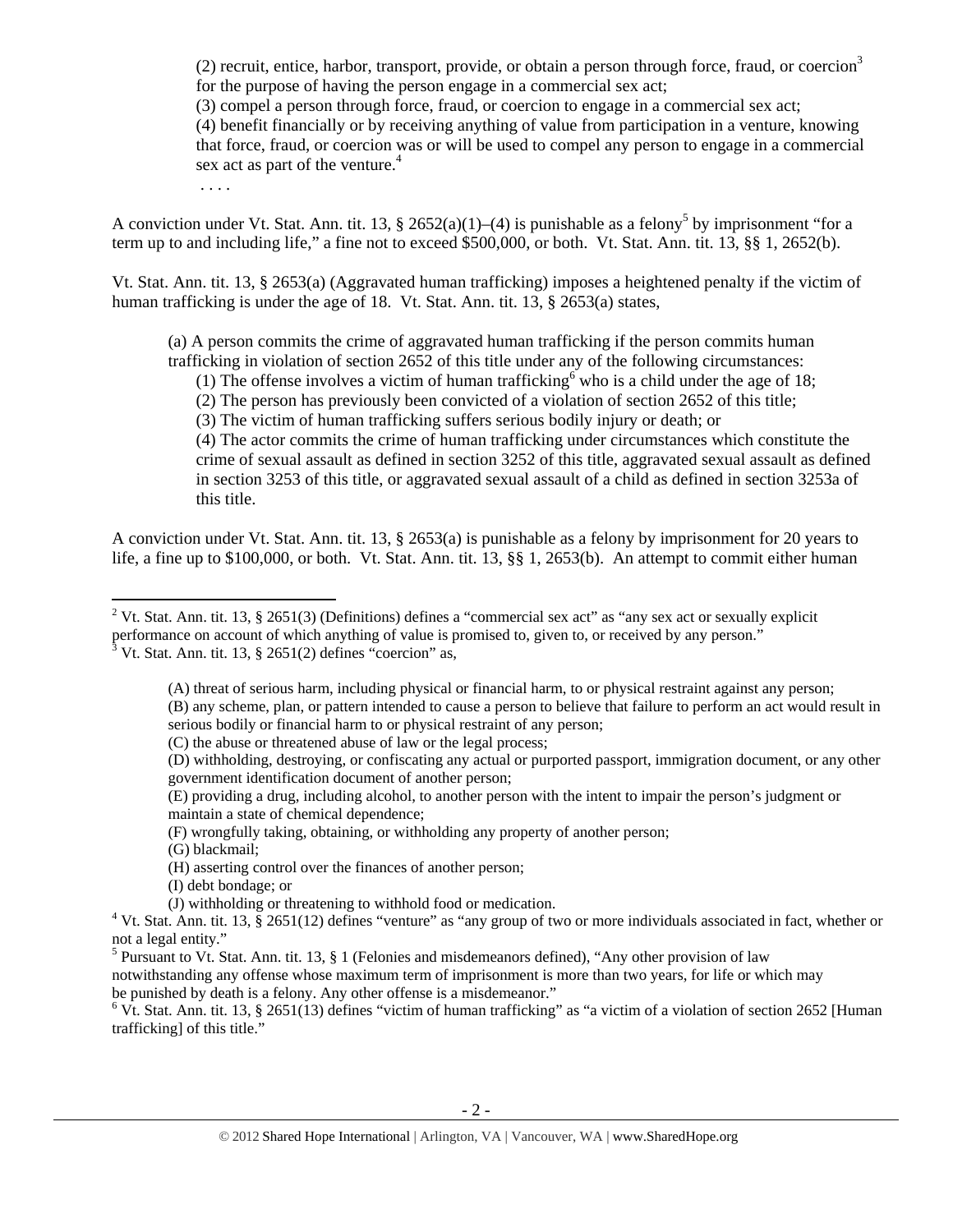trafficking or aggravated human trafficking is punishable to the same extent as the completed offense. Vt. Stat. Ann. tit 13, § 9(a).

Additionally, Vt. Stat. Ann. tit. 13, § 2654(a) (Patronizing or facilitating human trafficking) states,

No person shall knowingly:

(1) Permit a place, structure, or building owned by the person or under the person's control to be used for the purpose of human trafficking;<sup>7</sup>

(2) Receive or offer or agree to receive or offer a person into a place, structure, or building for the purpose of human trafficking; or

(3) Permit a person to remain in a place, structure, building, or conveyance for the purpose of human trafficking.

A conviction under Vt. Stat. Ann. tit. 13, § 2654(a) is punishable as a felony by imprisonment up to 5 years, a fine not to exceed \$100,000, or both. Vt. Stat. Ann. tit. 13, §§ 1, 2654(b).

Lastly, Vt. Stat. Ann. tit. 13, § 2655(a) (Solicitation) makes it illegal for a person to "knowingly solicit a commercial sex act<sup>8</sup> from a victim of human trafficking." A conviction under Vt. Stat. Ann. tit. 13, § 2655(a) is punishable as a felony by imprisonment up to 5 years, a fine not to exceed \$100,000, or both. Vt. Stat. Ann. tit. 13, §§ 1, 2655(b).

*1.2 Commercial sexual exploitation of children (CSEC) is identified as a separate and distinct offense from general sexual offenses, which may also be used to prosecute those who commit commercial sex offenses against minors.* 

The following laws criminalize CSEC in Vermont:

1. Vt. Stat. Ann. tit. 13, § 2822(a) (Use of a child in a sexual performance) states, "No person shall, with knowledge of the character and content, promote<sup>9</sup> a sexual performance<sup>10</sup> by a child<sup>11</sup> or a performance which contains a lewd exhibition of the genitals, anus or breasts of a child, or hire, employ, procure, use, cause or induce a child to engage in such a performance." A first conviction under Vt. Stat. Ann. tit. 13, § 2822(a) is punishable as a felony by imprisonment up to 10 years, a fine not to exceed \$20,000, or both. Vt. Stat. Ann. tit. 13, §§ 1, 2825(a). If the offender has a prior conviction under Vt. Stat. Ann. tit. 13, § 2822(a), § 2823 (Consenting to a sexual performance), or § 2824(a) (Promoting a recording of sexual conduct), however, a conviction is punishable as a felony by imprisonment for 1–15 years, a fine not to exceed \$50,000, or both. Vt. Stat. Ann. tit. 13, §§ 1, 2825(b).

<sup>&</sup>lt;sup>7</sup> Vt. Stat. Ann. tit. 13, § 2651(6) defines "human trafficking" as the following: "(A) to subject a person to a violation of section 2652 [Human trafficking] of this title; or (B) 'severe form of trafficking' as defined by 21 U.S.C. § 7105." <sup>8</sup> *See supra* note 2.

 $9$  Vt. Stat. Ann. tit. 13, § 2821(5) (Definitions) defines "promote" as "to procure, issue, manufacture, publish, sell, give, provide, lend, mail, deliver, distribute, disseminate, circulate, present, exhibit, advertise, or offer to do the same, by any means, including electronic transmission."<br><sup>10</sup> Vt. Stat. Ann. tit. 13, § 2821(4) defines "sexual performance" as "any performance or any part of a performance,

which includes sexual conduct by a child." Vt. Stat. Ann. tit. 13, § 2821(3) defines "performance" as "(A) an event which is photographed, filmed or visually recorded; or (B) a play, dance or other visual presentation or exhibition before an audience."

<sup>&</sup>lt;sup>11</sup> Vt. Stat. Ann. tit. 13, § 2821(1) defines "child" as "any person under the age of 16 years."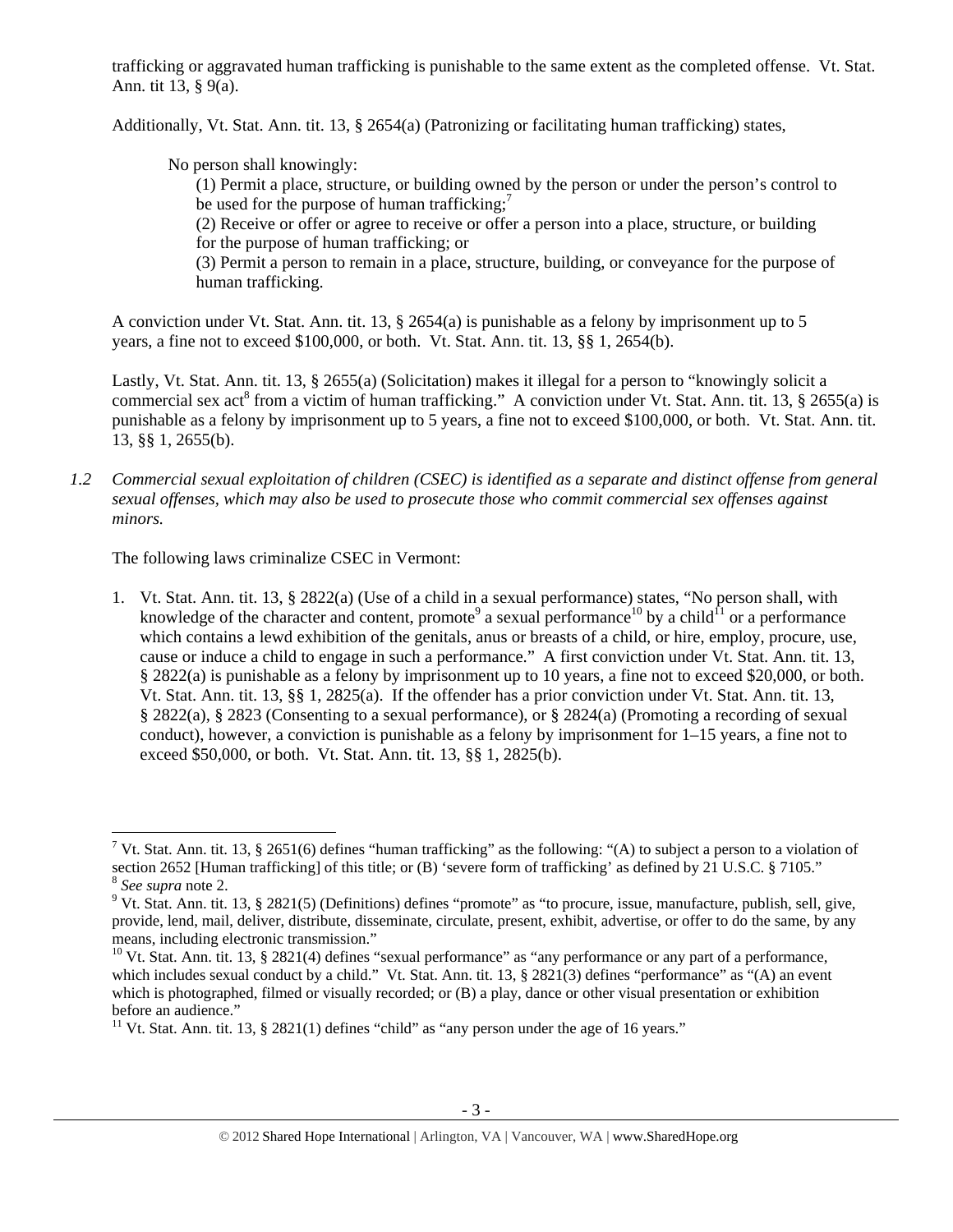2. Vt. Stat. Ann. tit. 13, § 2823 (Consenting to a sexual performance) states, "No person who is the parent, legal guardian, or custodian of a child<sup>12</sup> may, with knowledge of the character and content, consent to the participation of that child in a sexual performance<sup>13</sup> or a performance including a lewd exhibition of the genitals by that child." A first conviction under Vt. Stat. Ann. tit. 13, § 2823 is punishable as a felony by imprisonment up to 10 years, a fine not to exceed \$20,000, or both. Vt. Stat. Ann. tit. 13, §§ 1, 2825(a). If the offender has a prior conviction under Vt. Stat. Ann. tit. 13, § 2822(a), § 2823 (Consenting to a sexual performance), or § 2824(a) (Promoting a recording of sexual conduct), however, a conviction is punishable as a felony by imprisonment for 1–15 years, a fine not to exceed \$50,000, or both. Vt. Stat. Ann. tit. 13, §§ 1, 2825(b).

Other laws may be applicable to sexual exploitation of children although they do not specify commercial sexual exploitation:

1. Pursuant to Vt. Stat. Ann. tit. 13, § 2828 (Luring a child),

(a) No person shall knowingly solicit, lure, or entice, or to attempt to solicit, lure, or entice, a child under the age of 16 or another person believed by the person to be a child under the age of 16, to engage in a sexual act as defined in section  $3251$  [Definitions] of this title<sup>14</sup> or engage in lewd and lascivious conduct as defined in section 2602 [Lewd or lascivious conduct with child] of this title.<sup>15</sup> (b) This section applies to solicitation, luring, or enticement by any means, including in person, through written or telephonic correspondence or electronic communication. (c) This section shall not apply if the person is less than 19 years old, the child is at least 15 years old, and the conduct is consensual.

A conviction under Vt. Stat. Ann. tit. 13, § 2828(a) is punishable as a felony by imprisonment up to 5 years, a fine not to exceed \$10,000, or both. Vt. Stat. Ann. tit. 13, §§ 1, 2825(e).

2. Vt. Stat. Ann. tit. 13, § 2602(a) (Lewd or lascivious conduct with child) provides,

(1) No person shall willfully and lewdly commit any lewd or lascivious act upon or with the body, or any part or member thereof, of a child under the age of 16 years, with the intent of arousing, appealing to, or gratifying the lust, passions, or sexual desires of such person or of such child. (2) This section shall not apply if the person is less than 19 years old, the child is at least 15 years old, and the conduct is consensual.

A first conviction under Vt. Stat. Ann. tit. 13, § 2602(a) is punishable as a felony by imprisonment for 2–15 years and a possible fine not to exceed \$5,000, a second conviction is punishable by imprisonment for 5 years to life and a possible fine not to exceed \$25,000, and subsequent convictions are punishable by imprisonment for 10 years to life and a possible fine not to exceed \$25,000. Vt. Stat. Ann. tit. 13, §§ 1, 2602(b). Additionally, sentences for second and subsequent convictions "shall be served and may not be suspended, deferred, or served as a supervised sentence" and the offender "shall not be eligible for probation, parole, furlough, or any other type of early release until the expiration of the five-year or 10-year term of imprisonment." Vt. Stat. Ann. tit. 13, § 2602(c). The court may, however, depart from the 5 and

<sup>&</sup>lt;sup>12</sup> *Id.*<br><sup>13</sup> *See supra* note 10.<br><sup>14</sup> Vt. Stat. Ann. tit. 13, § 3251(1) (Definitions) defines "sexual act" as "conduct between persons consisting of contact between the penis and the vulva, the penis and the anus, the mouth and the penis, the mouth and the vulva, or any intrusion, however slight, by any part of a person's body or any object into the genital or anal opening of another."

<sup>&</sup>lt;sup>15</sup> See infra Section 1.2 for the provisions of Vt. Stat. Ann. tit. 13, § 2602 (Lewd or lascivious conduct with child).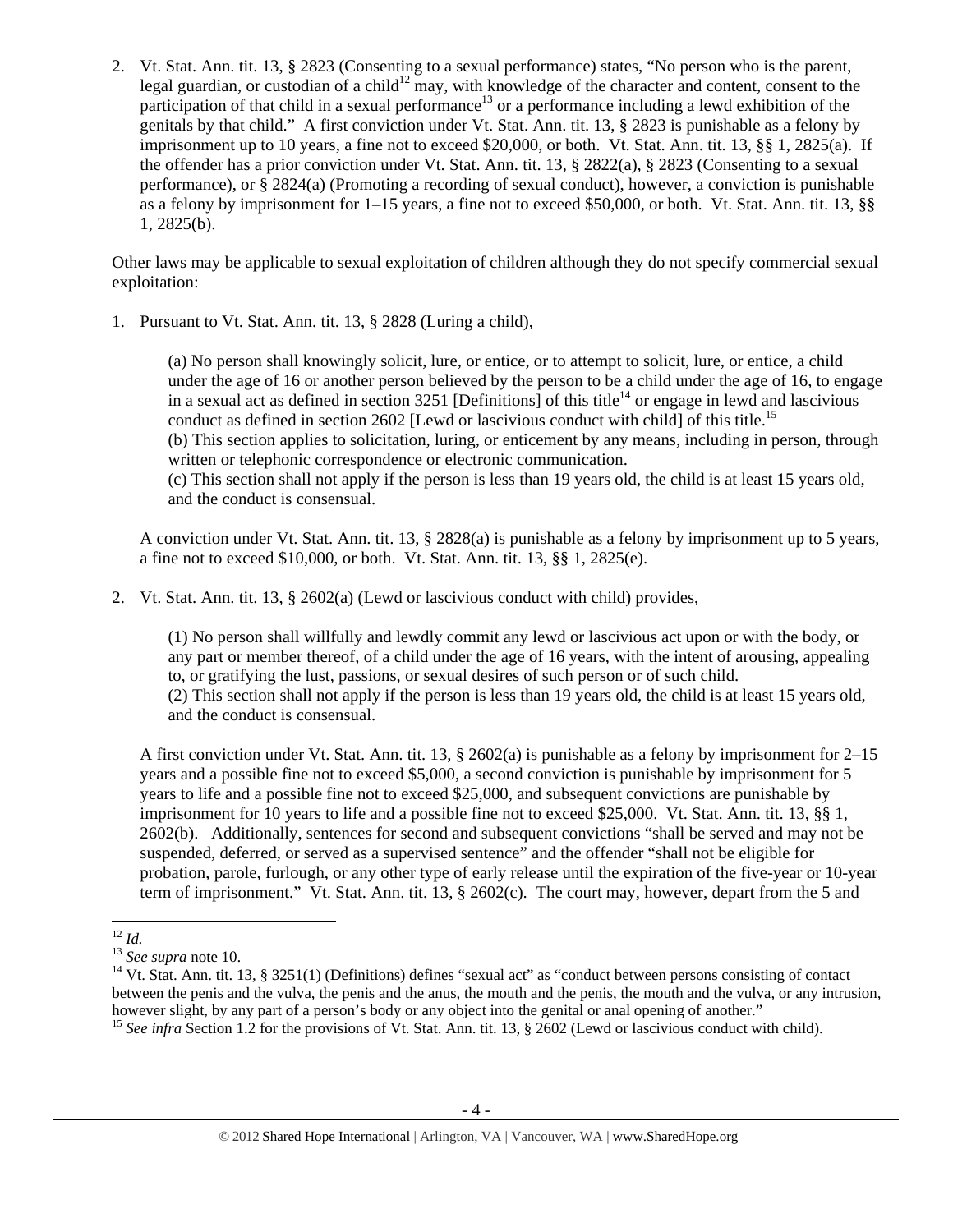10-year minimums required for second and subsequent convictions and may "impose a lesser term of incarceration if the court makes written findings on the record that the downward departure will serve the interests of justice and public safety." Vt. Stat. Ann. tit. 13, § 2602(c)(1), (2). Lastly, "A person convicted of violating subdivision (b)(2) or (3) of this section shall be sentenced under section 3271 [Indeterminate life sentence]<sup>16</sup> of this title" and "[a]ny prior conviction for sexual assault or aggravated sexual assault shall be considered a prior offense for purposes of sentencing enhancement." Vt. Stat. Ann. tit. 13, § 2602(d), (e).

- 3. Vt. Stat. Ann. tit. 13, § 3252(c) (Sexual assault) prohibits the following:
	- (c) No person shall engage in a sexual  $\arctan{17}$  with a child who is under the age of 16, except: (1) where the persons are married to each other and the sexual act is consensual; or (2) where the person is less than 19 years old, the child is at least 15 years old, and the sexual act is consensual.

A conviction under Vt. Stat. Ann. tit. 13, § 3252(c) is punishable as a felony by imprisonment up to 20 years and a possible fine not to exceed  $$10,000$ . Vt. Stat. Ann. tit. 13, §§ 1, 3252(f)(2).

4. Vt. Stat. Ann. tit. 13, § 3253a(a) (Aggravated sexual assault of a child) states,

(a) A person commits the crime of aggravated sexual assault of a child if the actor is at least 18 years of age and commits sexual assault against a child under the age of 16 in violation of section 3252 [Sexual assault] of this title and at least one of the following circumstances exists:

(2) The actor is joined or assisted by one or more persons in physically restraining, assaulting, or sexually assaulting the victim.

(3) The actor commits the sexual act under circumstances which constitute the crime of kidnapping. (4) The actor has previously been convicted in this state of sexual assault under subsection 3252(a) or (b) of this title, aggravated sexual assault under section 3253 of this title, or aggravated sexual assault of a child under this section, or has been convicted in any jurisdiction in the United States or territories of an offense which would constitute sexual assault under subsection 3252(a) or (b) of this title, aggravated sexual assault under section 3253 of this title, or aggravated sexual assault of a child under this section if committed in this state.

. . . .

. . . .

A conviction under Vt. Stat. Ann. tit. 13, § 3253a(a) is punishable as a felony by imprisonment for 25 years to life and a possible fine not to exceed \$50,000. Vt. Stat. Ann. tit. 13, §§ 1, 3253a(b). Vt. Stat. Ann. tit. 13, § 3253a(b) further states, "The 25-year term of imprisonment . . . shall be served and may not be

<sup>17</sup> *See supra* note 14.

<sup>&</sup>lt;sup>16</sup> Vt. Stat. Ann. tit. 13, § 3271(b)–(d) (Indeterminate life sentence) states,

<sup>(</sup>b) If a person is sentenced under this section, the person's maximum sentence shall be imprisonment for life.

<sup>(</sup>c) If a person sentenced under this section receives a sentence that is wholly or partially suspended, sex offender conditions and treatment shall be a condition of the person's probation agreement.

<sup>(</sup>d) If a person sentenced under this section receives a sentence for an unsuspended term of incarceration, the person shall not be released until the person successfully completes all sex offender treatment and programming required by the department of corrections, unless the department determines that the person poses a sufficiently low risk of reoffense to protect the community or that a program can be implemented which adequately supervises the person and addresses any risk the person may pose to the community.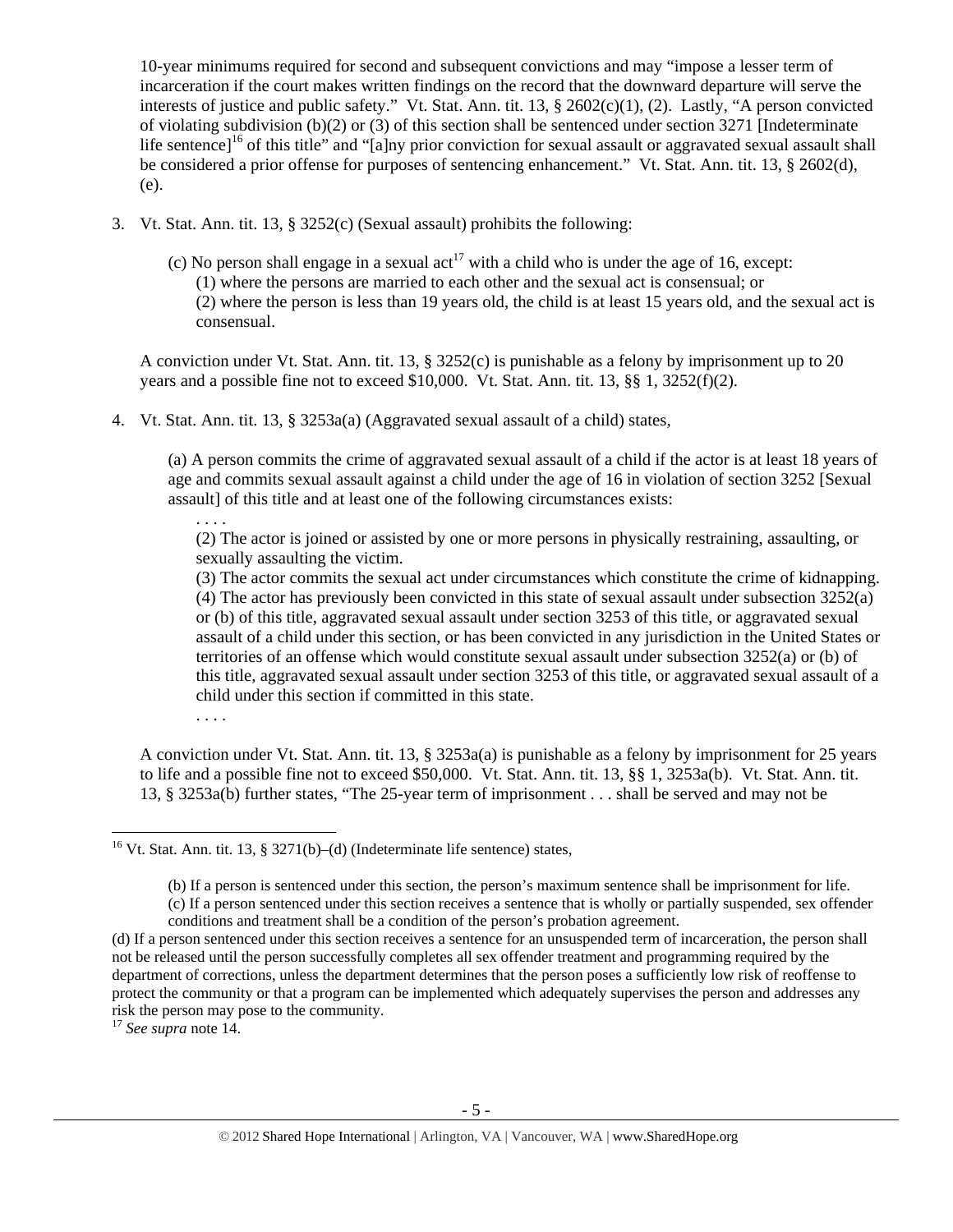suspended, deferred, or served as a supervised sentence. The defendant shall not be eligible for probation, parole, furlough, or any other type of early release until the expiration of the 25-year term of imprisonment."

*1.3 Commercial sexual exploitation of children (CSEC) or prostitution statutes refer to the sex trafficking statute to identify the commercially sexually exploited minor as a trafficking victim.* 

Neither Vt. Stat. Ann. tit. 13, § 2822(a) (Use of a child in a sexual performance) nor § 2823 (Consenting to a sexual performance) refer to Vt. Stat. Ann. tit. 13, § 2652(a) (Human trafficking) or § 2653 (Aggravated human trafficking).

While Vermont's prostitution statute Vt. Stat. Ann. tit. 13, § 2632 (Prohibited acts) does not refer to the human trafficking statute when the person charged is minor, the human trafficking statute, makes minors immune from criminal prosecution under the prostitution statute. Pursuant to Vt. Stat. Ann. tit. 13, § 2652(a)(1) (Human trafficking),

 (B) Notwithstanding any other provision of law, a person under the age of 18 shall be immune from prosecution in the criminal division of the superior court for a violation of section 2632 of this title (prohibited acts; prostitution), but may be treated as a juvenile under chapter 52 of Title 33 [Delinquency provisions] or referred to the department for children and families for treatment under chapter 53 of Title 33 [Children in need of care or supervision].

- 1.3.1 Recommendation: Amend Vt. Stat. Ann. tit. 13, § 2822(a) (Use of a child in a sexual performance), § 2823 (Consenting to a sexual performance) and § 2632 (Prohibited acts) when a minor is engaged in prostitution to refer to Vt. Stat. Ann. tit. 13, § 2652(a) (Human trafficking) and § 2653(a) (Aggravated human trafficking) to ensure that CSEC victims are properly identified as trafficking victims.
- *1.4 The state racketeering or gang crimes statute includes sex trafficking and commercial sexual exploitation of children (CSEC) offenses as predicate acts allowing the statute to be used to prosecute trafficking crimes.*

Vermont has not enacted a racketeering or gang crimes statute.

1.4.1 Recommendation: Enact a racketeering statute that includes CSEC and trafficking offenses as predicate crimes and may be used to prosecute trafficking enterprises.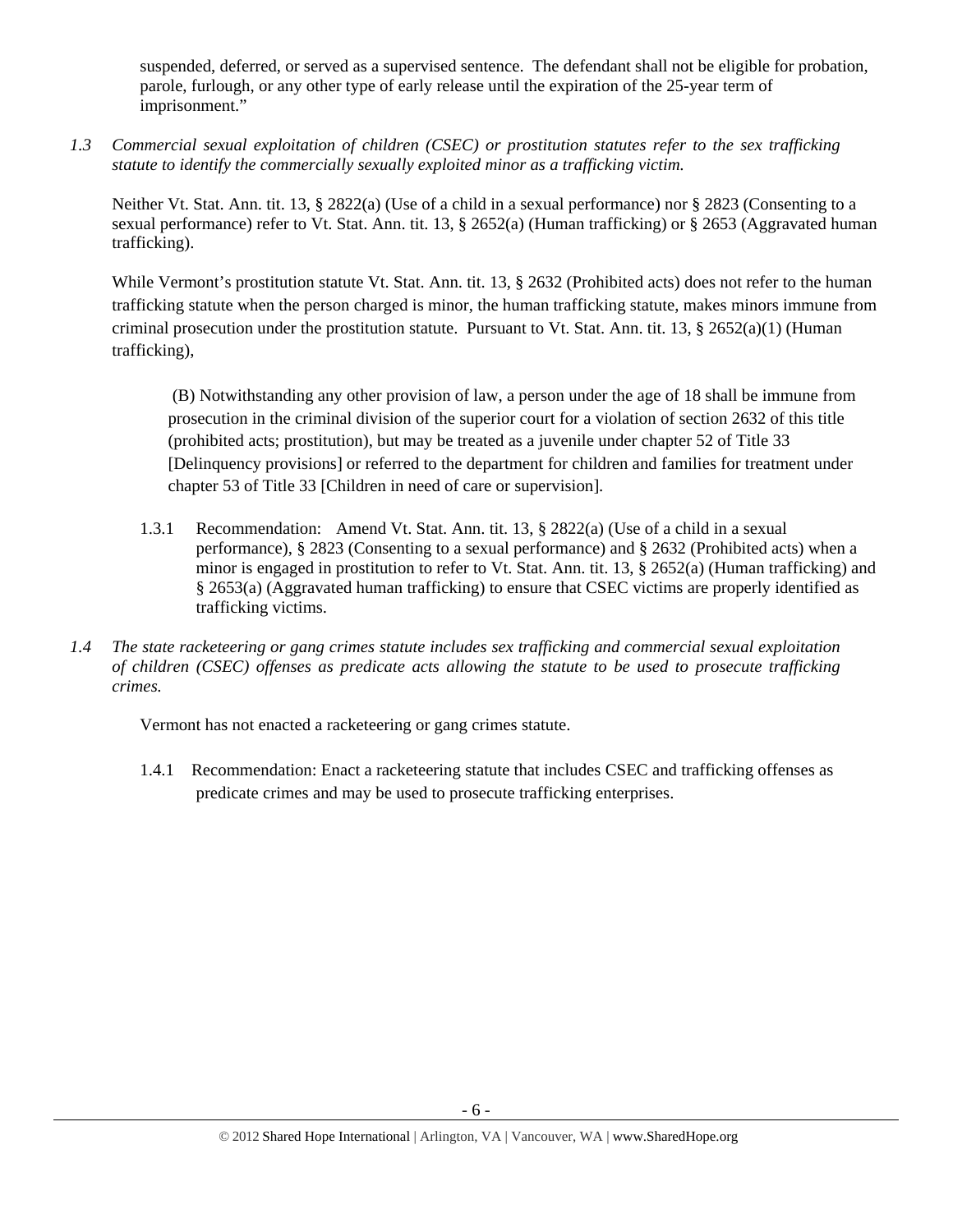#### **FRAMEWORK ISSUE 2: CRIMINAL PROVISIONS FOR DEMAND**

#### *Legal Components:*

- *2.1 The state sex trafficking law can be applied to the buyers of commercial sex acts with a victim of domestic minor sex trafficking.*
- *2.2 Buyers of commercial sex acts with a minor can be prosecuted under commercial sexual exploitation of children (CSEC) laws.*
- *2.3 Solicitation laws differentiate buying sex acts with an adult and buying sex acts with a minor under 18.*
- *2.4 Penalties for buyers of commercial sex acts with minors are as high as federal penalties.*
- *2.5 Using the Internet to lure, entice, or purchase, or attempt to lure, entice, or purchase commercial sex acts with a minor is a separate crime or results in an enhanced penalty for buyers.*
- *2.6 No age mistake defense is permitted for a buyer of commercial sex acts with any minor under 18.*
- *2.7 Base penalties for buying sex acts with a minor under 18 are sufficiently high and not reduced for older minors.*
- *2.8 Financial penalties for buyers of commercial sex acts with minors are sufficiently high to make it difficult for buyers to hide the crime.*
- *2.9 Buying and possessing child pornography carries penalties as high as similar federal offenses.*
- *2.10 Convicted buyers of commercial sex acts with minors and child pornography are required to register as sex offenders.*

\_\_\_\_\_\_\_\_\_\_\_\_\_\_\_\_\_\_\_\_\_\_\_\_\_\_\_\_\_\_\_\_\_\_\_\_\_\_\_\_\_\_\_\_\_\_\_\_\_\_\_\_\_\_\_\_\_\_\_\_\_\_\_\_\_\_\_\_\_\_\_\_\_\_\_\_\_\_\_\_\_\_\_\_\_\_\_\_\_\_\_\_\_\_

## *Legal Analysis:*

*2.1 The state sex trafficking law can be applied to the buyers of commercial sex acts with a victim of domestic minor sex trafficking.* 

Vt. Stat. Ann. tit. 13, § 2655(a) (Solicitation) makes it illegal for a person to "knowingly solicit a commercial sex act<sup>18</sup> from a victim of human trafficking." Vt. Stat. Ann. tit. 13, § 2652(a)(1) (Human trafficking) makes it illegal to "obtain by any means a person under the age of 18 for the purpose of having the person engage in a commercial sex act." Federal prosecutors, under the Trafficking Victims Protection Act (TVPA),<sup>19</sup> have applied the crime of human trafficking to attempted buyers of commercial sex with minors by charging that the buyers attempted to "obtain"<sup>20</sup> a person under 18 to engage in commercial sex.<sup>21</sup> It is unsettled whether the courts will uphold this interpretation of the TVPA. It is arguable, therefore, that the term "obtain" in Vermont's trafficking statute may be similarly applied, and could, therefore, implicate buyers under Vt. Stat. Ann. tit. 13, §  $2652(a)(1)$ . To the extent that buyers may be convicted under Vt. Stat. Ann. tit. 13, §  $2652(a)(1)$  for obtaining commercial sex with a minor, buyers may also be convicted under § 2653(a) (Aggravated human trafficking).<sup>22</sup>

 <sup>18</sup> See supra note 2 for the definition of "commercial sex act."

<sup>&</sup>lt;sup>19</sup> Trafficking Victims Protection Act (TVPA) of 2000, Pub. L. No. 106-386, 114 Stat. 1464, 1466 (codified in scattered sections of 18 and 22 U.S.C.).

 $20$  18 U.S.C. § 1591(a).

<sup>21</sup> *See, e.g*., Indictment at 1, United States v. Oflyng, No. 09-00084-01-CR-W-SOW (W.D. Mo. Mar. 10, 2009); *see also* News Release, U.S. Department of Justice, Office of the United States Attorney for the Western District of Missouri, Human Trafficking Rescue Project, Operation Guardian Angel, Final Defendant Pleads Guilty to Sex Trafficking of a Child, (Dec. 18, 2009), http://www.justice.gov/usao/mow/news2009/mikoloyck.ple.htm. 22 *See supra* Section 1.1 for the substantive provisions of Vt. Stat. Ann. tit. 13, § 2653(a).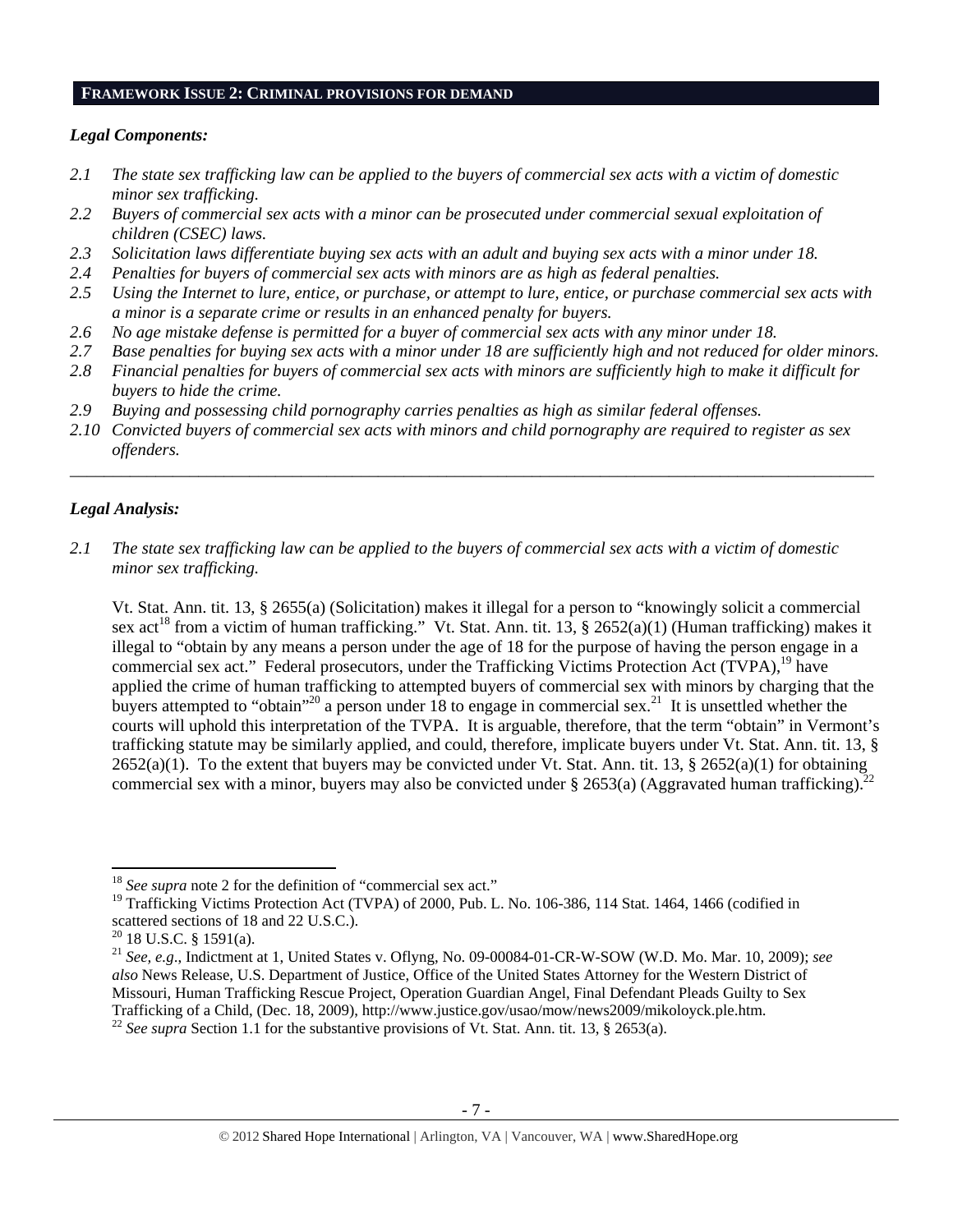*2.2 Buyers of commercial sex acts with a minor can be prosecuted under commercial sexual exploitation of children (CSEC) laws.* 

While buyers of sex with minors face substantial penalties under Vt. Stat. Ann. tit. 13, § 2655(a) (Solicitation) in the human trafficking chapter, if the victim is not identified as a trafficking victim, no other CSEC law applies, leaving a buyer subject only to prosecution under Vermont's general prostitution law, Vt. Stat. Ann. tit. 13, § 2632(a) (Prohibited acts), which states,

(a) A person shall not:

. . . (6) Procure or solicit or offer to procure or solicit a person for the purpose of prostitution,  $^{23}$ lewdness<sup>24</sup> or assignation;<sup>25</sup>

(7) Reside in, enter or remain in a place, structure or building or enter or remain in a conveyance for the purpose of prostitution, lewdness or assignation;

- (8) Engage in prostitution, lewdness or assignation; or
- (9) Aid or abet prostitution, lewdness or assignation, by any means whatsoever.

A buyer's first conviction under Vt. Stat. Ann. tit. 13, § 2632(a) is punishable as a misdemeanor by imprisonment up to 1 year or a fine not to exceed \$100 while subsequent convictions are punishable as a felony by imprisonment up to 3 years. Vt. Stat. Ann. tit. 13, §§ 1, 2632(b).

- 2.2.1 Recommendation: Amend Vt. Stat. Ann. tit. 13, § 2632(a) (Prohibited acts) to refer cases involving victims under the age of 18 to Vt. Stat. Ann. tit. 13, § 2655(a) (Solicitation).
- *2.3 Solicitation laws differentiate buying sex acts with an adult and buying sex acts with a minor under 18.*

Vermont's prostitution statute, Vt. Stat. Ann. tit. 13, § 2632(a)(6) (Prohibited acts), is age-neutral and does not differentiate between buying sex with an adult and buying sex with a minor. Instead, Vt. Stat. Ann. tit. 13, § 2632(a)(6) only makes it illegal for a person to "[p]rocure or solicit or offer to procure or solicit a person for the purpose of prostitution,<sup>26</sup> lewdness<sup>27</sup> or assignation."<sup>28</sup> Similarly, Vt. Stat. Ann. tit. 13, § 2655 (Solicitation) is also age-neutral and does not distinguish between soliciting commercial sex from an adult victim of human trafficking and a minor victim of human trafficking. Vt. Stat. Ann. tit. 13, § 2655(a) states only that "[n]o person shall knowingly solicit a commercial sex act from a victim of human trafficking." The definition of "victim of human trafficking" in Vt. Stat. Ann. tit. 13, § 2651(13), however, refers to Vt. Stat. Ann. tit. 13, § 2652, which does differentiate between minors and adults.

2.3.1 Recommendation: Revise Vt. Stat. Ann. tit. 13,  $\S$  2632(a)(6) (Prohibited acts) to clarify that when commercial sex acts are purchased with a minor under 18 years of age, heightened penalties apply and the case should be prosecuted under Vt. Stat. Ann. tit. 13, § 2655 (Solicitation) in the human

<sup>&</sup>lt;sup>23</sup> Pursuant to Vt. Stat. Ann. tit. 13, § 2631(1) (Definitions), "The term 'prostitution' shall be construed to include the offering or receiving of the body for sexual intercourse for hire and shall also be construed to include the offering or

<sup>&</sup>lt;sup>24</sup> Vt. Stat. Ann. tit. 13, § 2631(2) (Definitions) defines "lewdness" as "open and gross lewdness."<br><sup>25</sup> Pursuant to Vt. Stat. Ann. tit. 13, § 2631(3) (Definitions), "The term 'assignation' shall be construed to include making of an appointment or engagement for prostitution or lewdness as defined in this section."<br><sup>26</sup> See supra note 23for the definition of "prostitution."

<sup>&</sup>lt;sup>27</sup> *See supra* note 24 for the definition of "lewdness." <sup>28</sup> *See supra* note 255 for the definition of "assignation."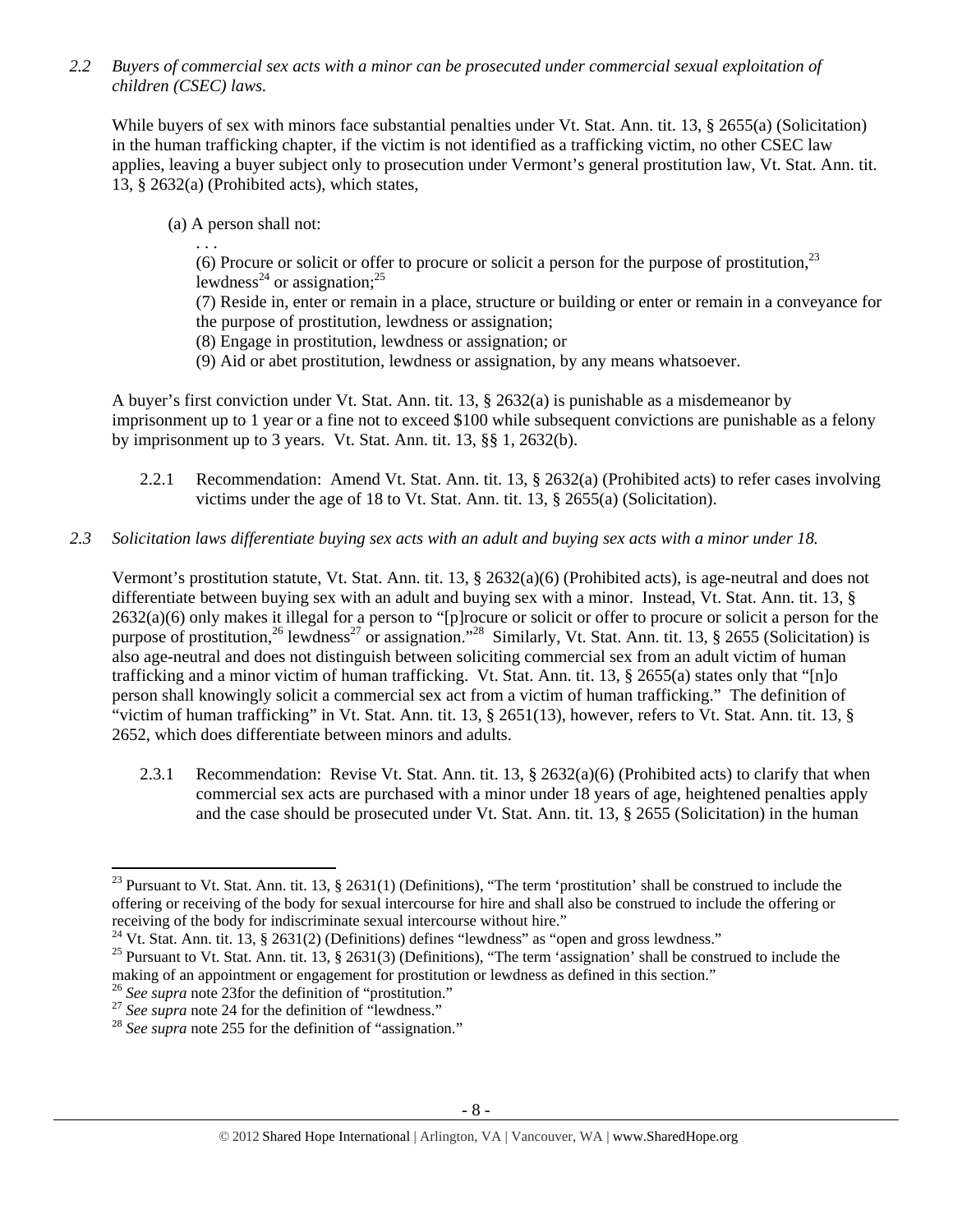trafficking chapter so that the statutes differentiate between buying sex with an adult and buying sex with a minor.

# *2.4 Penalties for buyers of commercial sex acts with minors are as high as federal penalties.*

Buyers face penalties under several of Vermont's statutes related to human trafficking and prostitution. A conviction under Vt. Stat. Ann. tit. 13, § 2652(a) (Human trafficking) is punishable as a felony by imprisonment "for a term up to and including life," a fine not to exceed \$500,000, or both. Vt. Stat. Ann. tit. 13, §§ 1, 2652(b). A conviction under Vt. Stat. Ann. tit. 13, § 2653(a) (Aggravated human trafficking) is a felony punishable by imprisonment for 20 years to life, a fine up to \$100,000, or both. Vt. Stat. Ann. tit. 13, §§ 1, 2653(b). Attempts to commit either human trafficking or aggravated human trafficking are punishable to the same extent as the completed offense. Vt. Stat. Ann. tit 13, § 9(a). A conviction under Vt. Stat. Ann. tit. 13, § 2655(a) (Solicitation) is punishable as a felony by imprisonment up to 5 years, a fine not to exceed \$100,000, or both. Vt. Stat. Ann. tit. 13, §§ 1, 2655(b). Lastly, a buyer's first conviction under Vt. Stat. Ann. tit. 13, § 2632(a) (Prohibited acts) is punishable by imprisonment up to 1 year or a fine up to \$100, while subsequent convictions are punishable by imprisonment up to 3 years. Vt. Stat. Ann. tit. 13, § 2632(b).

Several sexual offenses could be used to prosecute certain buyers of commercial sex acts with a minor but do not specifically criminalize the commercial sexual exploitation of a child and do not refer to the human trafficking statute to bring these criminal offenses within the ambit of human trafficking under Vt. Stat. Ann. tit. 13,  $\S 2653.<sup>29</sup>$ 

In comparison, if the victim is under the age of 14, a conviction under the TVPA for child sex trafficking is punishable by 15 years to life imprisonment and a fine not to exceed \$250,000. 18 U.S.C. §§ 1591(b)(1), 3559(a)(1), 3571(b)(3). If the victim is between the ages of 14–17, a conviction is punishable by 10 years to life imprisonment and a fine not to exceed \$250,000. 18 U.S.C. §§ 1591(b)(2),  $3559(a)(1)$ ,  $3571(b)(3)$ . A conviction is punishable by mandatory life imprisonment, however, if the buyer has a prior conviction for a federal sex offense<sup>30</sup> against a minor. 18 U.S.C. § 3559(e)(1). To the extent buyers can be prosecuted under other federal CSEC laws,  $31$  a conviction is punishable by penalties ranging from a fine not to exceed \$250,000 to life imprisonment and a fine not to exceed \$250,000.<sup>32</sup>

 <sup>29</sup> See supra Section 1.2 for a full description of the sexual offense laws that may be used to prosecute certain buyers.

<sup>&</sup>lt;sup>30</sup> Pursuant to 18 U.S.C. § 3559(e)(2), "federal sex offense" is defined as

an offense under section 1591 [18 USCS § 1591] (relating to sex trafficking of children), 2241 [18 USCS § 2241] (relating to aggravated sexual abuse), 2242 [18 USCS § 2242] (relating to sexual abuse),  $2244(a)(1)$  [18 USCS §  $2244(a)(1)$ ] (relating to abusive sexual contact),  $2245$  [18 USCS § 2245] (relating to sexual abuse resulting in death), 2251 [18 USCS § 2251] (relating to sexual exploitation of children), 2251A [18 USCS § 2251A] (relating to selling or buying of children), 2422(b) [18 USCS § 2422(b)] (relating to coercion and enticement of a minor into prostitution), or

<sup>2423(</sup>a) [18 USCS § 2423(a)] (relating to transportation of minors).<br><sup>31</sup> 18 U.S.C. §§ 2251A(b) (Selling or buying of children), 2251(a) (Sexual exploitation of children), 2423(a) (Transportation of a minor with intent for minor to engage in criminal sexual activity), 2422(a) (Coercion and enticement), 2252(a)(2), (a)(4) (Certain activities relating to material involving the sexual exploitation of minors). <sup>32</sup> 18 U.S.C. §§ 2251A(b) (conviction punishable by imprisonment for 30 years to life and a fine), 22 (conviction punishable by imprisonment for 15–30 years and a fine), 2423(a) (conviction punishable by imprisonment for 10 years to life and a fine), 2422(a) (conviction punishable by a fine, imprisonment up to 20 years, or both),  $2252(a)(2)$ , (4) (stating that a conviction under subsection (a)(2) is punishable by imprisonment for 5–20 years and a fine, while a conviction under subsection (a)(4) is punishable by imprisonment up to 10 years, a fine, or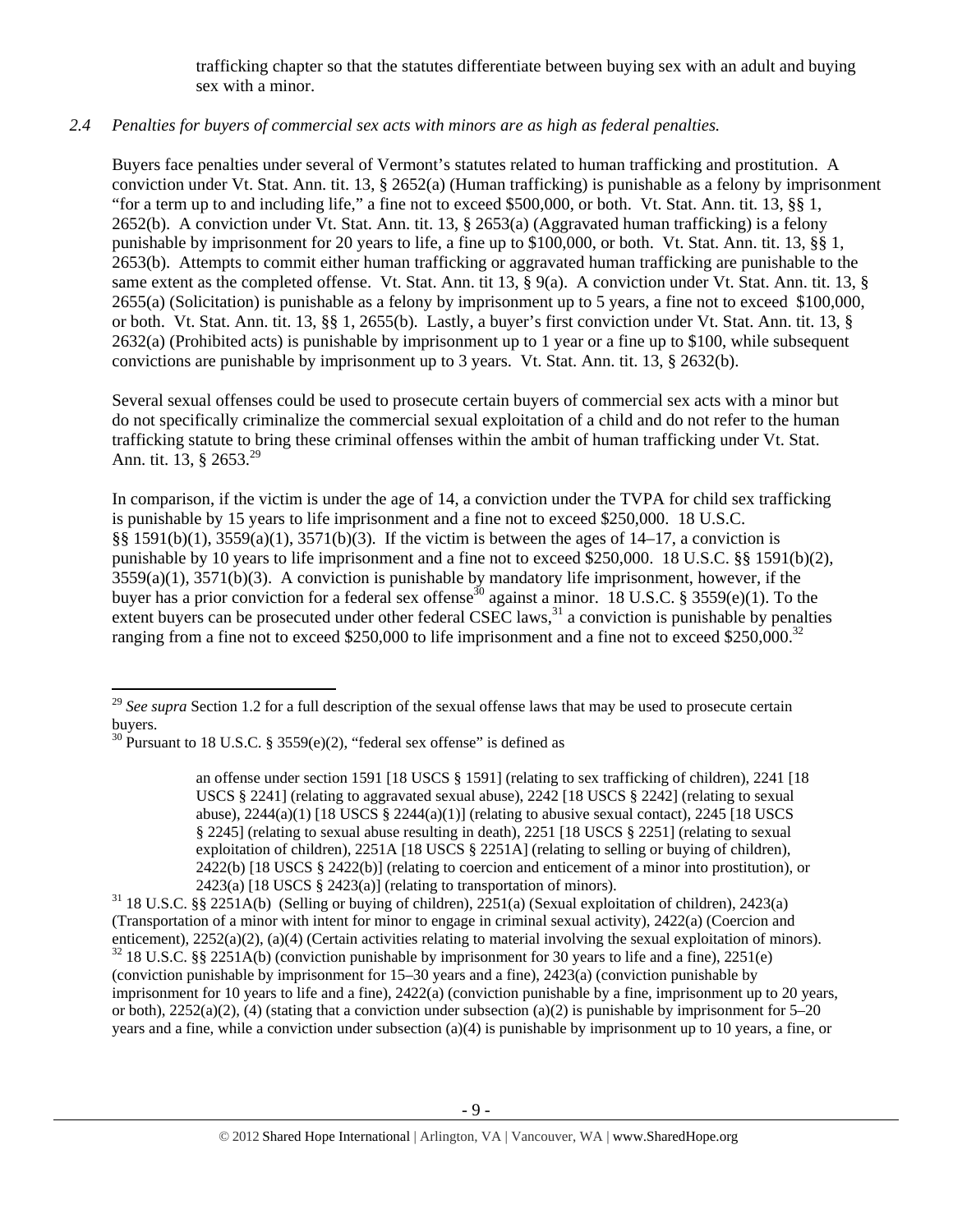*2.5 Using the Internet to lure, entice, or purchase, or attempt to lure, entice, or purchase commercial sex acts with a minor is a separate crime or results in an enhanced penalty for buyers.* 

Although Vt. Stat. Ann. tit. 13, § 2828 (Luring a child) is not expressly commercial or limited in application to offenses involving the use of the Internet, the statute may be used to convict a buyer who uses the Internet to lure, entice, recruit, or purchase commercial sex acts with a minor. Vt. Stat. Ann. tit. 13, § 2828 states,

(a) No person shall knowingly solicit, lure, or entice, or to attempt to solicit, lure, or entice, a child under the age of 16 or another person believed by the person to be a child under the age of 16, to engage in a sexual act as defined in section 3251 [Definitions]<sup>33</sup> of this title or engage in lewd and lascivious conduct as defined in section 2602 [Lewd or lascivious conduct with child] of this title.<sup>34</sup> (b) This section applies to solicitation, luring, or enticement by any means, including in person, through written or telephonic correspondence or electronic communication. (c) This section shall not apply if the person is less than 19 years old, the child is at least 15 years old, and the conduct is consensual.

A conviction under Vt. Stat. Ann. tit. 13, § 2828(a) is punishable as a felony by imprisonment up to 5 years, a fine not to exceed \$10,000, or both. Vt. Stat. Ann. tit. 13, § 2825(e).

2.5.1 Recommendation: Amend Vt. Stat. Ann. tit. 13, § 2828(a) (Luring a child) to protect all minors under the age of 18 and impose enhanced penalties on a buyer who uses the Internet to lure, entice, recruit, or purchase commercial sex acts with a minor.

## *2.6 No age mistake defense is permitted for a buyer of commercial sex acts with any minor under 18.*

Vt. Stat. Ann. tit. 13, § 2652 (Human trafficking), § 2655(a) (Solicitation), and § 2653 (Aggravated human trafficking) do not expressly prohibit a mistake of age defense. Additionally, because a conviction under Vermont's age-neutral solicitation law, Vt. Stat. Ann. tit. 13, § 2632(a) (Prohibited acts), does not depend on the age of the person solicited, the defense of age mistake is irrelevant.

Vt. Stat. Ann. tit. 13, § 2827(c)(1) (Possession of child pornography),<sup>35</sup> however, does permit the use of an affirmative defense if "the defendant in good faith had a reasonable basis to conclude that the child in fact had attained the age of 16 when the depiction was made." Additionally, although not applicable to buyers, Vt. Stat. Ann. tit. 13, § 2822(b) (Use of a child in a sexual performance), states,

In any prosecution arising under this section, the defendant may raise as an affirmative defense that before the child participated in the sexual performance, the defendant, in good faith, had a reasonable and factual basis to conclude that the child had in fact attained the age of 16; and the defendant did not rely solely upon the oral allegations or representations of the child as to his or her age.

both); *see also* 18 U.S.C. §§ 3559(a)(1) (classifying all of the above listed offenses as felonies), 3571(b)(3) (providing a fine up to \$250,000 for any felony conviction).<br> $33$  See supra note 14 for the definition of "sexual act."

<sup>&</sup>lt;sup>34</sup> See supra Section 1.2 for the substantive provisions of Vt. Stat. Ann. tit. 13, § 2602(a).<br><sup>35</sup> See infra Section 2.9 for the substantive provisions of Vt. Stat. Ann. tit. 13, § 2827(c)(1).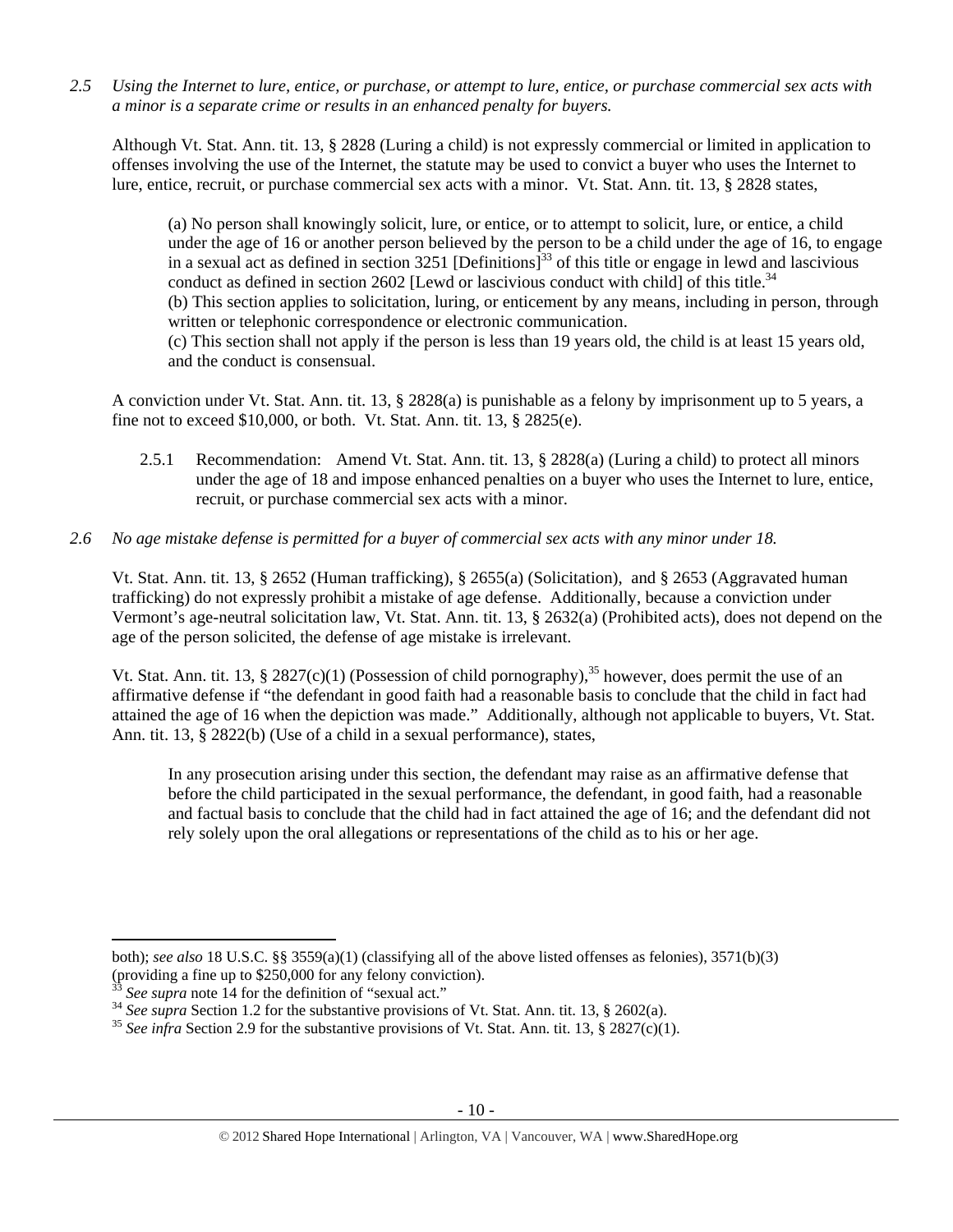Similarly, Vt. Stat. Ann. tit. 13, § 2824(b)(3) (Promoting a recording of sexual conduct)<sup>36</sup> allows the defendant to assert an affirmative defense when "the defendant in good faith had a reasonable basis to conclude that the child in fact had attained the age of 16 when the recording was made."

- 2.6.1 Recommendation: Amend Vt. Stat. Ann. tit. 13, § 2652 (Human trafficking), § 2653 (Aggravated human trafficking), and Vermont's CSEC laws to expressly prohibit the mistake of age defense.
- *2.7 Base penalties for buying sex acts with a minor under 18 are sufficiently high and not reduced for older minors.*

Vt. Stat. Ann. tit. 13, § 2652(b) (Human trafficking) and § 2653(b) (Aggravated human trafficking) do not reduce penalties for older minors. Vt. Stat. Ann. tit. 13, § 2655(a) (Solicitation) applies to buyers of sex with any "victim of trafficking." "Victim of trafficking" is defined in Vt. Stat. Ann. tit. 13, § 2651(13) by referring to § 2652, which differentiates between adults and minors under 18.

*2.8 Financial penalties for buyers of commercial sex acts with minors are sufficiently high to make it difficult for buyers to hide the crime.* 

Buyers of commercial sex with minors face fines, restitution, and civil penalties; however, buyers will not have to forfeit assets 37used in or acquired through a violation of Vermont's human trafficking or CSEC laws.

Buyers convicted under Vermont's CSEC laws are subject to possible fines not to exceed \$500,000. A buyer convicted under Vt. Stat. Ann. tit. 13, § 2652(a) (Human trafficking) may be required to pay a fine not to exceed \$ 500,000. Vt. Stat. Ann. tit. 13, § 2652(b). Buyers convicted under Vt. Stat. Ann. tit. 13, § 2655(a) (Solicitation) or § 2653(a) (Aggravated human trafficking) are subject to a possible fine not to exceed \$100,000. Vt. Stat. Ann. tit. 13, §§ 2653(b), 2655(b). Lastly, a buyer's conviction under Vt. Stat. Ann. tit. 13, § 2632(a) (Prohibited acts) is subject to a possible fine not to exceed \$100. Vt. Stat. Ann. tit. 13, § 2632(b).

Buyers convicted of violating Vt. Stat. Ann. tit. 13, § 2652(a), § 2653(a), or § 2655(a) shall be ordered to make restitution to their victim under Vt. Stat. Ann. tit. 13, § 2657 (Restitution), which states,

(a) A person convicted of a violation of this subchapter [Criminal acts] shall be ordered to pay restitution to the victim pursuant to section 7043 [Restitution] of this title.

(b) If the victim of human trafficking<sup>38</sup> to whom restitution has been ordered dies before restitution is paid, any restitution ordered shall be paid to the victim's heir or legal representative, provided that the heir or legal representative has not benefited in any way from the trafficking.

(c) The return of the victim of human trafficking to his or her home country or other absence of the victim from the jurisdiction shall not limit the victim's right to receive restitution pursuant to this section.

In a case involving a buyer convicted of any other offense, the court must consider restitution where the victim suffers a material loss. Vt. Stat. Ann. tit. 13,  $\S$  7043(a)<sup>39</sup> states,

<sup>&</sup>lt;sup>36</sup> See infra Section 3.2 for the substantive provisions of Vt. Stat. Ann. tit. 13, § 2824.

<sup>&</sup>lt;sup>37</sup> For additional information on asset forfeiture laws and procedure, see http://www.sharedhope.org/wp-content/uploads/2012/11/SHIStateAssetForfeitureLawsChart.pdf.

<sup>&</sup>lt;sup>38</sup> See supra note 6 for the definition of "victim of human trafficking."

 $39$  Here and elsewhere in this report that Vt. Stat. Ann. Tit. 13, § 7043 is quoted or cited, it has been updated to reflect the amendments added by the passage of Senate Bill 189. S.7, 2012 Gen. Assemb., Leg. Sess. (Vt. 2012) (effective May 15, 2012).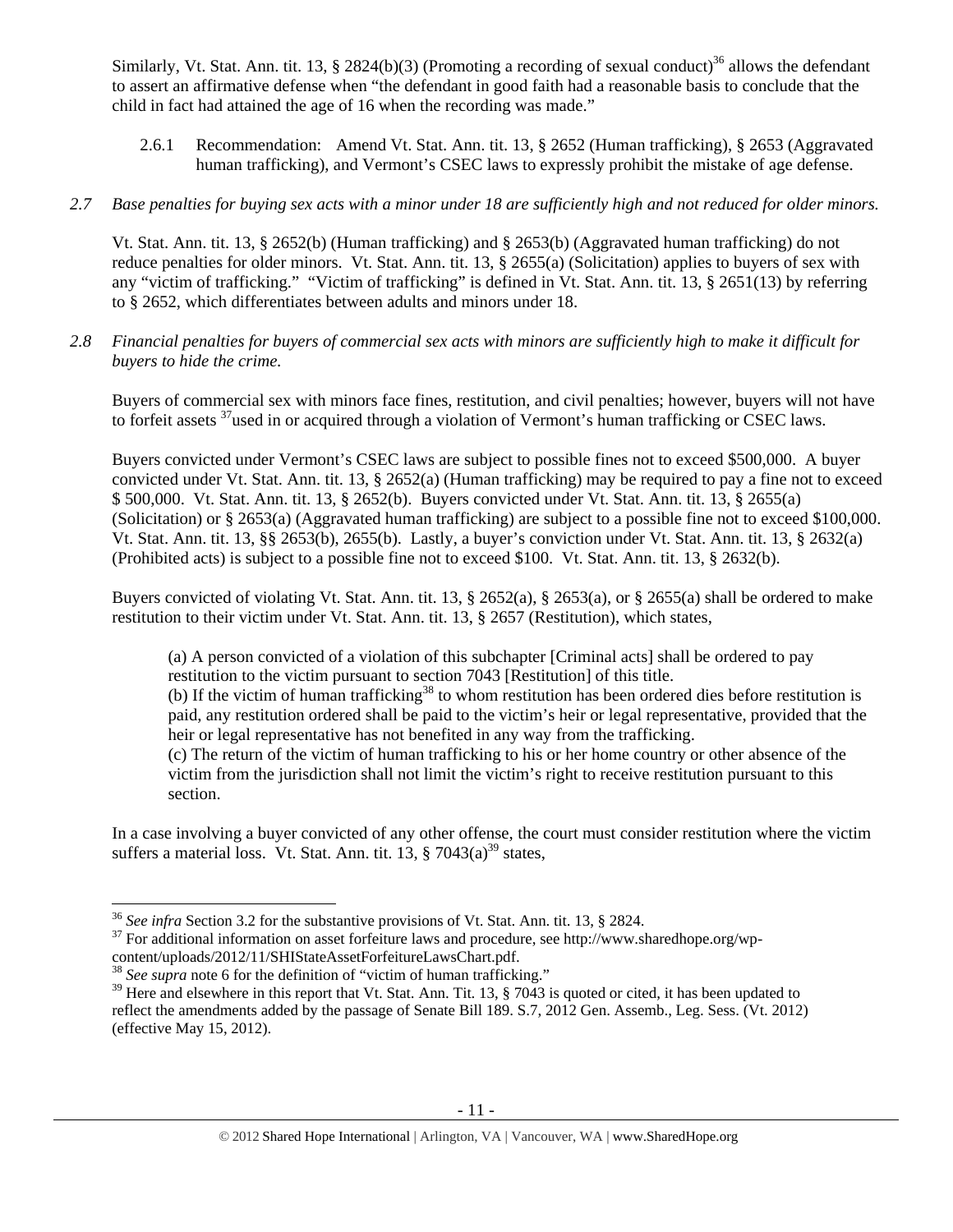(1) Restitution shall be considered in every case in which a victim of a crime, as defined in subdivision  $5301(4)$  of this title,  $40$  has suffered a material loss.

(2) For purposes of this section, "material loss" means uninsured property loss, uninsured out-of-pocket monetary loss, uninsured lost wages, and uninsured medical expenses.

(3) In cases where restitution is ordered to the victim as a result of a human trafficking conviction under chapter 60 of this title, "material loss" shall also mean:

(A) attorney's fees and costs; and

(B) the greater of either:

(i) the gross income or value of the labor performed for the offender by the victim; or (ii) the value of the labor performed by the victim as guaranteed by the minimum wage and overtime provisions of 21 V.S.A. Section 385 [Administration].

Additionally, Vt. Stat. Ann. tit. 13, § 7043(h) states that "[r]estitution ordered under this section shall not preclude a person from pursuing an independent civil action for all claims not covered by the restitution order."

2.8.1 Recommendation: Enact a law requiring buyers who violate Vt. Stat. Ann. tit. 13, § 2652(a) (Human trafficking), § 2653(a) (Aggravated human trafficking), § 2655(a) (Solicitation), or Vermont's CSEC laws to forfeit property used in or acquired through the commission of the crime.

# *2.9 Buying and possessing child pornography carries penalties as high as similar federal offenses.*

Vermont's statutes penalize the possession of child pornography only if the depicted child is under the age of 16. Vt. Stat. Ann. tit. 13, § 2827(a) (Possession of child pornography) makes it illegal for a person "with knowledge of the character and content, [to] possess any photograph, film or visual depiction, including any depiction which is stored electronically, of sexual conduct<sup>41</sup> by a child<sup>42</sup> or of a clearly lewd exhibition of a child's genitals or anus." Pursuant to Vt. Stat. Ann. tit. 13, § 2825(c)(2) (Penalties), if the possessed child pornography depicts "sexual conduct by a child" a first conviction under Vt. Stat. Ann. tit. 13, § 2827(a) is punishable as a felony by imprisonment up to 5 years, a fine not to exceed \$10,000, or both, but if the child pornography depicts "a clearly lewd exhibition of a child's genitals or anus, other than a depiction of sexual conduct by a child," a first conviction is punishable as a misdemeanor by imprisonment up to 2 years, a fine not to exceed \$5,000, or both. Vt. Stat. Ann. tit.  $13, \S\S 1, 2825(c)(2)$ . Subsequent convictions under Vt. Stat. Ann. tit. 13, § 2827(a) are punishable as felonies by imprisonment up to 10 years, a fine not to exceed \$50,000, or both. Vt. Stat. Ann. tit. 13, § 2825(d).

(E) bestiality; or

<sup>42</sup> See supra note 11 for the definition of "child."

 $40$  Vt. Stat. Ann. tit. 13, § 5301(4) states, "'Victim' means a person who sustains physical, emotional or financial injury or death as a direct result of the commission or attempted commission of a crime or act of delinquency and shall also include the family members of a minor, incompetent or a homicide victim."<br><sup>41</sup> Vt. Stat. Ann. tit. 13, § 2821(2) (Definitions) defines "sexual conduct" as,

<sup>(</sup>A) any conduct involving contact between the penis and the vulva, the penis and the penis, the penis and the anus, the mouth and the penis, the mouth and the anus, the vulva and the vulva or the mouth and the vulva; (B) any intrusion, however slight, by any part of a person's body or any object into the genital or anal opening of another with the intent of arousing, appealing to, or gratifying the lust, passions or sexual desire of any person; (C) any intentional touching, not through the clothing, of the genitals, anus or breasts of another with the intent of arousing, appealing to, or gratifying the lust, passions or sexual desire of any person;

<sup>(</sup>D) masturbation;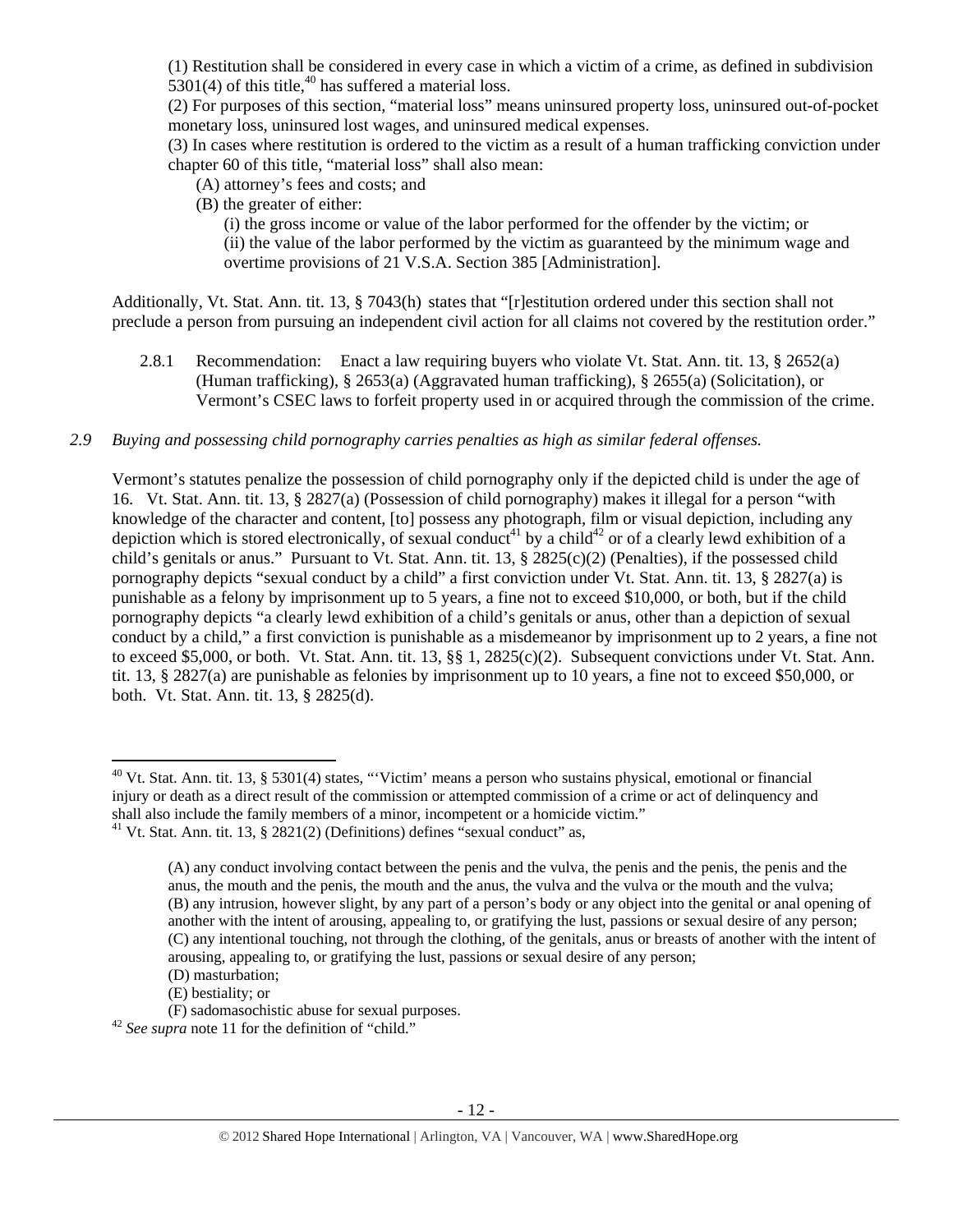In comparison, a federal conviction for possession of child pornography $43$  is generally punishable by imprisonment for  $5-20$  years and a fine not to exceed  $$250,000.<sup>44</sup>$  Subsequent convictions, however, are punishable by imprisonment up to 40 years and a fine not to exceed  $$250,000.<sup>45</sup>$ 

- 2.9.1 Recommendation: Amend the definition of "child" in Vt. Stat. Ann. tit. 13, § 2821(1) (Definitions) to include any person under the age of 18 in order to protect all minors from Vt. Stat. Ann. tit. 13, § 2827(a) (Possession of child pornography).
- 2.9.2 Recommendation: Increase the penalties under Vt. Stat. Ann. tit. 13, § 2827 (Possession of child pornography) to be more comparable with federal penalties.

# *2.10 Convicted buyers of commercial sex acts with minors and child pornography are required to register as sex offenders.*

Buyers convicted under Vt. Stat. Ann. tit. 13, § 2652(a)(1)–(4) (Human trafficking), § 2653(a)(4) (Aggravated human trafficking), § 2632(a)(6) (Prohibited acts), when the person solicited is a minor, or § 2827(a) (Possession of child pornography) are required to register as sex offenders, but buyers convicted under Vt. Stat. Ann. tit. 13, § 2655(a) (Solicitation) are not expressly required to register. Vt. Stat. Ann. tit. 13, § 5402(a) (Sex offender registry) states that "[t]he department of public safety shall establish and maintain a sex offender registry, which shall consist of the information required to be filed under this subchapter." Vt. Stat. Ann. tit. 13, § 5407(a) (Sex offender's responsibility to report) states that "a sex offender shall report to the department." Vt. Stat. Ann. tit. 13, § 5401(10)(A), (B) (Definitions) defines "sex offender" as

(A) A person who is convicted in any jurisdiction of the United States, including a state, territory, commonwealth, the District of Columbia, or military, federal, or tribal court of any of the following offenses:

. . . .

(viii) human trafficking in violation of subdivisions  $2652(a)(1)–(4)$  of this title;

- $(ix)$  aggravated human trafficking in violation of subdivision  $2653(a)(4)$  of this title; and
- (x) a federal conviction in federal court for any of the following offenses:

(I) Sex trafficking of children as defined in 18 U.S.C. § 1591.

(II) Aggravated sexual abuse as defined in 18 U.S.C. § 2241.

<sup>(</sup>III) Sexual abuse as defined in 18 U.S.C. § 2242.

 <sup>43</sup> 18 U.S.C. §§ 2252(a)(2), (a)(4) (Certain activities relating to material involving the sexual exploitation of minors),  $2252A(a)(2)$ –(3) (Certain activities relating to material constituting or containing child pornography), 1466A(a), (b) (Obscene visual representations of the sexual abuse of children).

<sup>&</sup>lt;sup>44</sup> 18 U.S.C. §§ 2252(b) (stating that a conviction under subsection (a)(2) is punishable by imprisonment for 5–20 years and a fine, while a conviction under subsection (a)(4) is punishable by imprisonment up to 10 years, a fine, or both), 2252A(b)(1) (a conviction is punishable by imprisonment for 5–20 years and a fine), 1466A(a), (b) (stating that a conviction under subsection (a) is "subject to the penalties provided in section  $2252A(b)(1)$ ," imprisonment for 5–20 years and a fine, while a conviction under subsection (b) is "subject to the penalties provided in section 2252A(b)(2)," imprisonment up to 10 years, a fine, or both); *see also* 18 U.S.C. §§ 3559(a)(1) (classifying all of the above listed offenses as felonies), 3571(b)(3) (providing a fine up to \$250,000 for any felony conviction).

<sup>&</sup>lt;sup>45</sup> 18 U.S.C. §§ 2252(b) (stating if a person has a prior conviction under subsection (a)(2), or a list of other statutes, a conviction is punishable by a fine and imprisonment for 15–40 years, but if a person has a prior conviction under subsection (a)(4), or a list of other statutes, a conviction is punishable by a fine and imprisonment for  $10-20$  years),  $2252A(b)(1)$  (stating if a person has a prior conviction under subsection (a)(2), (a)(3), or a list of other statutes, a conviction is punishable by a fine and imprisonment for  $15-40$  years),  $1466A(a)$ , (b) (stating that the penalty scheme for section 2252A(b) applies); *see also* 18 U.S.C. §§ 3559(a)(1) (classifying all of the above listed offenses as felonies), 3571(b)(3) (providing a fine up to \$250,000 for any felony conviction).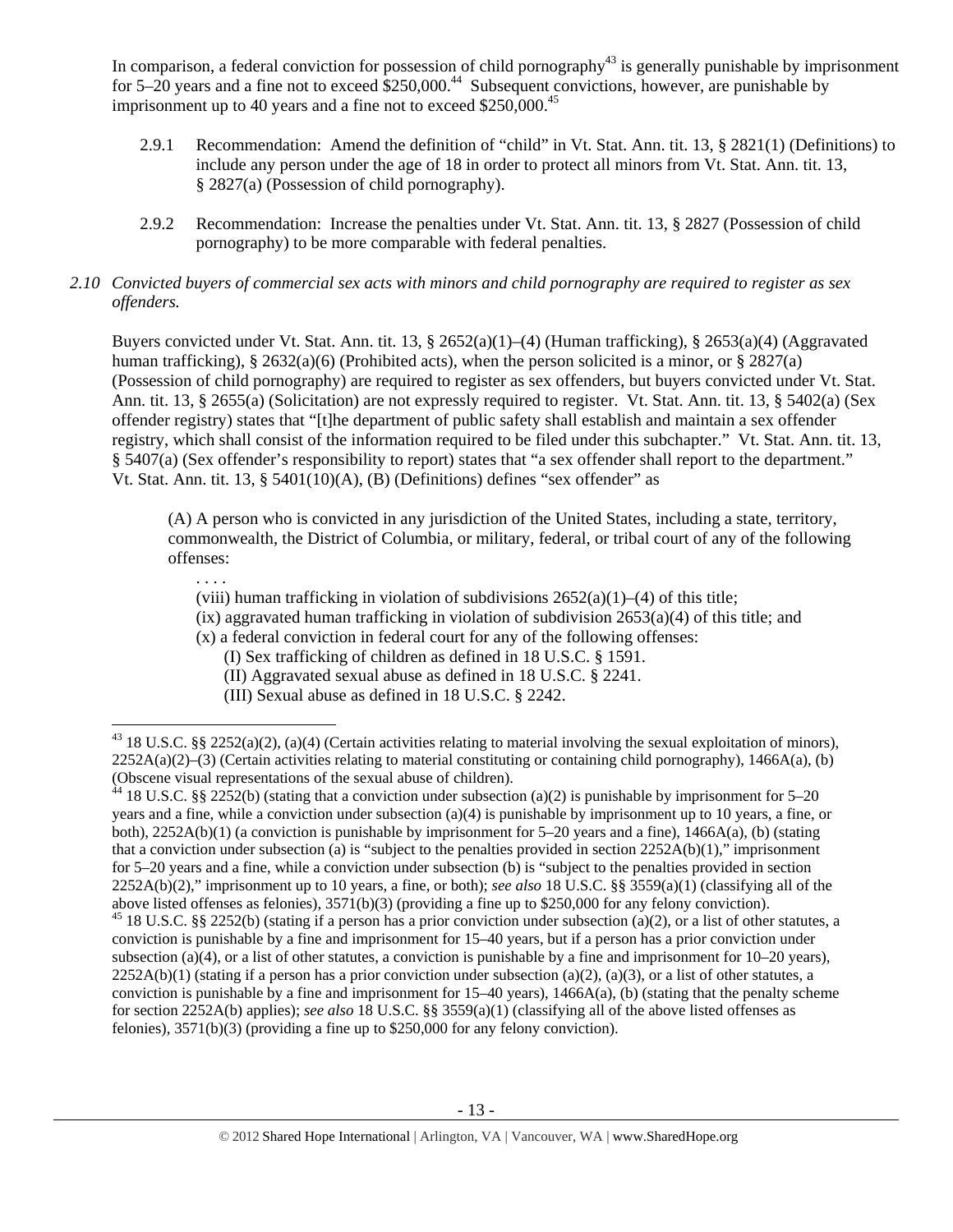(IV) Sexual abuse of a minor or ward as defined in 18 U.S.C. § 2243.

(V) Abusive sexual contact as defined in 18 U.S.C. § 2244.

. . . .

(VII) Sexual exploitation of children as defined in 18 U.S.C. § 2251.

(VIII) Selling or buying of children as defined in 18 U.S.C. § 2251A.

(IX) Material involving the sexual exploitation of minors as defined in 18 U.S.C. § 2252.

(X) Material containing child pornography as defined in 18 U.S.C. § 2252A.

(XIII) Coercion and enticement of a minor for illegal sexual activity as defined in 18 U.S.C. § 2422.

. . . .

. . . .

(XVI) Trafficking in persons as defined in 18 U.S.C. sections 2251–2252(a), 2260, or 2421– 2423 if the violation included sexual abuse, aggravated sexual abuse, or the attempt to commit aggravated sexual abuse.

(xi) an attempt to commit any offense listed in this subdivision (A).

(B) A person who is convicted of any of the following offenses against a victim who is a minor, except that, for purposes of this subdivision, conduct which is criminal only because of the age of the victim shall not be considered an offense for purposes of the registry if the perpetrator is under the age of 18 and the victim is at least 12 years old:

(i) any offense listed in subdivision (A) of this subdivision (10).

. . . .

(v) sexual exploitation of children as defined in 13 V.S.A. chapter 64 [which includes Vt. Stat. Ann. tit. 13, § 2827(a) (Possession of child pornography)].

(vi) procurement or solicitation as defined in 13 V.S.A. § 2632(a)(6) [Prohibited acts].

. . . .

(x) an attempt to commit any offense listed in this subdivision (B).

2.10.1 Recommendation: Amend Vt. Stat. Ann. tit. 13, § 5401(10)(B) to include Vt. Stat. Ann. tit. 13, § 2655(a) (Solicitation) as a crime that triggers registration as a sex offender.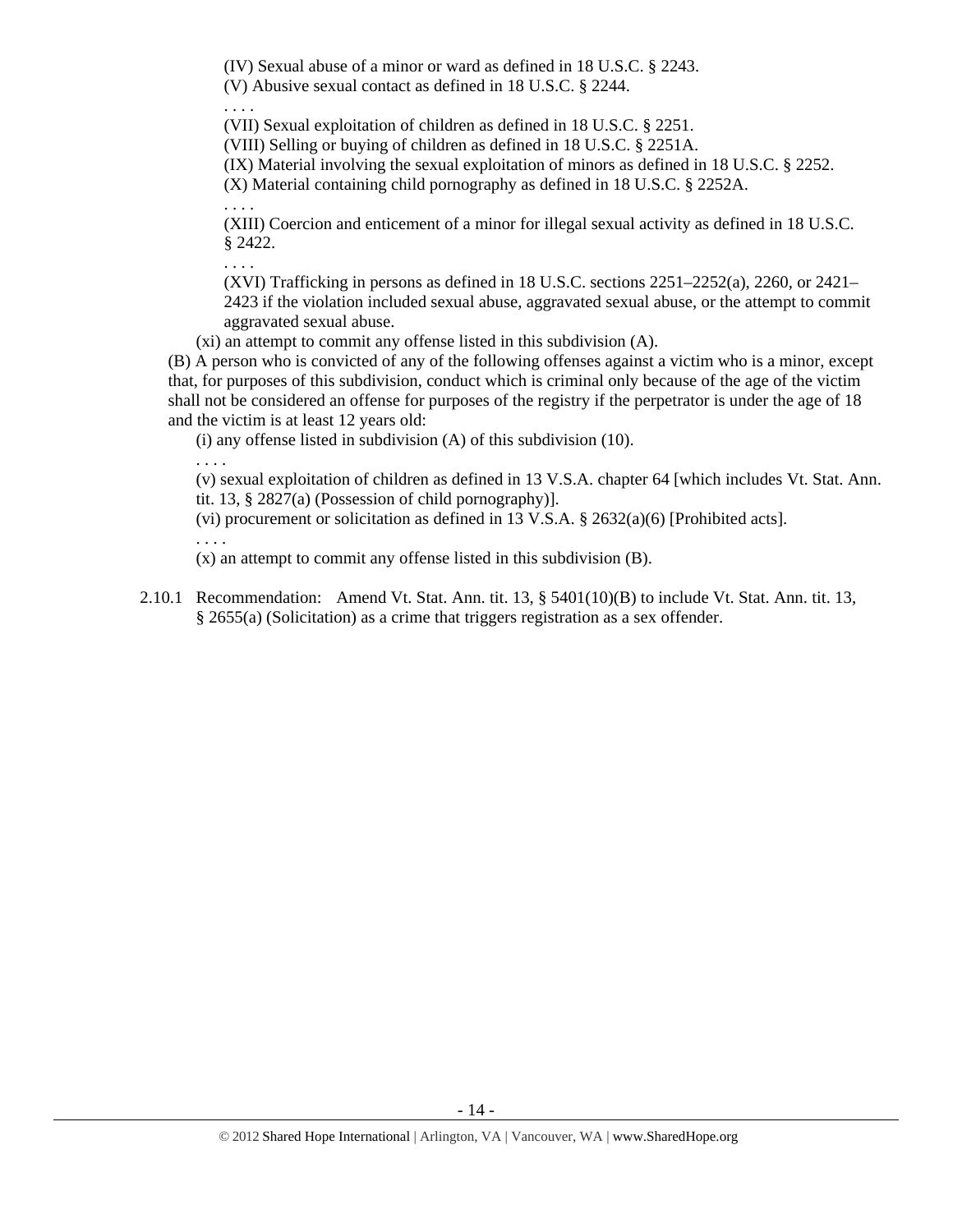## **FRAMEWORK ISSUE 3: CRIMINAL PROVISIONS FOR TRAFFICKERS**

#### *Legal Components:*

- *3.1 Penalties for trafficking a child for sexual exploitation are as high as federal penalties.*
- *3.2 Creating and distributing child pornography carries penalties as high as similar federal offenses.*
- *3.3 Using the Internet to lure, entice, recruit or sell commercial sex acts with a minor is a separate crime or results in an enhanced penalty for traffickers.*
- *3.4 Financial penalties for traffickers, including asset forfeiture, are sufficiently high.*
- *3.5 Convicted traffickers are required to register as sex offenders.*
- *3.6 Laws relating to termination of parental rights for certain offenses include sex trafficking or commercial sexual exploitation of children (CSEC) offenses in order to remove the children of traffickers from their control and potential exploitation.*

*\_\_\_\_\_\_\_\_\_\_\_\_\_\_\_\_\_\_\_\_\_\_\_\_\_\_\_\_\_\_\_\_\_\_\_\_\_\_\_\_\_\_\_\_\_\_\_\_\_\_\_\_\_\_\_\_\_\_\_\_\_\_\_\_\_\_\_\_\_\_\_\_\_\_\_\_\_\_\_\_\_\_\_\_\_\_\_\_\_\_\_\_\_\_* 

## *Legal Analysis:*

*3.1 Penalties for trafficking a child for sexual exploitation are as high as federal penalties.* 

Traffickers may be convicted under Vt. Stat. Ann. tit. 13, § 2652(a) (Human trafficking) or Vt. Stat. Ann. tit. 13, § 2653(a) (Aggravated human trafficking). A conviction under Vt. Stat. Ann. tit. 13, § 2652(a) is punishable as a felony by imprisonment "for a term up to and including life," a fine not to exceed \$500,000, or both, while a conviction under Vt. Stat. Ann. tit. 13, § 2653(a) is a felony punishable by imprisonment for 20 years to life, a fine up to \$100,000, or both. Vt. Stat. Ann. tit. 13, §§ 1, 2652(b), 2653(b). Attempts to commit either human trafficking or aggravated human trafficking are punishable to the same extent as the completed offense. Vt. Stat. Ann. tit 13, § 9(a).

A trafficker may also be convicted under Vt. Stat. Ann. tit. 13, § 2654(a) (Patronizing or facilitating human trafficking),<sup>46</sup> which is punishable as a felony by imprisonment up to 5 years, a fine not to exceed \$100,000, or both. Vt. Stat. Ann. tit. 13, §§, 1 2654(b).

Traffickers may be convicted under Vermont's CSEC laws. A conviction under either Vt. Stat. Ann. tit. 13, § 2822(a) (Use of a child in a sexual performance)<sup>47</sup>or Vt. Stat. Ann. tit. 13, § 2823 (Consenting to a sexual performance)<sup>48</sup> generally is punishable by imprisonment up to 10 years, a fine up to \$20,000, or both; however, if the offender has a prior conviction under Vt. Stat. Ann. tit. 13, § 2822(a), Vt. Stat. Ann. tit. 13, § 2823, or Vt. Stat. Ann. tit. 13, § 2824(a) (Promoting a recording of sexual conduct), a conviction under Vt. Stat. Ann. tit. 13, § 2822(a) or Vt. Stat. Ann. tit. 13, § 2823 is punishable by imprisonment for a term of 1–15 years, a fine up to \$50,000, or both. Vt. Stat. Ann. tit. 13, § 2825(a), (b).

In comparison, if the victim is under the age of 14, a conviction under the Trafficking Victims Protection Act  $(TVPA)^{49}$  for child sex trafficking is punishable by 15 years to life imprisonment and a fine not to exceed \$250,000. 18 U.S.C. §§ 1591(b)(1), 3559(a)(1), 3571(b)(3). If the victim is between the ages of 14–17, a conviction is punishable by 10 years to life imprisonment and a fine not to exceed \$250,000. 18 U.S.C.

<sup>&</sup>lt;sup>46</sup> See supra Section 1.1 for the provisions of Vt. Stat. Ann. tit. 13,  $\S$  2654(a).

<sup>&</sup>lt;sup>47</sup> See supra Section 1.2 for the provisions of Vt. Stat. Ann. tit. 13, § 2822(a).<br><sup>48</sup> See supra Section 1.2 for the provisions of Vt. Stat. Ann. tit. 13, § 2823.

<sup>49</sup> *See supra* note 19.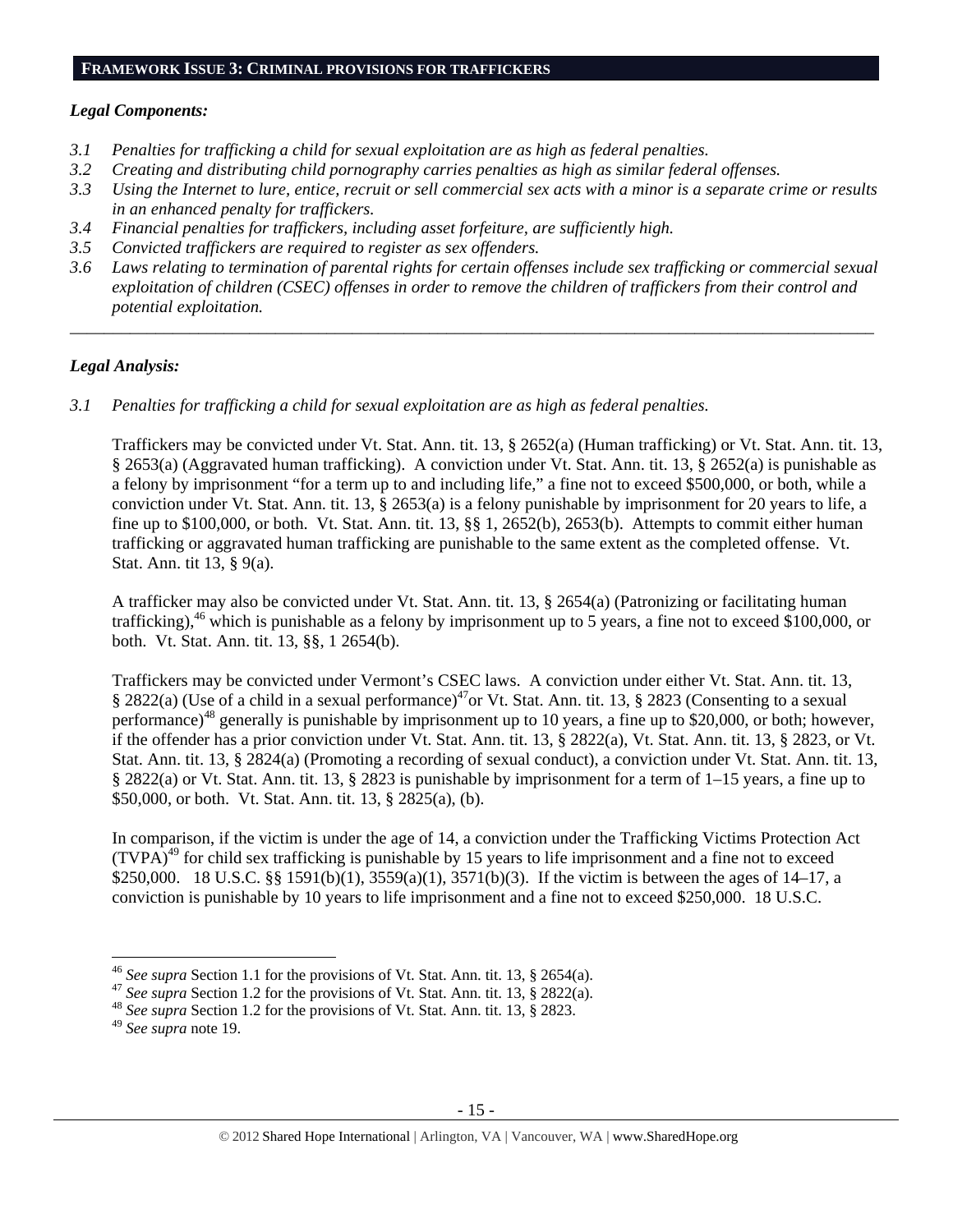§§ 1591(b)(2), 3559(a)(1), 3571(b)(3). A conviction is punishable by mandatory life imprisonment, however, if the trafficker has a prior conviction for a federal sex offense<sup>50</sup> against a minor.

# *3.2 Creating and distributing child pornography carries penalties as high as similar federal offenses.*

Vermont prohibits both the creation and distribution of child pornography. The creation of child pornography is prohibited under Vt. Stat. Ann. tit. 13, § 2822(a) (Use of a child in a sexual performance), which makes it illegal for a person to "promote a sexual performance by a child or a performance which contains a lewd exhibition of the genitals, anus or breasts of a child, or hire, employ, procure, use, cause or induce a child to engage in such a performance." A conviction under Vt. Stat. Ann. tit. 13, § 2822(a) is generally punishable as a felony by imprisonment up to 10 years, a fine not to exceed \$20,000, or both, but if the offender has a prior conviction under Vt. Stat. Ann. tit. 13, § 2822(a), § 2823 (Consenting to a sexual performance), or § 2824(a) (Promoting a recording of sexual conduct), a conviction is punishable as a felony by imprisonment for 1–15 years, a fine not to exceed \$50,000, or both. Vt. Stat. Ann. tit. 13, §§ 1, 2825(a), (b).

Vt. Stat. Ann. tit. 13, § 2824(a) prohibits the distribution of child pornography by making it illegal for a person, "with knowledge of the character and content, [to] promote any photograph, film or visual recording of sexual conduct by a child, or of a lewd exhibition of a child's genitals or anus." Vt. Stat. Ann. tit. 13, § 2821(5) (Definitions) defines "promote" as "to procure, issue, manufacture, publish, sell, give, provide, lend, mail, deliver, distribute, disseminate, circulate, present, exhibit, advertise, or offer to do the same, by any means, including electronic transmission." A conviction under Vt. Stat. Ann. tit. 13, § 2824(a) is punishable in the same manner as Vt. Stat. Ann. tit. 13, § 2822 described above. Vt. Stat. Ann. tit. 13, § 2825(a), (b).

Lastly, Vt. Stat. Ann. tit. 13, § 2823 may be used to convict a trafficker who is the parent, legal guardian, or custodian of a child used in child pornography. Specifically, Vt. Stat. Ann. tit. 13, § 2823 makes it illegal for a "parent, legal guardian, or custodian of a child . . . [to], with knowledge of the character and content, consent to the participation of that child in a sexual performance or a performance including a lewd exhibition of the genitals by that child." A conviction under Vt. Stat. Ann. tit. 13, § 2823 is punishable in the same manner as Vt. Stat. Ann. tit. 13, § 2822 described above. Vt. Stat. Ann. tit. 13, § 2825(a), (b).

In comparison, if the victim is under the age of 14, a conviction under the TVPA for child sex trafficking is punishable by 15 years to life imprisonment and a fine not to exceed \$250,000. 18 U.S.C. §§ 1591(b)(1),  $3559(a)(1)$ ,  $3571(b)(3)$ . If the victim is between the ages of  $14-17$ , a conviction is punishable by 10 years to life imprisonment and a fine not to exceed \$250,000. 18 U.S.C. §§ 1591(b)(2), 3559(a)(1), 3571(b)(3). A conviction is punishable by mandatory life imprisonment, however, if the trafficker has a prior conviction for a federal sex offense<sup>51</sup> against a minor. Additionally, a federal conviction for distribution of child pornography<sup>52</sup> is generally punishable by imprisonment for  $5-20$  years and a fine not to exceed \$250,000.<sup>53</sup> Subsequent convictions, however, are punishable by imprisonment up to 40 years and a fine not to exceed \$250,000.<sup>54</sup>

<sup>&</sup>lt;sup>50</sup> *See supra* note 30.<br><sup>51</sup> *See supra* note 30.<br><sup>52</sup> 18 U.S.C. §§ 2252(a)(1), (a)(2), (a)(3) (Certain activities relating to material involving the sexual exploitation of minors),  $2252A(a)(2)$ ,  $(a)(3)$  (Certain activities relating to material constituting or containing child pornography), 1466A(a) (Obscene visual representations of the sexual abuse of children).<br><sup>53</sup> 18 U.S.C. §§ 2252(b) (stating that a conviction under subsection (a)(1), (a)(2), or (a)(3) is punishable by

imprisonment for 5–20 years and a fine), 2252A(b)(1) (a conviction is punishable by imprisonment for 5–20 years and a fine), 1466A(a), (b) (stating that a conviction under subsection (a) is "subject to the penalties provided in section 2252A(b)(1)," imprisonment for 5–20 years and a fine, while a conviction under subsection (b) is "subject to the penalties provided in section 2252A(b)(2)," imprisonment up to 10 years, a fine, or both); *see also* 18 U.S.C.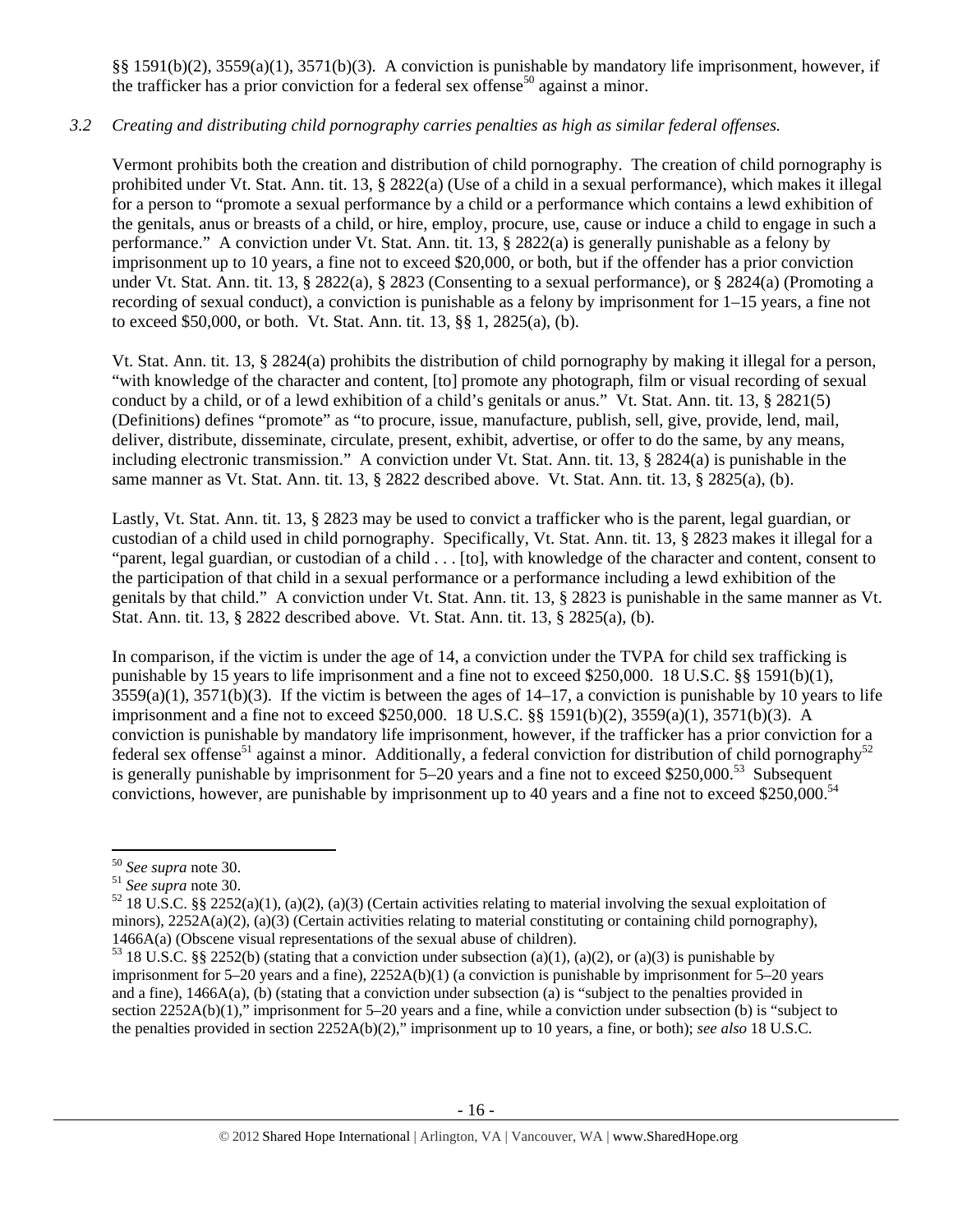*3.3 Using the Internet to lure, entice, recruit or sell commercial sex acts with a minor is a separate crime or results in an enhanced penalty for traffickers.* 

Although Vt. Stat. Ann. tit. 13, § 2828 (Luring a child) is not expressly commercial or limited in application to offenses involving the use of the Internet, the statute may be used to convict a trafficker who uses the Internet to lure, entice, recruit, or purchase a minor for commercial sex acts. Vt. Stat. Ann. tit. 13, § 2828 states,

(a) No person shall knowingly solicit, lure, or entice, or to attempt to solicit, lure, or entice, a child under the age of 16 or another person believed by the person to be a child under the age of 16, to engage in a sexual act as defined in section  $3251$  of this title<sup>55</sup> or engage in lewd and lascivious conduct as defined in section 2602 [Lewd or lascivious conduct with child] of this title. (b) This section applies to solicitation, luring, or enticement by any means, including in person, through

written or telephonic correspondence or electronic communication.

(c) This section shall not apply if the person is less than 19 years old, the child is at least 15 years old, and the conduct is consensual.

A conviction under Vt. Stat. Ann. tit. 13, § 2828(a) is punishable as a felony by imprisonment up to 5 years, a fine not to exceed \$10,000, or both. Vt. Stat. Ann. tit. 13, §§ 1, 2825(e).

3.3.1 Recommendation: Amend Vt. Stat. Ann. tit. 13, § 2828(a) (Luring a child) to protect all minors under the age of 18 and impose enhanced penalties on a trafficker who uses the Internet to lure, entice, recruit, or purchase a minor for commercial sex acts.

# *3.4 Financial penalties for traffickers, including asset forfeiture, are sufficiently high.*

Traffickers of commercial sex with minors face fines, restitution, and civil penalties; however, assets used in or acquired as a result of the commercial sexual exploitation of a child will not be seized.

Traffickers convicted under Vermont's human trafficking, CSEC, and statutes related to prostitution may be required to pay fines. Traffickers convicted under Vt. Stat. Ann. tit. 13,  $\S$  2652(a)(1) (Human trafficking) are subject to a possible fine not to exceed \$500,000, while those convicted under § 2653(a)(1) (Aggravated human trafficking), if the victim is under the age of 18, or  $\S 2654(a)$  (Patronizing or facilitating human trafficking) are subject to a possible fine not to exceed \$100,000. Vt. Stat. Ann. tit. 13, §§ 2652(b), 2653(b), 2654(b). A trafficker convicted under either Vt. Stat. Ann. tit. 13, § 2822(a) (Use of a child in a sexual performance) or § 2823 (Consenting to a sexual performance) is subject to a possible fine not to exceed \$20,000, but the possible fine range increases to \$50,000 if the offender has a prior conviction under § 2822(a), § 2823, or § 2824(a) (Promoting a recording of sexual conduct). Vt. Stat. Ann. tit. 13, § 2825(a), (b).

Traffickers convicted under Vt. Stat. Ann. tit. 13, § 2652(a), § 2653(a), or § 2654(a) are required to make

<sup>§§ 3559(</sup>a)(1) (classifying all of the above listed offenses as felonies), 3571(b)(3) (providing a fine up to \$250,000 for any felony conviction).

 $54$  18 U.S.C. §§ 2252(b) (stating if a person has a prior conviction under subsection (a)(1), (a)(2), or (a)(3) or a list of other statutes, a conviction is punishable by a fine and imprisonment for 15–40 years), 2252A(b)(1) (stating if a person has a prior conviction under subsection (a)(2), (a)(3), or a list of other statutes, a conviction is punishable by a fine and imprisonment for 15–40 years), 1466A(a), (b) (stating that the penalty scheme for section 2252A(b) applies); *see also* 18 U.S.C. §§ 3559(a)(1) (classifying all of the above listed offenses as felonies), 3571(b)(3) (providing a fine up to  $$250,000$  for any felony conviction).

See supra note 14 for the definition of "sexual act."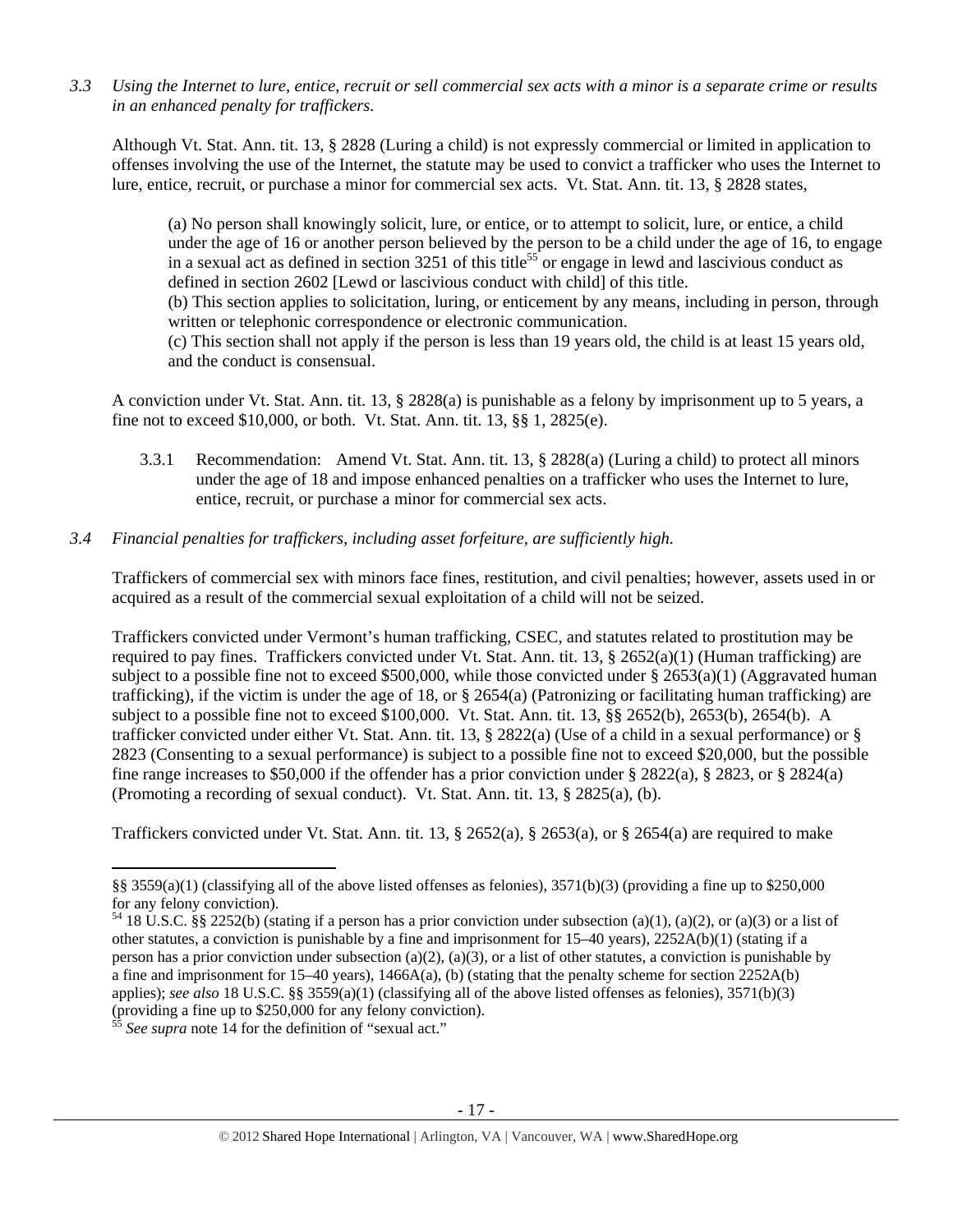restitution to their victim under Vt. Stat. Ann. tit. 13, § 2657 (Restitution), which states,

(a) A person convicted of a violation of this subchapter [Criminal acts] shall be ordered to pay restitution to the victim pursuant to section 7043 [Restitution] of this title.

(b) If the victim of human trafficking<sup>56</sup> to whom restitution has been ordered dies before restitution is paid, any restitution ordered shall be paid to the victim's heir or legal representative, provided that the heir or legal representative has not benefited in any way from the trafficking.

(c) The return of the victim of human trafficking to his or her home country or other absence of the victim from the jurisdiction shall not limit the victim's right to receive restitution pursuant to this section.

In a case involving a buyer convicted of any other offense, the court must consider restitution where the victim suffers a material loss. Vt. Stat. Ann. tit.  $13.$   $\frac{8}{2043(a)}$ <sup>57</sup> states,

(1) Restitution shall be considered in every case in which a victim of a crime, as defined in subdivision  $5301(4)$  of this title,<sup>58</sup> has suffered a material loss.

(2) For purposes of this section, "material loss" means uninsured property loss, uninsured out-of-pocket monetary loss, uninsured lost wages, and uninsured medical expenses.

(3) In cases where restitution is ordered to the victim as a result of a human trafficking conviction under chapter 60 of this title, "material loss" shall also mean:

- (A) attorney's fees and costs; and
- (B) the greater of either:

(i) the gross income or value of the labor performed for the offender by the victim; or (ii) the value of the labor performed by the victim as guaranteed by the minimum wage and overtime provisions of 21 V.S.A. Section 385 [Administration].

Additionally, Vt. Stat. Ann. tit. 13,  $\S 7043(h)^{59}$  provides that "[r]estitution ordered under this section shall not preclude a person from pursuing an independent civil action for all claims not covered by the restitution order."

- 3.4.1 Recommendation: Enact a law requiring traffickers who violate Vt. Stat. Ann. tit. 13, § 2652(a) (Human trafficking), § 2653(a) (Aggravated human trafficking), § 2654(a) (Patronizing or facilitating human trafficking), or Vermont's CSEC laws to forfeit property used in or acquired through the commission of the crime.
- *3.5 Convicted traffickers are required to register as sex offenders.*

Vt. Stat. Ann. tit. 13, § 5402(a) (Sex offender registry) states, "The department of public safety shall establish and maintain a sex offender registry, which shall consist of the information required to be filed under this subchapter." Vt. Stat. Ann. tit. 13, § 5407(a) (Sex offender's responsibility to report) mandates that "a sex offender [as defined in Vt. Stat. Ann. tit. 13,  $\S$  5401(10)(A), (B) (Definitions)<sup>60</sup>] shall report to the department" and register as a sex offender. Therefore, traffickers convicted under Vt. Stat. Ann. tit. 13,  $\S 2652(a)(1)–(4)$ (Human trafficking), § 2653(a)(4) (Aggravated human trafficking), § 2822(a) (Use of a child in a sexual

<sup>&</sup>lt;sup>56</sup> *See supra* note 6 for the definition of "victim of human trafficking." See supra note 39.

<sup>&</sup>lt;sup>57</sup> See supra note 39.<br><sup>58</sup> *See supra* note 40 for the definition of "victim" under Vt. Stat. Ann. tit. 13, § 5301(4).

 $59$  Here and elsewhere in this report that Vt. Stat. Ann. Tit. 13,  $\S$  7043 is quoted or cited, it has been updated to reflect the amendments added by the passage of Senate Bill 189. S.7, 2012 Gen. Assemb., Leg. Sess. (Vt. 2012) (effective May 15, 2012).

<sup>&</sup>lt;sup>60</sup> *See supra* Section 2.10 for the provisions of Vt. Stat. Ann. tit. 13, § 5401(1)(A), (B).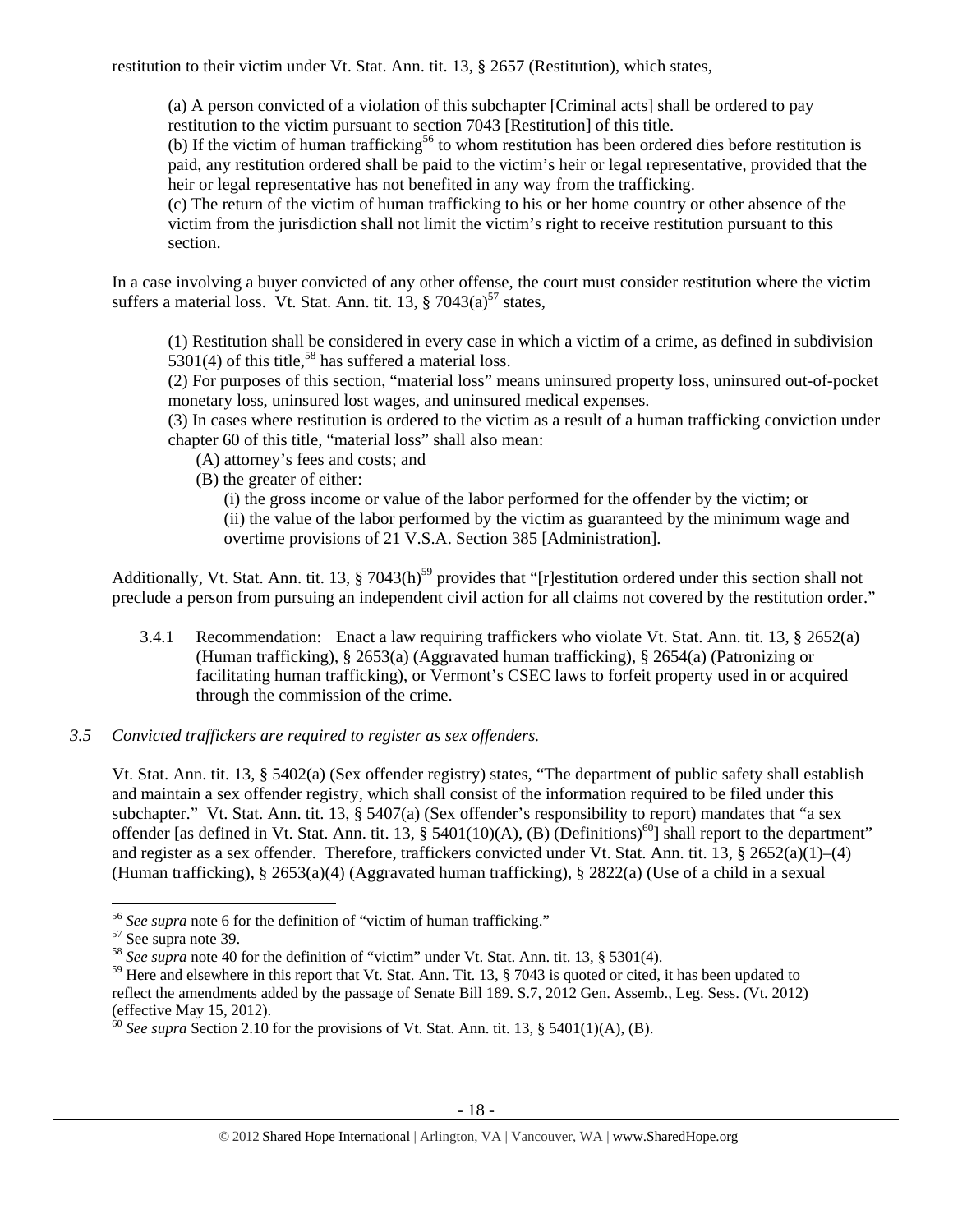performance), § 2823 (Consenting to a sexual performance), § 2824(a) (Promoting a recording of sexual conduct), or  $\S 2632(a)(6)$  (Prohibited acts), if victim is a minor, are required to register as sex offenders. Vt. Stat. Ann. tit. 13, § 5401(10)(A), (B).

*3.6 Laws relating to termination of parental rights for certain offenses include sex trafficking or commercial sexual exploitation of children (CSEC) offenses in order to remove the children of traffickers from their control and potential exploitation.* 

Vermont does not specifically include a violation of Vt. Stat. Ann. tit. 13, § 2652(a) (Human trafficking), § 2653(a) (Aggravated human trafficking), or any of Vermont's other human trafficking or CSEC laws as grounds for terminating parental rights. Vt. Stat. Ann., tit.  $15A$ , §  $3-504(a)(3)$  (Grounds for terminating relationship of parent and child) states that parental rights shall be terminated if it is in the best interest of the child and, among other things, the parent has been convicted of a violent crime. Vt. Stat. Ann. tit. 15A, § 3-  $504(a)(3)$  states,

 $(a)$ .... If the court finds, upon clear and convincing evidence, that any one of the following grounds exists and that termination is in the best interest of the minor,<sup>61</sup> the court shall order the termination of any parental relationship of the respondent to the minor:

. . . . (3) The respondent has been convicted of a crime of violence<sup>62</sup> or has been found by a court of competent jurisdiction to have committed an act of violence which violated a restraining or protective order, and the facts of the crime or violation indicate that the respondent is unfit to maintain a relationship of parent and child with the minor.

 $<sup>61</sup>$  Pursuant to Vt. Stat. Ann. tit. 33, § 5114(a),</sup>

. . .

(a) At the time of a permanency review under section 5321 of this title, a modification hearing under section 5113 of this title, or at any time a petition or request to terminate all residual parental rights of a parent without limitation as to adoption is filed by the commissioner or the attorney for the child, the court shall consider the best interests of the child in accordance with the following:

(1) The interaction and interrelationship of the child with his or her parents, siblings, foster parents, if any, and any other person who may significantly affect the child's best interests.

(2) The child's adjustment to his or her home, school, and community.

(3) The likelihood that the parent will be able to resume or assume parental duties within a reasonable period of time.

(4) Whether the parent has played and continues to play a constructive role, including personal contact and demonstrated emotional support and affection, in the child's welfare.

 $62$  Vt. Stat. Ann. tit. 13, § 11a(d) (Violent career criminals) defines "felony crime of violence" as,

(7) kidnapping as defined in section 2405 of this title or its predecessor as it was defined in section 2401 of this title;

(8) maiming as defined in section 2701 of this title;

(9) sexual assault as defined in subdivision  $3252(a)(1)$  or (2) of this title or its predecessor as it was defined in section 3201 of this title;

(10) aggravated sexual assault as defined in section 3253 of this title;

(11) first degree unlawful restraint as defined in section 2407 of this title;

(12) first degree aggravated domestic assault as defined in section 1043 of this title where the defendant causes serious bodily injury to another person;

(13) lewd or lascivious conduct with a child as defined in section 2602 of this title where the child is under the age of 13 years and the defendant is 18 years of age or older.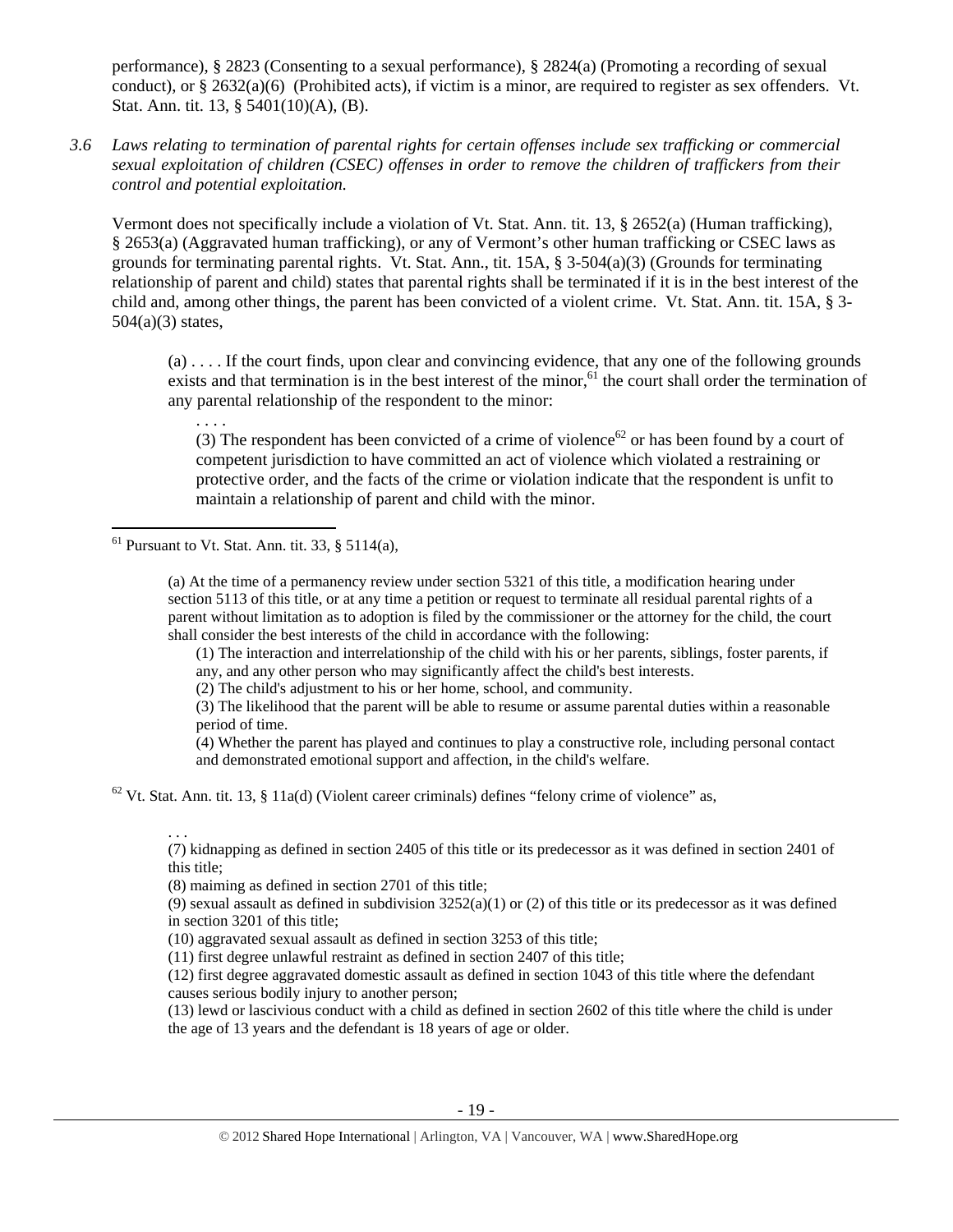3.6.1 Recommendation: Amend Vt. Stat. Ann. tit. 15A, § 3-504(a)(3) (Grounds for terminating relationship of parent and child) to specify that convictions under Vt. Stat. Ann. tit. 13, § 2652(a)(1)–(4), (b) (Human trafficking), § 2653 (Aggravated human trafficking), or Vermont's other human trafficking and CSEC laws are grounds for terminating parental rights.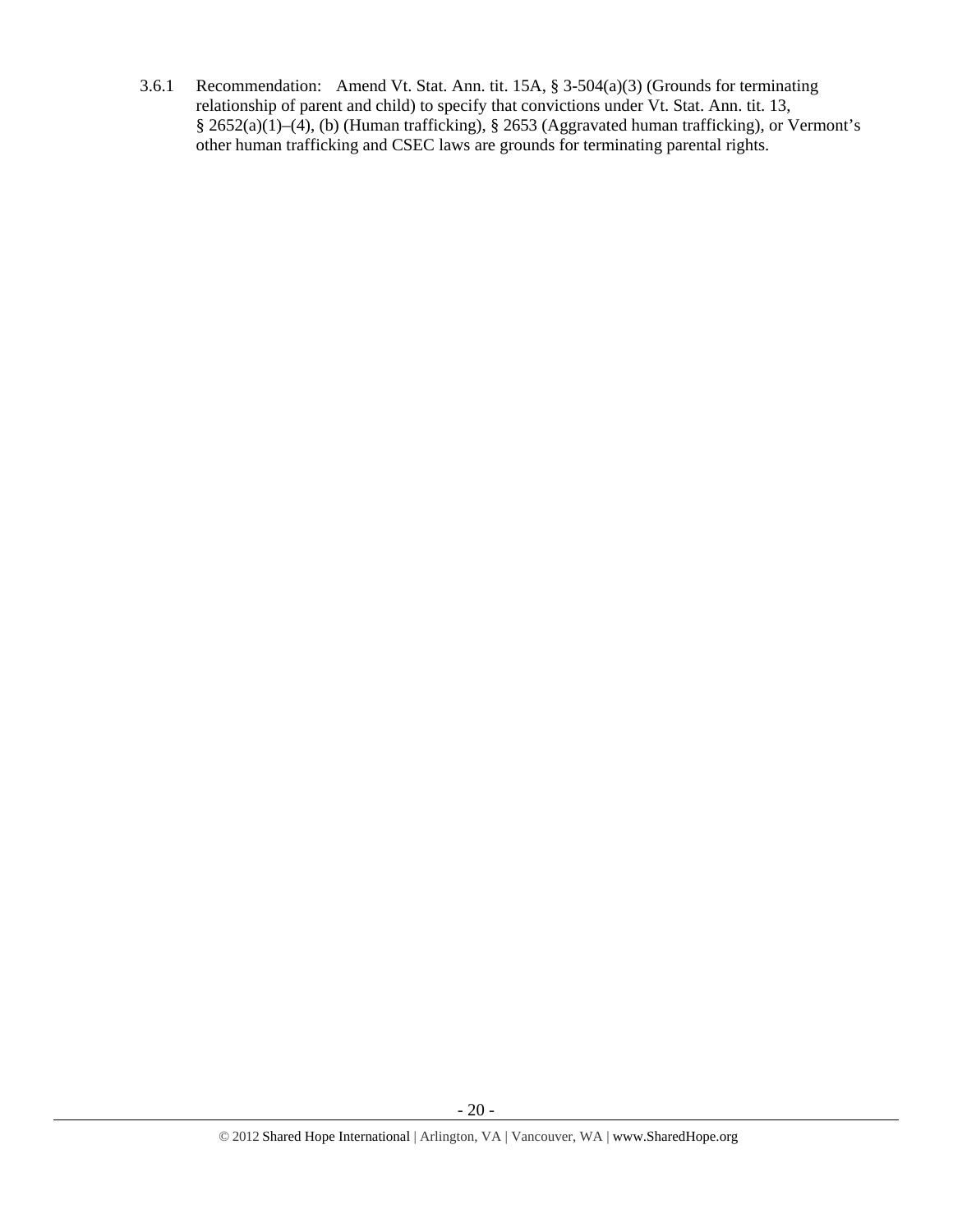#### *Legal Components:*

- *4.1 The acts of assisting, enabling, or financially benefitting from child sex trafficking are included as criminal offenses in the state sex trafficking statute.*
- *4.2 Financial penalties, including asset forfeiture laws, are in place for those who benefit financially from or aid and assist in committing domestic minor sex trafficking.*

*\_\_\_\_\_\_\_\_\_\_\_\_\_\_\_\_\_\_\_\_\_\_\_\_\_\_\_\_\_\_\_\_\_\_\_\_\_\_\_\_\_\_\_\_\_\_\_\_\_\_\_\_\_\_\_\_\_\_\_\_\_\_\_\_\_\_\_\_\_\_\_\_\_\_\_\_\_\_\_\_\_\_\_\_\_\_\_\_\_\_\_\_\_\_* 

- *4.3 Promoting and selling child sex tourism is illegal.*
- *4.4 Promoting and selling child pornography is illegal.*

#### *Legal Analysis:*

*4.1 The acts of assisting, enabling, or financially benefitting from child sex trafficking are included as criminal offenses in the state sex trafficking statute.* 

Vermont's human trafficking laws make it a separate crime for a person to financially benefit from sex trafficking. Vt. Stat. Ann. tit. 13, § 2652(a)(4) makes it illegal for a person to "benefit financially or by receiving anything of value from participation in a venture, knowing that force, fraud, or coercion was or will be used to compel any person to engage in a commercial sex act as part of the venture." Additionally, Vt. Stat. Ann. tit. 13, § 2652(a)(1) (Human trafficking) may apply to some facilitators, including those who knowingly "harbor, [or] transport . . . a person under the age of 18 for the purpose of having the person engage in a commercial sex act." To the extent a facilitator violates Vt. Stat. Ann. tit. 13,  $\S 2652(a)(1)$  or (4) when the victim of human trafficking is a minor or the circumstances of the trafficking also constitute sexual assault, the facilitator may be convicted under Vt. Stat. Ann. tit. 13, § 2653(a) (Aggravated human trafficking), which is punishable as a felony by imprisonment for 20 years to life, a fine not to exceed \$100,000, or both. Vt. Stat. Ann. tit. 13, §§ 1, 2653(b). A facilitator may also be convicted under Vt. Stat. Ann. tit. 13, § 2654(a) (Patronizing or facilitating human trafficking),<sup>63</sup> which is punishable as a felony by imprisonment up to 5 years, a fine not to exceed \$100,000, or both. Vt. Stat. Ann. tit. 13, §§ 1, 2654(b).

Pursuant to Vt. Stat. Ann. tit. 13, § 2656 (Human trafficking by a business entity; dissolution), additional penalties may also apply if the facilitator is a business entity. Vt. Stat. Ann. tit. 13, § 2656 states,

If a business entity, including a corporation, partnership, association, or any other legal entity, is convicted of violating this chapter, the attorney general may commence a proceeding in the civil division of the superior court to dissolve the entity pursuant to 11A V.S.A. § 14.30–14.33.

*4.2 Financial penalties, including asset forfeiture laws, are in place for those who benefit financially from or aid and assist in committing domestic minor sex trafficking.* 

Facilitators of commercial sex with minors face fines, restitution, and civil penalties; however, assets used in or acquired as a result of the commercial sexual exploitation of a child will not be seized.

Facilitators convicted under Vermont's human trafficking, CSEC, and statutes related to prostitution may be required to pay fines. Facilitators convicted under Vt. Stat. Ann. tit. 13,  $\S$  2652(a)(1) (Human trafficking) are subject to a possible fine not to exceed \$500,000, while those convicted under Vt. Stat. Ann. tit. 13, §

 <sup>63</sup> *See supra* Section 1.1 for the relevant provisions of Vt. Stat. Ann. tit. 13, § 2654(a).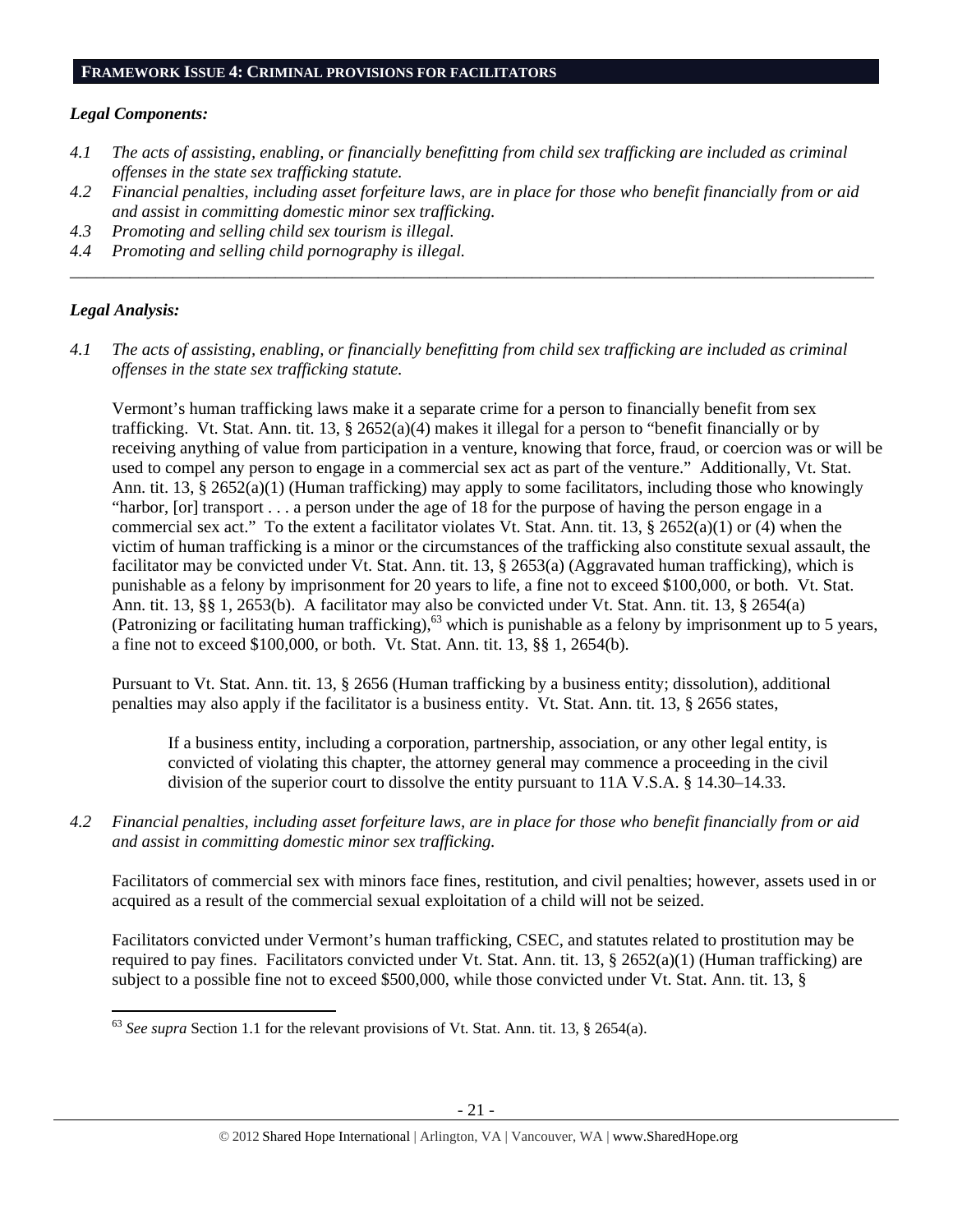2653(a)(1) (Aggravated human trafficking) or § 2654(a) (Patronizing or facilitating human trafficking) are subject to a possible fine not to exceed \$100,000. Vt. Stat. Ann. tit. 13, §§ 2652(b), 2653(b), 2654(b). A facilitator convicted under Vt. Stat. Ann. tit. 13, § 2822(a) (Use of a child in a sexual performance)<sup>64</sup> is subject to a possible fine not to exceed \$20,000, but the possible fine range increases to \$50,000 if the offender has a prior conviction under Vt. Stat. Ann. tit. 13, § 2822(a), Vt. Stat. Ann. tit. 13, § 2823 (Consenting to a sexual performance), or Vt. Stat. Ann. tit. 13, § 2824(a) (Promoting a recording of sexual conduct). Vt. Stat. Ann. tit. 13, § 2825(a), (b).

Facilitators convicted under Vt. Stat. Ann. tit. 13, § 2652(a), § 2653(a), or § 2654(a) are required to make restitution to their victim under Vt. Stat. Ann. tit. 13, § 2657 (Restitution), which states,

(a) A person convicted of a violation of this subchapter [Criminal acts] shall be ordered to pay restitution to the victim pursuant to section 7043 [Restitution] of this title.

(b) If the victim of human trafficking<sup>65</sup> to whom restitution has been ordered dies before restitution is paid, any restitution ordered shall be paid to the victim's heir or legal representative, provided that the heir or legal representative has not benefited in any way from the trafficking.

(c) The return of the victim of human trafficking to his or her home country or other absence of the victim from the jurisdiction shall not limit the victim's right to receive restitution pursuant to this section.

In a case involving a facilitator convicted of any other offense, the court must consider restitution where the victim suffers a material loss. Vt. Stat. Ann. tit. 13,  $\S 7043(a)^{66}$  states,

(1) Restitution shall be considered in every case in which a victim of a crime, as defined in subdivision 5301(4) of this title,  $67$  has suffered a material loss.

(2) For purposes of this section, "material loss" means uninsured property loss, uninsured out-of-pocket monetary loss, uninsured lost wages, and uninsured medical expenses.

(3) In cases where restitution is ordered to the victim as a result of a human trafficking conviction under chapter 60 of this title, "material loss" shall also mean:

- (A) attorney's fees and costs; and
- (B) the greater of either:

(i) the gross income or value of the labor performed for the offender by the victim; or (ii) the value of the labor performed by the victim as guaranteed by the minimum wage and overtime provisions of 21 V.S.A. Section 385 [Administration].

Facilitators convicted under Vt. Stat. Ann. tit. 13, § 2652(a), § 2653(a), or § 2654(a) may also face civil liability. Vt. Stat. Ann. tit. 13, § 2662 (Private cause of action)<sup>68</sup> expressly authorizes victims of human trafficking to bring a civil claim against their offenders.

4.2.1 Recommendation: Enact a law requiring facilitators who violate Vt. Stat. Ann. tit. 13, § 2652(a) (Human trafficking), § 2653(a) (Aggravated human trafficking), § 2654(a) (Patronizing or facilitating human trafficking), or Vermont's CSEC laws to forfeit property used in or acquired through the commission of the crime.

<sup>&</sup>lt;sup>64</sup> *See supra* Section 1.2 for the provisions of Vt. Stat. Ann. tit. 13, § 2822(a). <sup>65</sup> *See supra* note 6 for the definition of "victim of human trafficking." <sup>66</sup> See supra note 39.

<sup>&</sup>lt;sup>67</sup> *See supra* note 40 for the definition of "victim" under Vt. Stat. Ann. tit. 13, § 5301(4). <sup>68</sup> *See supra* Section 2.8 for the provisions of Vt. Stat. Ann. tit. 13, § 2662.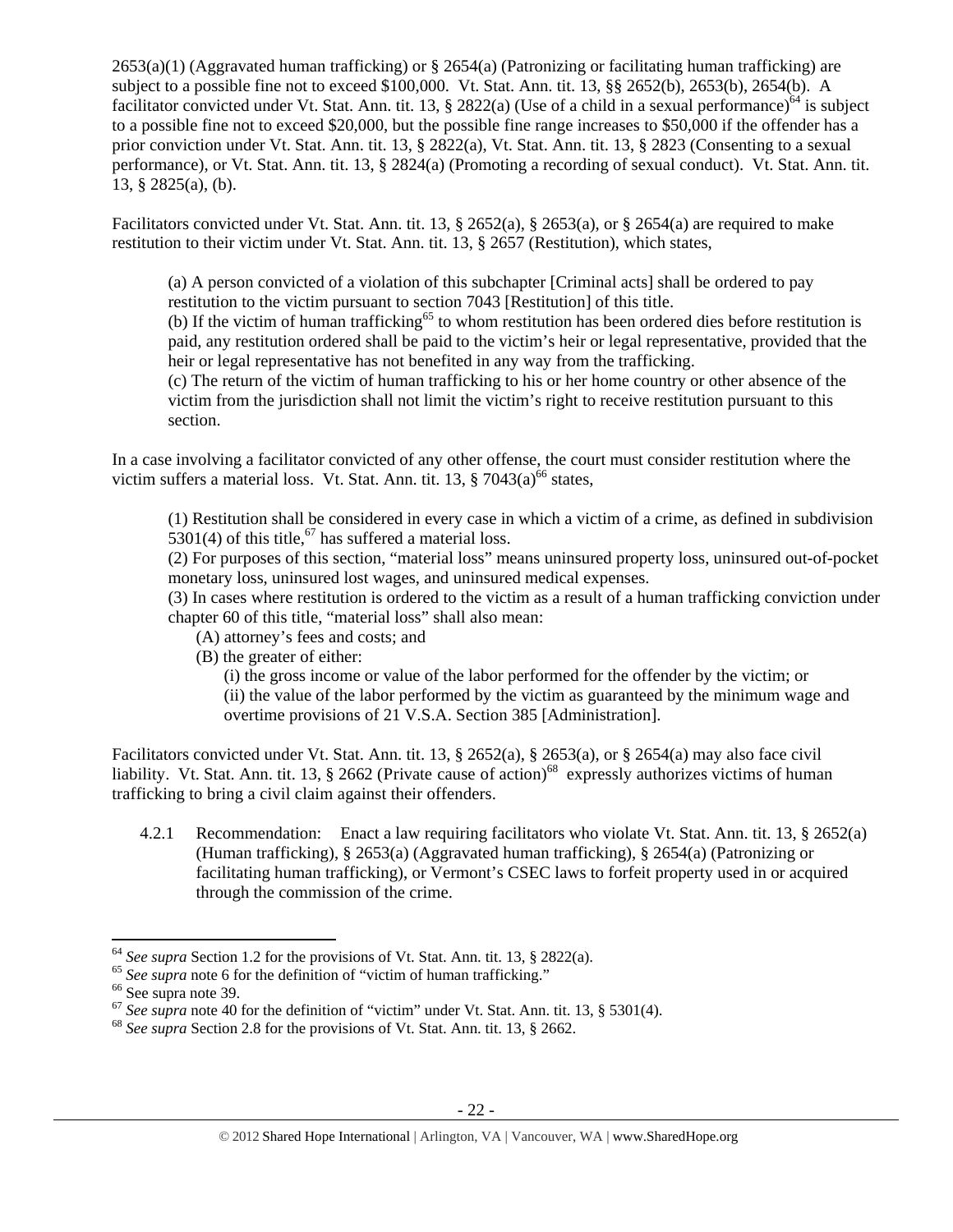#### *4.3 Promoting and selling child sex tourism is illegal.*

Vermont has no statute specifically related to sex tourism.

4.3.1 Recommendation: Enact a law that prohibits selling or offering to sell travel services that include or facilitate travel in or outside of Vermont for the purpose of engaging in commercial sexual exploitation of a minor under the age of 18.

## *4.4 Promoting and selling child pornography is illegal.*

Vermont prohibits both the promotion and selling of child pornography. Vt. Stat. Ann. tit. 13, § 2821(5) (Definitions) defines "promote" as "to procure, issue, manufacture, publish, sell, give, provide, lend, mail, deliver, distribute, disseminate, circulate, present, exhibit, advertise, or offer to do the same, by any means, including electronic transmission." Vt. Stat. Ann. tit. 13, § 2822(a) makes it illegal for a person, "with knowledge of the character and content, [to] promote a sexual performance<sup>69</sup> by a child<sup>70</sup> or a performance which contains a lewd exhibition of the genitals, anus or breasts of a child . . . ." Additionally, Vt. Stat. Ann. tit. 13, § 2824(a) makes it unlawful for a person, "with knowledge of the character and content, [to] promote any photograph, film or visual recording of sexual conduct by a child, or of a lewd exhibition of a child's genitals or anus." A first conviction under either Vt. Stat. Ann. tit. 13,  $\S 2822(a)$  or  $\S 2824(a)$  is punishable as a felony by imprisonment up to 10 years, a fine not to exceed \$20,000, or both. Vt. Stat. Ann. tit. 13, §§ 1, 2825(a). If the offender has a prior conviction under Vt. Stat. Ann. tit. 13, § 2822(a), § 2823 (Consenting to a sexual performance), or § 2824(a) (Promoting a recording of sexual conduct), however, a conviction is punishable as a felony by imprisonment for 1–15 years, a fine not to exceed \$50,000, or both. Vt. Stat. Ann. tit. 13, §§ 1, 2825(b).

<sup>69</sup> *See supra* note 10. 70 *See supra* note 11.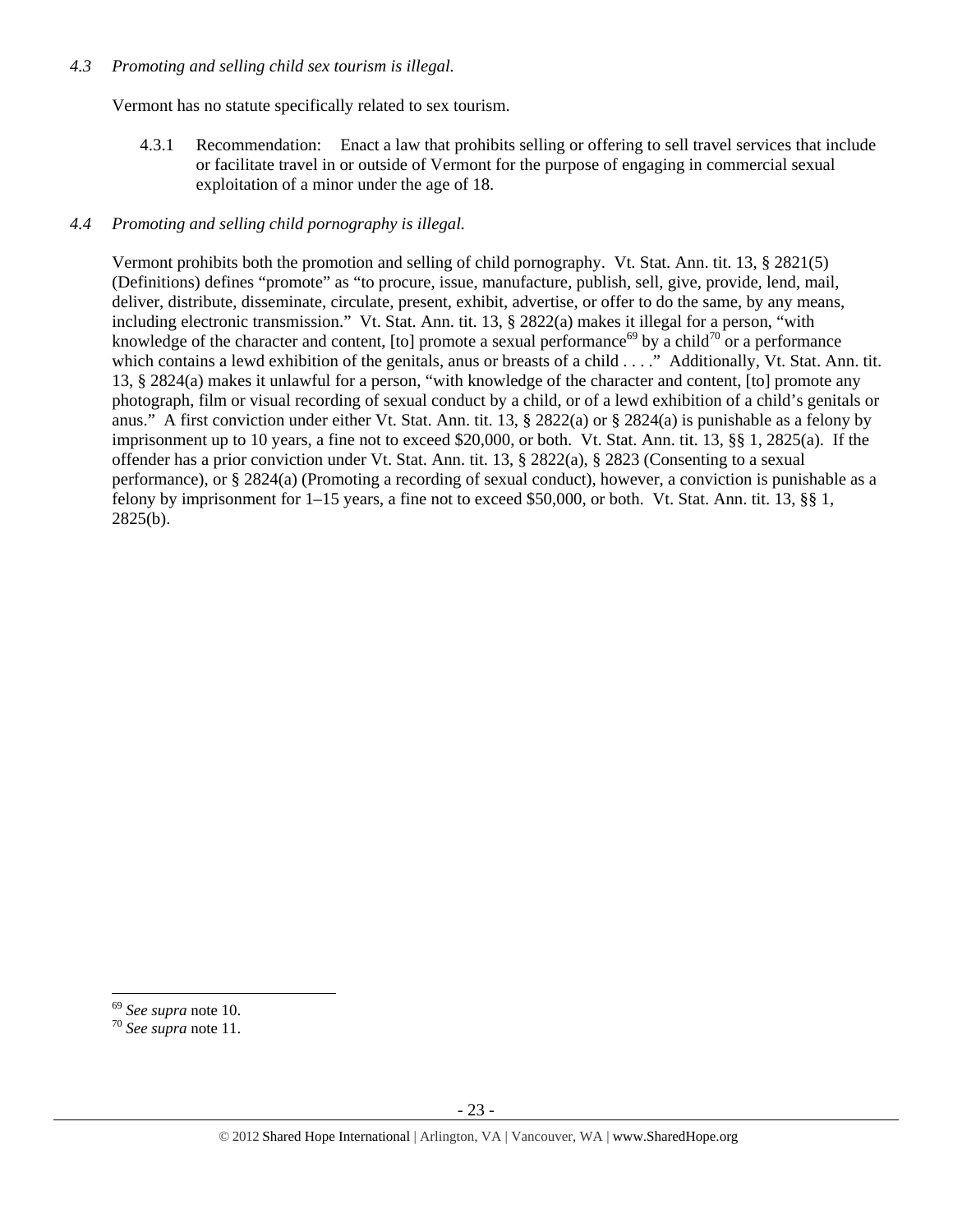#### **FRAMEWORK ISSUE 5: PROTECTIVE PROVISIONS FOR THE CHILD VICTIMS**

# *Legal Components:*

- *5.1 A victim of domestic minor sex trafficking or CSEC is defined as a victim for purposes of qualifying for crime victims' compensation and other victim benefits.*
- *5.2 The state sex trafficking statute expressly prohibits a defendant from raising consent of the minor to the commercial sex acts as a defense.*
- *5.3 Prostitution laws apply only to adults, making minors under 18 specifically immune from this offense.*
- *5.4 Child victims of sex trafficking or commercial sexual exploitation are provided with a child protection response, including specialized shelter and services, and are not detained in juvenile detention facilities.*
- *5.5 Commercial sexual exploitation is identified as a type of abuse and neglect within child protection statutes.*
- *5.6 The definition of "caregiver" (or similar term) in the child welfare statutes is broad enough to include a trafficker who has custody or control of a child in order to bring a trafficked child into protection of child protective services.*
- *5.7 Crime victims' compensation is specifically available to a child victim of sex trafficking or commercial sexual exploitation of children (CSEC) without regard to ineligibility factors.*
- *5.8 Victim-friendly procedures and protections are provided in the trial process for minors under 18.*
- *5.9 Expungement or sealing of juvenile delinquency records resulting from arrests or adjudications for prostitution-related offenses committed as a result of, or in the course of, the commercial sexual exploitation of a minor is available within a reasonable time after turning 18.*
- *5.10 Victim restitution and civil remedies for victims of domestic minor sex trafficking or commercial sexual exploitation of children (CSEC) are authorized by law.*
- *5.11 Statutes of limitations for civil and criminal actions for child sex trafficking or commercial sexual exploitation of children (CSEC) offenses are eliminated or lengthened sufficiently to allow prosecutors and victims a realistic opportunity to pursue criminal action and legal remedies.*

*\_\_\_\_\_\_\_\_\_\_\_\_\_\_\_\_\_\_\_\_\_\_\_\_\_\_\_\_\_\_\_\_\_\_\_\_\_\_\_\_\_\_\_\_\_\_\_\_\_\_\_\_\_\_\_\_\_\_\_\_\_\_\_\_\_\_\_\_\_\_\_\_\_\_\_\_\_\_\_\_\_\_\_\_\_\_\_\_\_\_\_\_\_* 

# *Legal Analysis:*

*5.1 Statutorily-mandated victim services define "victim" to specifically include victims of domestic minor sex trafficking or commercial sexual exploitation of children (CSEC) to ensure prompt identification and access to victims' rights and services.* 

Vt. Stat. Ann. tit. 15, § 1152 (Address confidentiality program; application; certification)<sup>71</sup> allows a victim of human trafficking to enroll in the address confidentiality program, and under Vt. Stat. Ann. tit. 15, § 1151 (Definitions),<sup>72</sup> "'[h]uman trafficking' means conduct prohibited by 13 V.S.A. § 2652 or § 2653, and includes a threat of such, regardless of whether the conduct or threat of conduct have been reported to law enforcement officers." Additionally, Vt. Stat. Ann. tit. 13, § 5301(4) (Definitions) defines "victim" as "a person who sustains physical, emotional or financial injury or death as a direct result of the commission or attempted commission of a crime or act of delinquency and shall also include the family members of a minor, incompetent or a homicide victim."

For purposes of Vermont's crime victims' compensation statutes, Vt. Stat. Ann. tit. 13, § 5351(7) (Definitions) defines "victim" as

<sup>&</sup>lt;sup>71</sup> Here and elsewhere in this report that Vt. Stat. Ann. tit. 15,  $\S$  1152 is quoted or cited, it has been updated to reflect the amendments added by the passage of Senate Bill 122. S. 122, 2012 Gen. Assemb., Leg. Sess. (Vt. 2012) (effective May 1, 2012).

<sup>72</sup>*Id.*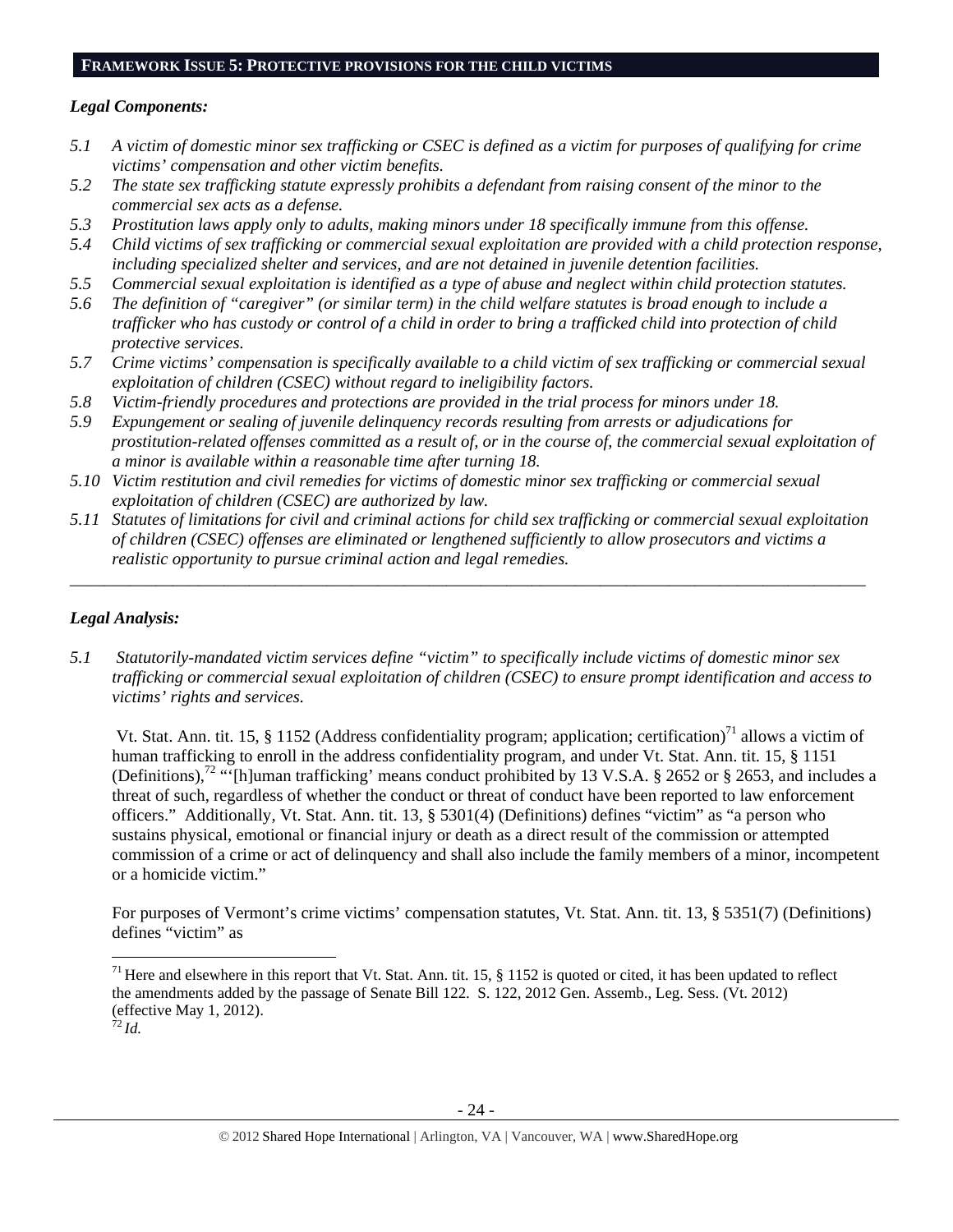(A) a person who sustains injury<sup>73</sup> or death as a direct result of the commission or attempted commission of a crime: $74$  or

(B) an intervenor who is injured or killed in an attempt to assist the person described in subdivision (A) of this subdivision (7) or the police; or

(C) a surviving immediate family member of a homicide victim, including a spouse, domestic partner, parent, sibling, child, grandparent, or other survivor who may suffer severe emotional harm as a result of the victim's death as determined on a case-by-case basis in the discretion of the board; or (D) a resident of this state who is injured or killed as the result of a crime committed outside the United States.

- 5.1.1 Recommendation: Amend the definitions of victim in Vt. Stat. Ann. tit. 13, § 5301(4) (Definitions) and § 5351(7) (Definitions) to expressly include victims of trafficking and CSEC offenses by referring to the following: Vt. Stat. Ann. tit. 13, § 2652 (Human trafficking), § 2653 (Aggravated human trafficking), § 2822(Use of a child in a sexual performance), and § 2823 (Consenting to a sexual performance).
- 5.1.2 Recommendation: Amend the definition of victim in Vt. Stat. Ann. tit. 15, § 1152 (Address confidentiality program; application; certification) to include victims of CSEC offenses under Vt. Stat. Ann. tit. 13, § 2822(Use of a child in a sexual performance) and § 2823 (Consenting to a sexual performance).
- *5.2 The state sex trafficking statute expressly prohibits a defendant from raising consent of the minor to the commercial sex acts as a defense.*

A victim's consent is immaterial to a violation of Vt. Stat. Ann. tit. 13, § 2652(a) (Human trafficking) or § 2653(a)(1) (Aggravated human trafficking). Vt. Stat. Ann. tit. 13, § 2652(d) states, "In a prosecution for a violation of this section, the victim's alleged consent to the human trafficking is immaterial and shall not be admitted." Vt. Stat. Ann. tit. 13, § 2654(a) (Patronizing or facilitating human trafficking), § 2655(a) (Solicitation), § 2822(a) (Use of a child in a sexual performance), and § 2823 (Consenting to a sexual performance), however, are silent regarding whether a minor's consent to a commercial sex act may be used as a defense to the crime.

- 5.2.1 Recommendation: Amend Vt. Stat. Ann. tit. 13, § 2654(a) (Patronizing or facilitating human trafficking), § 2655(a) (Solicitation), § 2822(a) (Use of a child in a sexual performance), and § 2823 (Consenting to a sexual performance) to expressly prohibit offenders from using a minor's consent to a commercial sex act as a defense to the crime.
- *5.3 Prostitution laws apply only to adults, making minors under 18 specifically immune from this offense.*

Vt. Stat. Ann. tit. 13, § 2652(c)(1) (Human trafficking) protects victims of domestic minor sex trafficking from prosecution for crimes "committed as a victim of sex trafficking." Specifically, Vt. Stat. Ann. tit. 13, § 2652(c) states,

 $73$  Under Vt. Stat. Ann. tit. 13, § 5351(4), "injury" is defined as "actual bodily harm or pregnancy, or emotional harm resulting from the crime."

 $^{74}$  Pursuant to Vt. Stat. Ann. tit. 13, § 5351(3) "crime" is defined to include "delinquent acts and an act of terrorism, as defined in section 2331 of Title 18, United States Code, committed outside the United States against a resident of this state."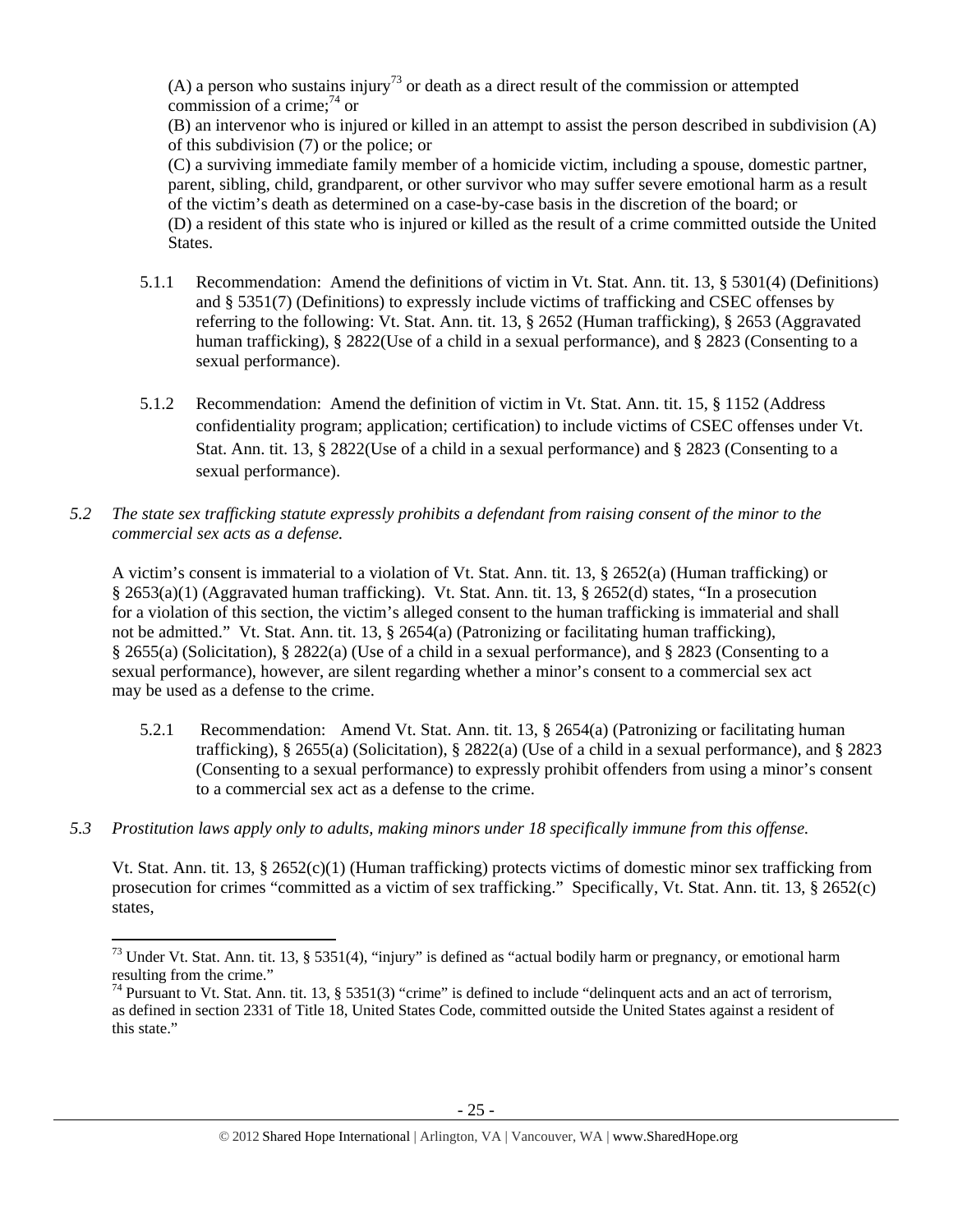$(1)$ (A) A person who is a victim of sex trafficking in violation of subdivisions 2652(a)(1)–(4) of this title shall not be found in violation of or be the subject of a delinquency petition based on chapter 59 (lewdness and prostitution) or 63 (obscenity) of this title for any conduct committed as a victim of sex trafficking.

(B) Notwithstanding any other provision of law, a person under the age of 18 shall be immune from prosecution in the criminal division of the superior court for a violation of section 2632 of this title (prohibited acts; prostitution), but may be treated as a juvenile under chapter 52 of Title 33 [Delinquency provisions] or referred to the department for children and families for treatment under chapter 53 of Title 33 [Children in need of care or supervision].

(2) If a person who is a victim of sex trafficking in violation of subdivisions  $2652(a)(1)–(4)$  of this title is prosecuted for any offense or is the subject of any delinquency petition other than a violation of chapter 59 (lewdness and prostitution) or 63 (obscenity) of this title which arises out of the sex trafficking or benefits the sex trafficker, the person may raise as an affirmative defense that he or she committed the offense as a result of force, fraud, or coercion by a sex trafficker.

*5.4 Child victims of sex trafficking or commercial sexual exploitation are provided with a child protection response, including specialized shelter and services, and are not detained in juvenile detention facilities.* 

Vt. Stat. Ann. tit. 13, § 2652(e) (Human trafficking) states, "If a person who is a victim of human trafficking is under 18 years of age at the time of the offense, the state may treat the person as the subject of a child in need of care or supervision proceeding."

Vt. Stat. Ann. tit. 33, § 5102(3) (Definitions and provisions of general application) defines a "child in need of care or supervision (CHINS)" as one who

(A) has been abandoned or abused by the child's parent, guardian, or custodian. A person is considered to have abandoned a child<sup>75</sup> if the person is: unwilling to have physical custody of the child; unable, unwilling, or has failed to make appropriate arrangements for the child's care; unable to have physical custody of the child and has not arranged or cannot arrange for the safe and appropriate care of the child; or has left the child with a care provider and the care provider is unwilling or unable to provide care or support for the child, the whereabouts of the person are unknown, and reasonable efforts to locate the person have been unsuccessful.

(B) is without proper parental care or subsistence, education, medical, or other care necessary for his or her well-being;

- (C) is without or beyond the control of his or her parent, guardian, or custodian; or
- (D) is habitually and without justification truant from compulsory school attendance.

Vt. Stat. Ann. tit. 33, § 5301 (Taking into custody) governs when law enforcement may take a CHINS into custody. Vt. Stat. Ann. tit. 33, § 5301 states,

A child may be taken into custody:

(1) Pursuant to an order of the family division of the superior court under the provisions of this chapter.

 <sup>75</sup> Notably, Vt. Stat. Ann. tit. 33, § 5102(2)(B)(ii) defines a "child" to include,

<sup>[</sup>A]n individual who is between the ages of 16 to 17.5, is a child in need of care or supervision as defined in subdivision (3)(C) of this section (beyond parental control), and who is at high risk of serious harm to himself or herself or others due to problems such as substance abuse, prostitution, or homelessness.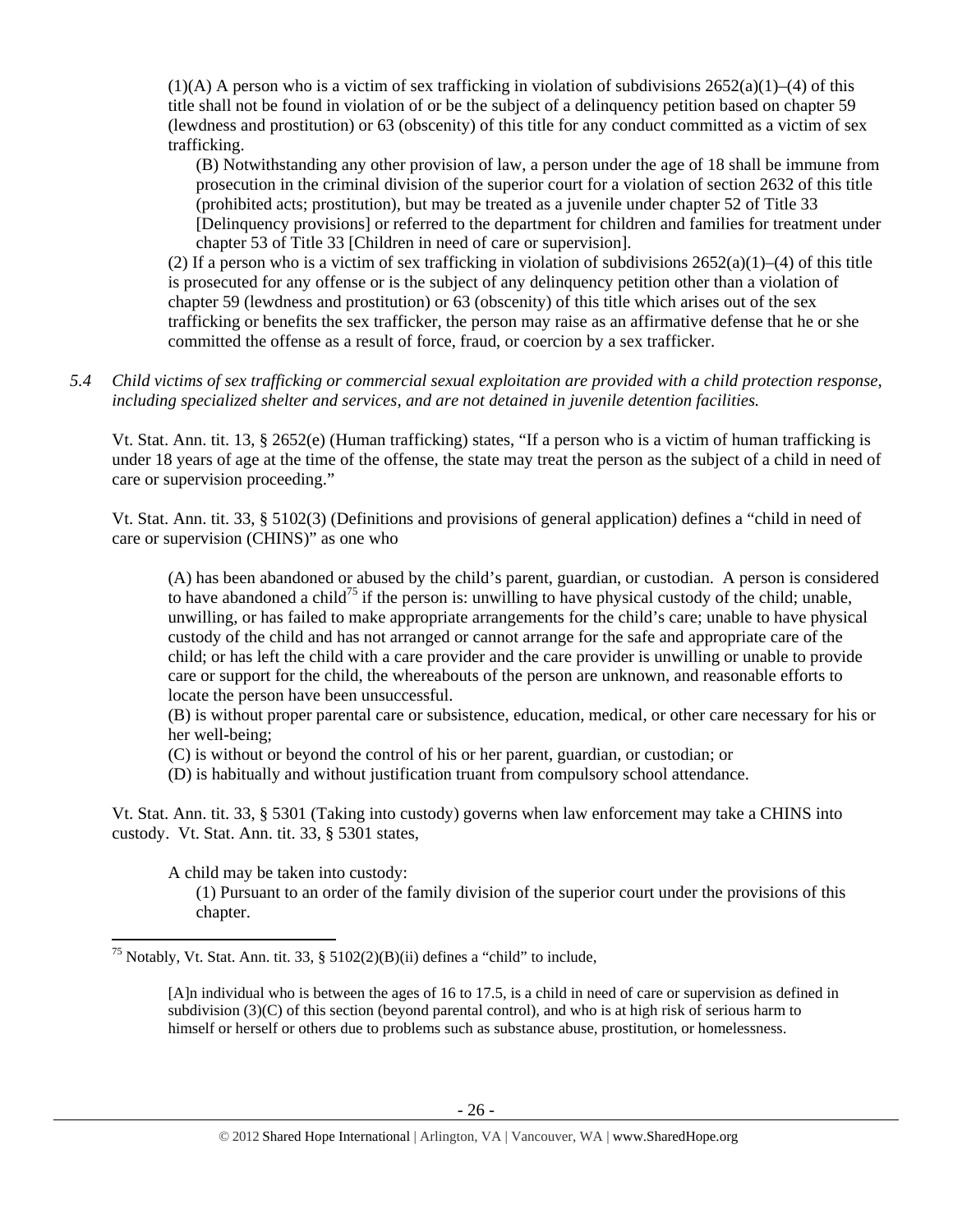(2) By an officer when the officer has reasonable grounds to believe that the child is in immediate danger from his or her surroundings and that removal from the child's current home is necessary for the child's protection.

(3) By an officer when the officer has reasonable grounds to believe that the child has run away from a custodial parent, a foster parent, a guardian, a custodian, a noncustodial parent lawfully exercising parent-child contact, or care provider.

Pursuant to Vt. Stat. Ann. tit. 33, § 5302(a) (Request for emergency care order), after an officer takes a child into custody under 5301(1) or (2), "the officer shall immediately notify the child's custodial parent, guardian, or custodian and release the child to the care of the child's custodial parent, guardian, or custodian unless the officer determines that the child's immediate welfare requires the child's continued absence from the home." If the officer determines that the removal of the child from the child's home is necessary, Vt. Stat. Ann. tit. 33, § 5302(b) (Request for emergency care order) states that the officer shall

(1) Remove the child from the child's surroundings, contact the [Department for Children and Families], and deliver the child to a location designated by the department. The department shall have the authority to make reasonable decisions concerning the child's immediate placement, safety and welfare pending the issuance of an emergency care order.

(2) Prepare an affidavit in support of a request for an emergency care order and provide the affidavit to the state's attorney. . . .

The state's attorney must then request for an emergency care order. Vt. Stat. Ann. tit. 33, §5302(c). If the request is denied, the child must be returned to the child's home. Vt. Stat. Ann. tit. 33, §5302(d). Pursuant to Vt. Stat. Ann. tit. 33, § 5305(a), however, "If the court determines that the child's continued residence in the home is contrary to the child's welfare, the court may issue an emergency care order transferring temporary custody of the child to the department pending a temporary care hearing." If the court does issue an emergency care order, Vt. Stat. Ann. tit. 33, § 5307 (Temporary care hearing) states that the court shall hold a temporary care hearing "within 72 hours of the issuance of an emergency care order."

At the temporary care hearing, the court must determine whether to return the child to the child's home or retain custody over the child. Vt. Stat. Ann. tit. 33, § 5308(a) (Temporary care order) states,

(a) The court shall order that legal custody be returned to the child's custodial parent, guardian, or custodian unless the court finds by a preponderance of the evidence that a return home would be contrary to the child's welfare because any one of the following exists:

(1) A return of legal custody could result in substantial danger to the physical health, mental health, welfare, or safety of the child.

(2) The child or another child residing in the same household has been physically or sexually abused by a custodial parent, guardian, or custodian, or by a member of the child's household, or another person known to the custodial parent, guardian, or custodian.

(3) The child or another child residing in the same household is at substantial risk of physical or sexual abuse by a custodial parent, guardian, or custodian, or by a member of the child's household, or another person known to the custodial parent, guardian, or custodian. It shall constitute prima facie evidence that a child is at substantial risk of being physically or sexually abused if:

(A) a custodial parent, guardian, or custodian receives actual notice that a person has committed or is alleged to have committed physical or sexual abuse against a child; and

(B) a custodial parent, guardian, or custodian knowingly or recklessly allows the child to be in the physical presence of the alleged abuser after receiving such notice.

. . . .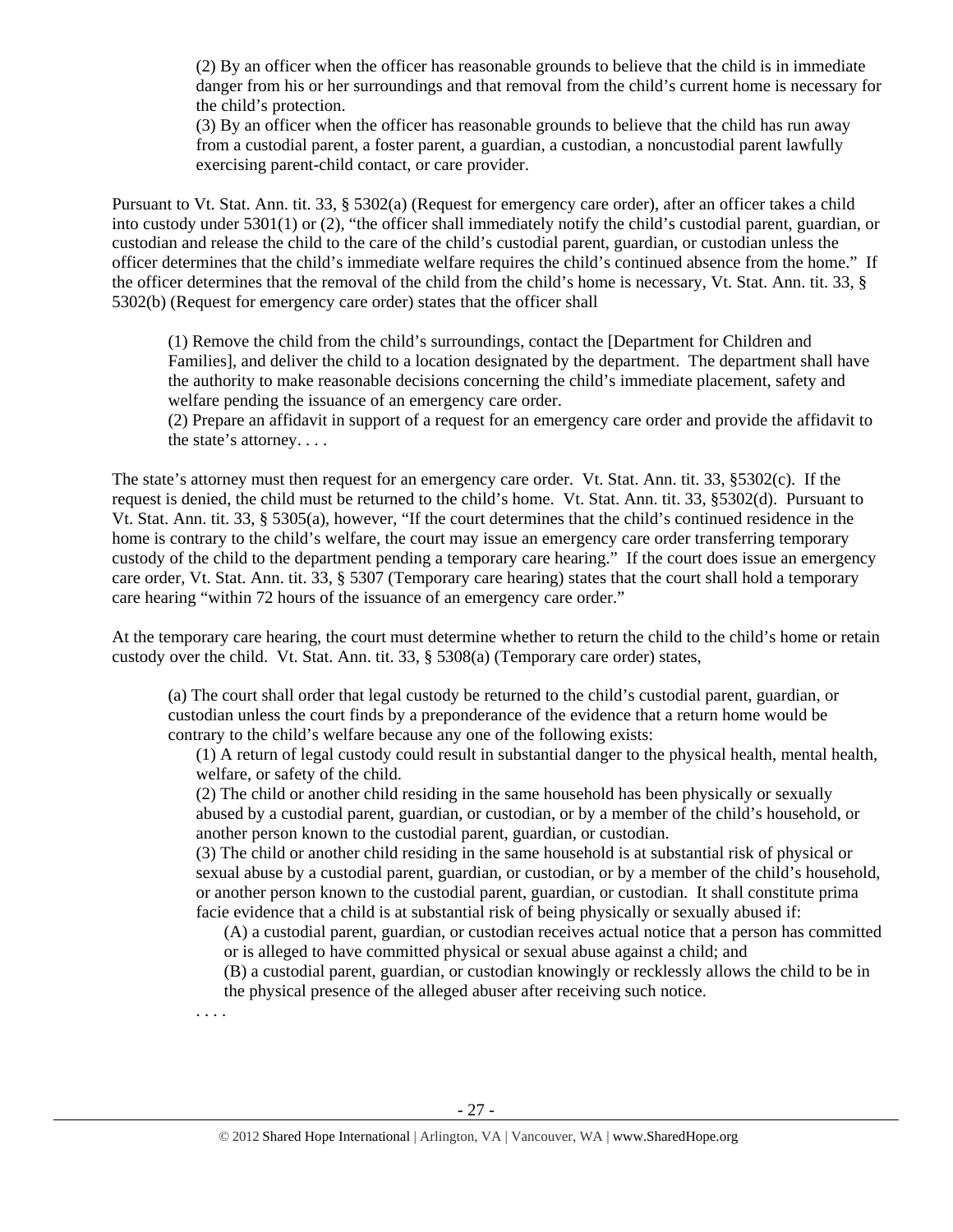Pursuant to Vt. Stat. Ann. tit. 33, § 5308(b), if the court finds that any of the conditions listed in Vt. Stat. Ann. tit. 33, § 5308(a) exist, "the court may issue such temporary orders related to the legal custody of the child as it deems necessary and sufficient to protect the welfare and safety of the child," which includes ordering any of the following, in order of preference: return legal custody to the parent or custodian, transfer temporary custody to a non-custodial parent, transfer temporary custody to a relative, transfer temporary custody to a person with a significant relationship with the child, or transfer custody to the Commissioner of the Department for Children and Families.

The court will then hold a hearing on the merits of the petition pursuant to Vt. Stat. Ann. tit. 33, § 5315 (Merits adjudication). If the court finds by clear and convincing evidence "that the allegations made in the petition have been established," the court "shall order the [Department for Children and Families] to prepare a disposition case plan within 28 days of the merits hearing and shall set the matter for a disposition hearing." Vt. Stat. Ann. tit. 33, § 5315(g). At the disposition hearing, the court shall make an order regarding the custody and placement of the child, which, pursuant to Vt. Stat. Ann. tit. 33, § 5318(a) (Disposition order), may include the following:

(1) An order continuing or returning legal custody to the custodial parent, guardian, or custodian. . . . (2) When the goal is reunification with a custodial parent, guardian, or custodian an order transferring temporary custody to a noncustodial parent, a relative, or a person with a significant relationship with the child. The order may provide for parent-child contact. . . .

(3) An order transferring legal custody to a noncustodial parent and closing the juvenile proceeding. . . . (4) An order transferring legal custody to the [Commissioner of the Department for Children and Families].

(5) An order terminating all rights and responsibilities of a parent by transferring legal custody and all residual parental rights to the commissioner without limitation as to adoption.

(6) An order of permanent guardianship pursuant to 14 V.S.A. § 2664.

(7) An order transferring legal custody to a relative or another person with a significant relationship with the child. . . .

Vt. Stat. Ann. tit. 33, § 5318(c) further provides that if a 16–17.5 year old child "is transferred to the department pursuant to a petition filed under subsection 5309(d) [Filing of a petition] of this title services to the child and to his or her family shall be provided through a coordinated effort by the agency of human services, the department of education, and community-based interagency teams."

Vt. Stat. Ann. tit. 33, § 5322 (Placement of a child in a facility used for treatment of delinquent children) states, "A child found by the court to be a [CHINS] shall not be placed in or transferred to an institution used solely for the treatment or rehabilitation of delinquent children unless the child has been charged with or adjudicated as having committed a delinquent act."

For the purposes of delinquency proceedings, Vt. Stat. Ann. tit. 33, § 5251(3) (Taking into custody) authorizes a law enforcement officer to take a child into custody "when the officer has reasonable grounds to believe that the child has committed a delinquent  $\arctan{6}$  and that the child's immediate welfare or the protection of the community, or both, require the child's removal from the child's current home." After taking the child into custody, the officer must "immediately notify the child's custodial parent, guardian, or custodian and release the child to the care of child's custodial parent, guardian, or custodian unless the officer determines that the child's immediate welfare or the protection of the community, or both, require the child's continued removal from the

 <sup>76</sup> Vt. Stat. Ann. tit. 13, § 5102(9) (Definitions and provisions of general application) defines a "delinquent act" as "an act designated a crime under the laws of this state, or of another state if the act occurred in another state, or under federal law."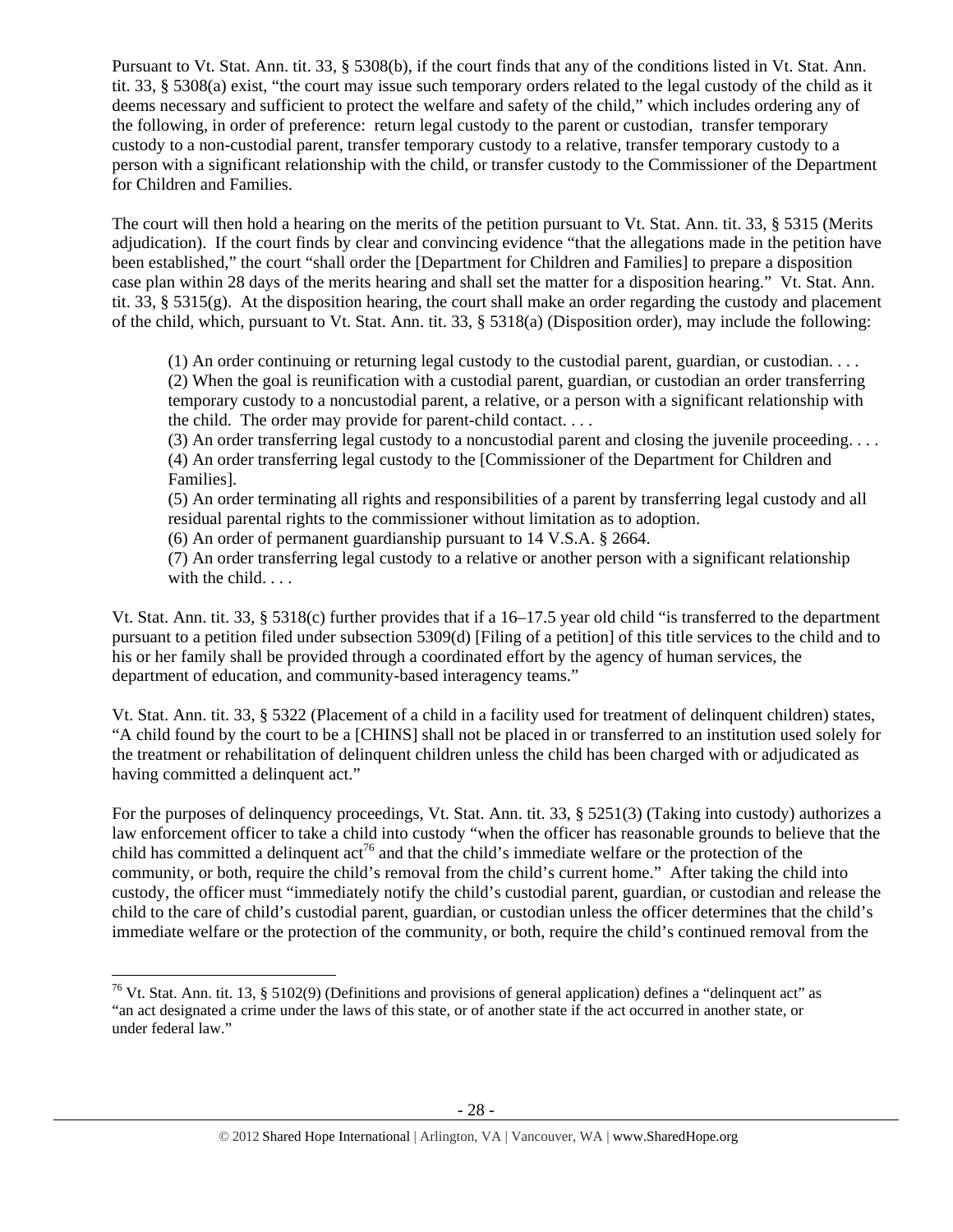home." Vt. Stat. Ann. tit. 33, § 5252(a). Alternatively, pursuant to Vt. Stat. Ann. tit. 33, § 5221 (Citation and notice to appear at preliminary hearing),

If an officer has probable cause to believe that a child has committed or is committing a delinquent  $\arctan^7$ and the circumstances do not warrant taking the child into custody pursuant to subchapter 3 of this chapter, the officer may issue a citation to appear before a judicial officer in lieu of arrest.

If an officer issues a citation, the state's attorney must file a petition alleging the child's delinquency within 10 days of the preliminary hearing specified in the citation. Vt. Stat. Ann. tit. 33, § 5223(a). "Prior to the preliminary hearing, the child shall be afforded an opportunity to undergo a risk and needs screening, which shall be conducted by the department or by a community provider that has contracted with the department to provide risk and need screenings for children alleged to have committed delinquent acts. If the child participates in such a screening, the department or the community provider shall report the risk level result of the screening to the state's attorney. If a charge is brought in the family division,

the risk level result shall be provided to the child's attorney. Except on agreement of the parties, the results shall not be provided to the court until after a merits finding has been made." Vt. Stat. Ann. tit. 33, § 5225(b).<sup>78</sup> At the preliminary hearing the child may either deny or admit<sup>79</sup> the allegations and the court "may order the child to abide by conditions of release pending a merits or disposition hearing." Vt. Stat. Ann. tit. 33, § 5225(e), (f).

Under Vt. Stat. Ann. tit. 33, § 5252(b) (Request for emergency care order), if the officer determines that the child must be removed from his or her home, the officer is required to take the child into custody while awaiting "the issuance of an emergency care order or direction from the state's attorney to release the child," "[p]repare an affidavit in support of a request for an emergency care order," and "provide the affidavit to the state's attorney." Vt. Stat. Ann. tit. 33, § 5252(b). The state's attorney will then request that the court issue an emergency care order. Vt. Stat. Ann. tit. 33, § 5252(c). If denied, the child must be released and returned to his or her custodial parent, guardian, or custodian. Vt. Stat. Ann. tit. 33, § 5252(d).

To the extent that a domestic minor sex trafficking victim commits an offense other than one under Vt. Stat. Ann. tit. 13, ch. 59 (Lewdness and prostitution)<sup>80</sup> or ch. 63 (Obscenity), when a delinquency petition is filed for an act that "arises out of the sex trafficking or benefits the sex trafficker," Vt. Stat. Ann. tit. 13,  $\S 2652(c)(2)$ (Human trafficking) allows a sex trafficking victim to "raise as an affirmative defense that he or she committed the offense as a result of force, fraud, or coercion by a sex trafficker."

Vt. Stat. Ann. tit. 33, §  $5253(a)(1)$  (Emergency care order; conditional custody order) states that the court may grant an emergency care order if it determines that

- (A) there is probable cause that the child has committed a delinquent act; and
- (B) continued residence in the home is contrary to the child's welfare because:
	- (i) the child cannot be controlled at home and is at risk of harm to self or others; or

<sup>&</sup>lt;sup>77</sup> *Id.* <sup>78</sup> Here and elsewhere in this report that Vt. Stat. Ann. tit. 33, § 5225 is quoted or cited, it has been updated to reflect <sup>78</sup> the amendments added by the passage of House Bill 751. H.B. 751, 2012 Gen. Assemb., Leg. Sess. (Vt. 2012) (effective July 1, 2012).

<sup>&</sup>lt;sup>79</sup> Under Vt. Stat. Ann. tit. 33, § 5225(e), "If the juvenile enters an admission, the disposition case plan required by section 5230 of this title may be waived and the court may proceed directly to disposition, provided that the juvenile, the custodial parent, the state's attorney, the guardian ad litem, and the department agree." *See Id.* <sup>80</sup> Chapter 59 includes Vt. Stat. Ann. tit. 13, § 2632(a) (Prohibited acts).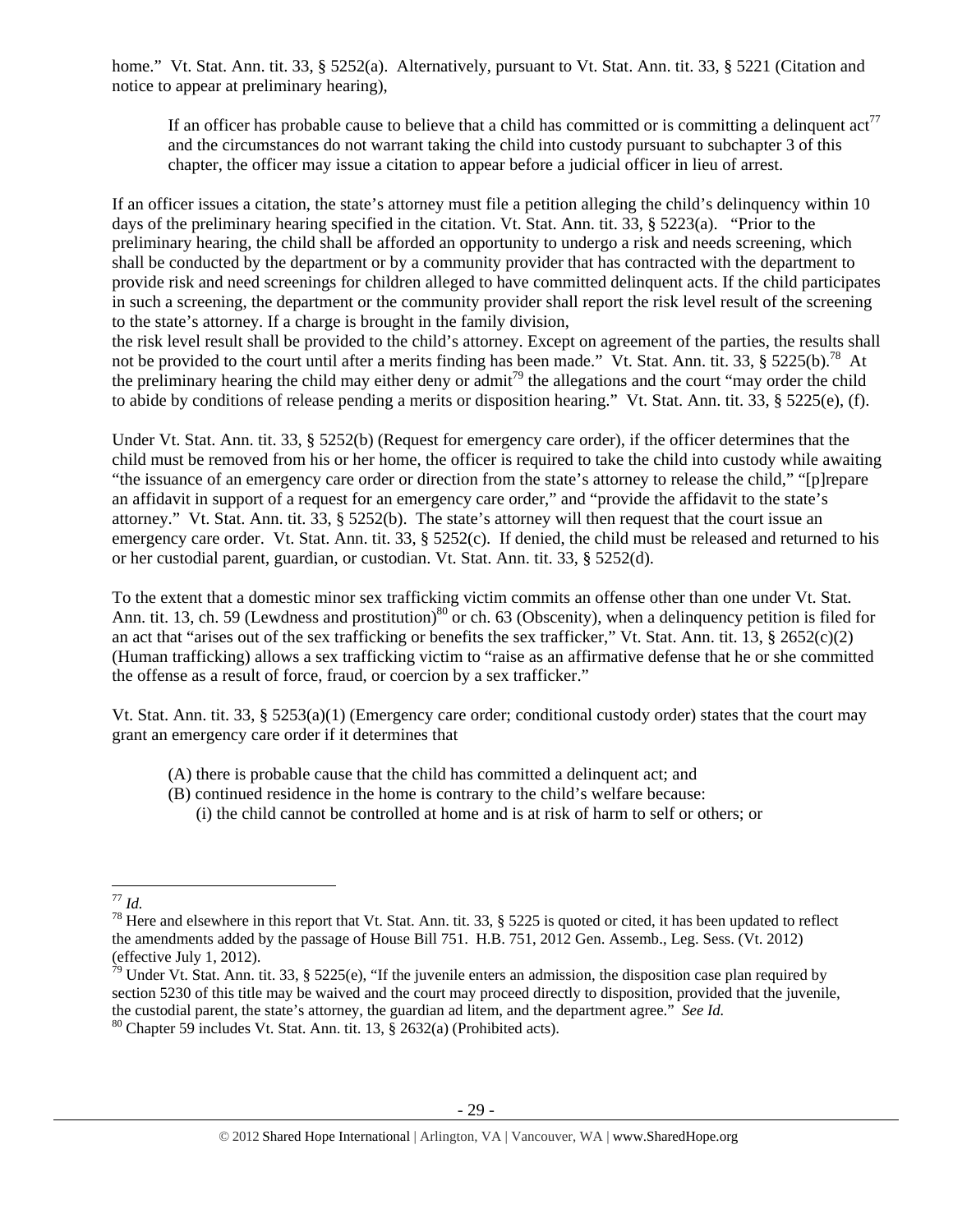(ii) continued residence in the home will not safeguard the well-being of the child and the safety of the community because of the serious and dangerous nature of the act the juvenile is alleged to have committed.

A temporary care hearing must be held within 72 hours of the court's issuance of an emergency care order. Vt. Stat. Ann. tit. 33, § 5255(a). Pursuant to Vt. Stat. Ann. tit. 33, § 5256(a), (b) (Temporary care order) at the hearing, the court may proceed as follows:

(a) The court shall order that custody be returned to the child's custodial parent, guardian, or custodian unless the court finds by a preponderance of the evidence that return to the home would be contrary to the welfare of the child because of any of the following:

(1) The child cannot be controlled at home and is at risk of harm to self or others.

(2) Continued residence in the home will not protect the community because of the serious and dangerous nature of the act the child is alleged to have committed.

(3) The child's welfare is otherwise endangered.

(b) Upon a finding that any of the conditions set forth in subsection (a) of this section exists, the court may issue such temporary orders related to the custody of the child as it deems necessary and sufficient to protect the welfare and safety of the child, and the safety of the community, including:

(1) A conditional custody order returning custody of the child to the custodial parent, guardian, or custodian, subject to such conditions and limitation as the court may deem necessary and sufficient to protect the child and the community.

(2) An order transferring temporary custody of the child to a noncustodial parent or a relative.

(3) A temporary care order transferring temporary custody of the child to the commissioner.

At a merits hearing, conducted in accordance with Vt. Stat. Ann. tit. 33, § 5229 (Merits adjudication), the court will determine whether the allegations against the child have been "established beyond a reasonable doubt." If the court determines "beyond a reasonable doubt that the child has committed a delinquent act, the court shall order the department to prepare a disposition case plan within 28 days of the merits adjudication and shall set the matter for a disposition hearing" within 35 days of finding the child to be delinquent. Vt. Stat. Ann. tit. 33,  $\frac{1}{2}$  5229(g). At the disposition hearing, Vt. Stat. Ann. tit. 33,  $\frac{1}{2}$  5232(b)<sup>81</sup> (Disposition order) authorizes the court to order any of the following dispositions for an adjudicated delinquent child:

(1) Place the child on probation subject to the supervision of the [Commissioner of the Department for Children and Families], upon such conditions as the court may prescribe. . . .

(2) Order custody of the child be given to the custodial parent, guardian, or custodian. . . .

(3) Transfer custody of the child to a noncustodial parent, relative, or person with a significant connection to the child.

(4) Transfer custody of the child to the commissioner.

(5) Terminate parental rights and transfer custody and guardianship to the department without limitation as to adoption.

(6) Issue an order of permanent guardianship pursuant to 14 V.S.A. § 2664 [Creation of permanent guardianship].

(7) Refer a child directly to a youth-appropriate community-based provider that has been approved by the department, which may include a community justice center or a balanced and restorative justice program. Referral to a community-based provider pursuant to this subdivision shall not require the court to place the child on probation. If the community-based provider does not accept the case or if the

 $81$  Here and elsewhere in this report that Vt. Stat. Ann. tit. 33, § 5232 is quoted or cited, it has been updated to reflect the amendments added by the passage of House Bill 751. H.B. 751, 2012 Gen. Assemb., Leg. Sess. (Vt. 2012) (effective July 1, 2012).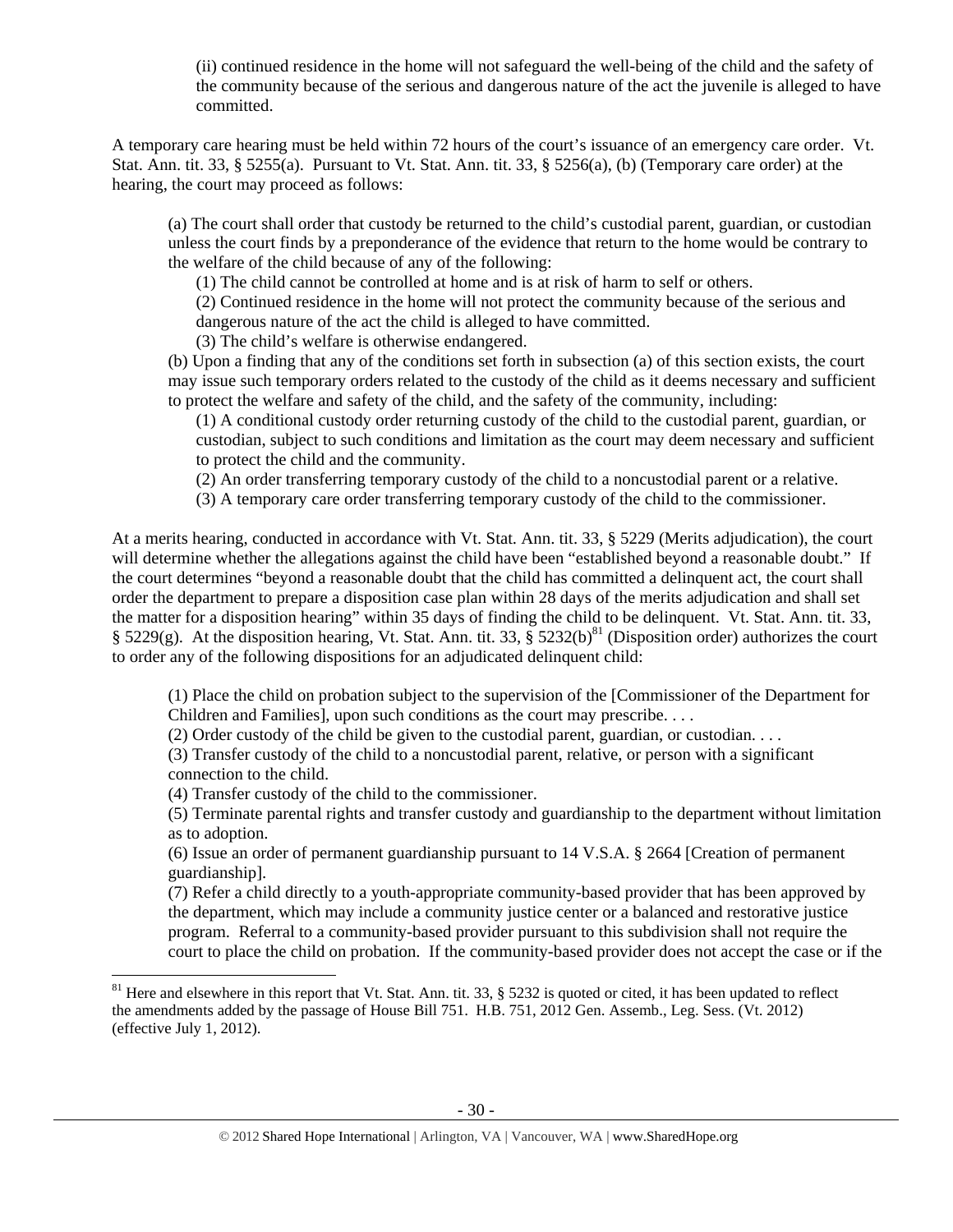child fails to complete the program in a manner deemed satisfactory and timely by the provider, the child shall return to the court for disposition.

Vt. Stat. Ann. tit. 33, § 5292(a), (b) (Detention in adult facilities of minors charged or adjudicated as delinquents) states that minors adjudicated delinquent are not ordinarily to be detained with adults.<sup>82</sup>

Vt. Stat. Ann. tit. 33, § 5293 (Disposition of minors adjudicated as adult offenders; separation of persons under 18 years from adults) imposes additional limitations on where minors may be detained. Vt. Stat. Ann. tit. 33, § 5293(a)(1) prohibits the state of Vermont from placing minors who are detained while awaiting trial "in a facility for adult offenders unless a felony charge has been filed in the criminal division" and Vt. Stat. Ann. tit. 33 § 5293(a)(2)(A) further specifies that minors arrested for misdemeanors must "be released to his or her custodial parent, guardian, or custodian; or . . . be delivered to the criminal division of the superior court." Vt. Stat. Ann. tit. 33, § 5293(a)(2)(B)(i) explains that a minor in supervision of the criminal division may not be held in a facility for adult offenders.

Vt. Stat. Ann. tit. 33, § 5293(c)–(f), however, distinguishes the treatment of minors adjudicated delinquent based on the delinquent act and the age of the child. Vt. Stat. Ann. tit. 33,  $§$  5293(c)–(f) states,

(c) Placement of minors under 16.—The commissioner of corrections shall not place a minor under the age of 16 who has been sentenced to a term of imprisonment in a correctional facility used to house adult offenders.

(d) Placement of minors over 16 convicted of felony.—The commissioner of corrections may place in a facility for adult offenders a minor who has attained the age of 16 but is under the age of 18 who has been convicted of a felony and who has been sentenced to a term of imprisonment.

(e) Placement of a minor over 16 convicted of a misdemeanor.—The commissioner of corrections shall not place in a facility for adult offenders a minor who has attained the age of 16 but is under the age of 18 who has been convicted of a misdemeanor.

(f) Transfer of minor at 18th birthday.—At the 18th birthday of a minor convicted of a misdemeanor, the commissioner may transfer the minor to a facility for adult offenders.

As an alternative, a juvenile diversion program may be available through Vt. Stat. Ann. tit. 3, § 163(a), (b) (Juvenile court diversion project) and is encouraged to be available at the local level. Vt. Stat. Ann. tit. 3, §  $163(a)$ , (b) states,

(a) The attorney general shall develop and administer a juvenile court diversion project for the purpose of assisting juveniles charged with delinquent acts. . . .

(b) The diversion project administered by the attorney general shall encourage the development of diversion projects in local communities through grants of financial assistance to municipalities, private groups or other local organizations. . . .

 $82$  Vt. Stat. Ann. tit. 33, § 5292(a), (b) states,

<sup>(</sup>a) A minor charged with a delinquent act shall not be detained under this chapter in a jail or other facility intended or used for the detention of adults unless the child is alleged to have committed a crime punishable by life imprisonment and it appears to the satisfaction of the court that public safety and protection reasonably require such detention.

<sup>(</sup>b) A minor who has been adjudicated as a delinquent child shall not by virtue of such adjudication be committed or transferred to an institution or other facility used primarily for the execution of sentences of persons convicted of a crime.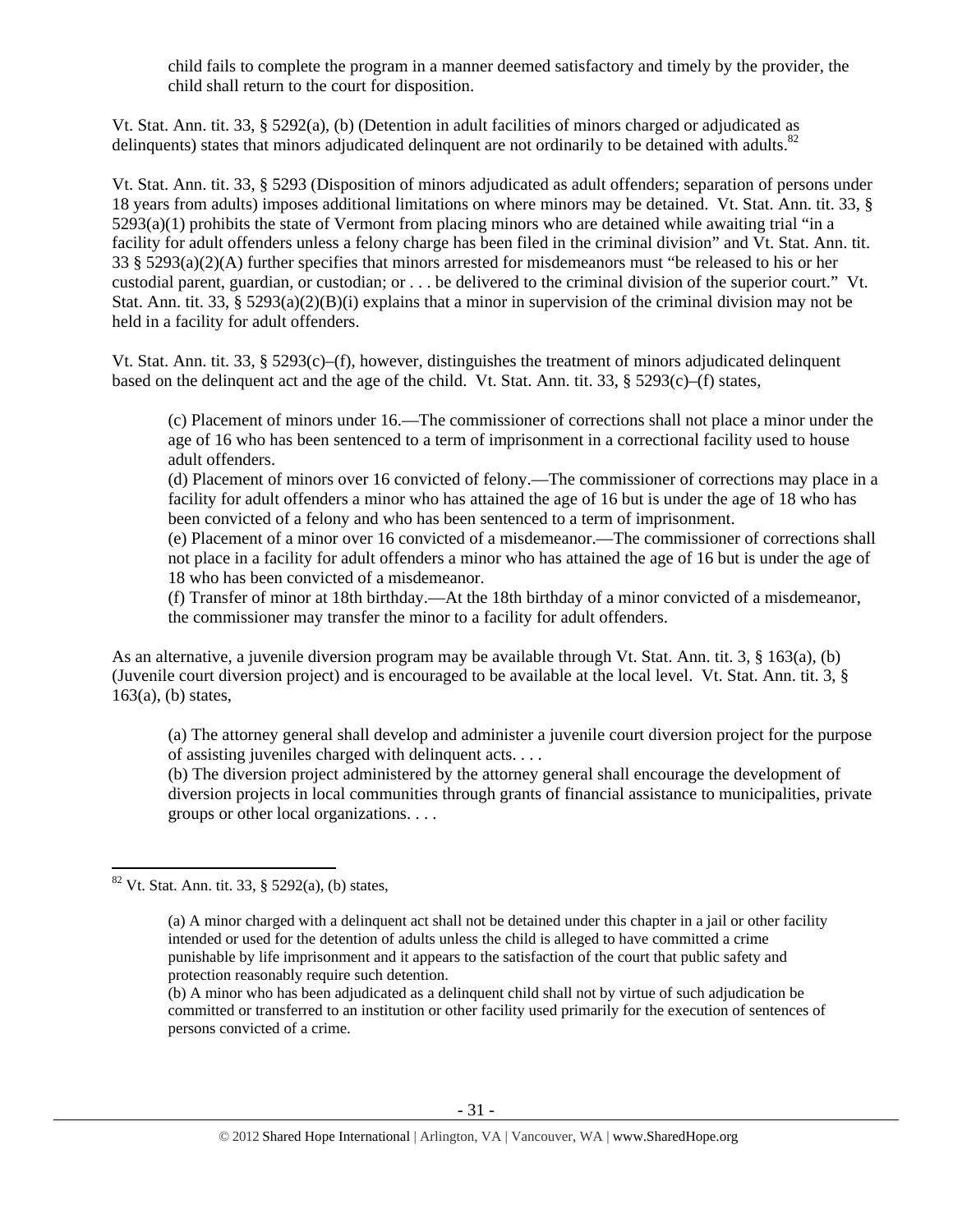- 5.4.1 Recommendation: Establish a mandatory response law that directs any minor involved in prostitution or who is a victim of sex trafficking away from the criminal justice system and into a protective system.
- *5.5 Commercial sexual exploitation is identified as a type of abuse and neglect within child protection statutes.*

Vermont expressly identifies commercial sexual exploitation as a type of child abuse. For the purposes of Vermont's child abuse reporting statutes, Vt. Stat. Ann. tit. 33, § 4912(2), (8) (Definitions) contains the following definitions related to the abuse of a child:

(2) An "abused or neglected child" means a child whose physical health, psychological growth and development or welfare is harmed or is at substantial risk of harm by the acts or omissions of his or her parent or other person responsible for the child's welfare. An "abused or neglected child" also means a child who is sexually abused or at substantial risk of sexual abuse by any person.

. . . .

(8) "Sexual abuse" consists of any act or acts by any person involving sexual molestation or exploitation of a child including but not limited to incest, prostitution, rape, sodomy, or any lewd and lascivious conduct involving a child. Sexual abuse also includes the aiding, abetting, counseling, hiring, or procuring of a child to perform or participate in any photograph, motion picture, exhibition, show, representation, or other presentation which, in whole or in part, depicts a sexual conduct, sexual excitement or sadomasochistic abuse involving a child.

- 5.5.1 Recommendation: Amend Vt. Stat. Ann. tit. 33, § 4912(8) (Definitions) to enumerate sex trafficking as an act constituting "sexual abuse."
- *5.6 The definition of "caregiver" (or similar term) in the child welfare statutes is broad enough to include a trafficker who has custody or control of a child in order to bring a trafficked child into protection of child protective services.*

For purposes of Vermont's laws regarding juvenile proceedings, which includes laws related to children in need of care or supervision, Vt. Stat. Ann. tit. 33, § 5102(1) (Definitions and provisions of general application) defines "care provider" as "a person other than a parent, guardian, or custodian who is providing the child with routine daily care but to whom custody rights have not been transferred by a court."

Additionally, for the purposes of Vermont's laws regarding child abuse reporting, Vt. Stat. Ann. tit. 33, § 4912(5) (Definitions) defines "a person responsible for a child's welfare" as including

the child's parent; guardian; foster parent; any other adult residing in the child's home who serves in a parental role; an employee of a public or private residential home, institution or agency; or other person responsible for the child's welfare while in a residential, educational, or child care setting, including any staff person.

*5.7 Crime victims' compensation is specifically available to a child victim of sex trafficking or commercial sexual exploitation of children (CSEC) without regard to ineligibility factors.* 

Commercially sexually exploited children may be eligible to receive crime victims' compensation although they are not specifically mentioned in Vermont's crime victim compensation statutes.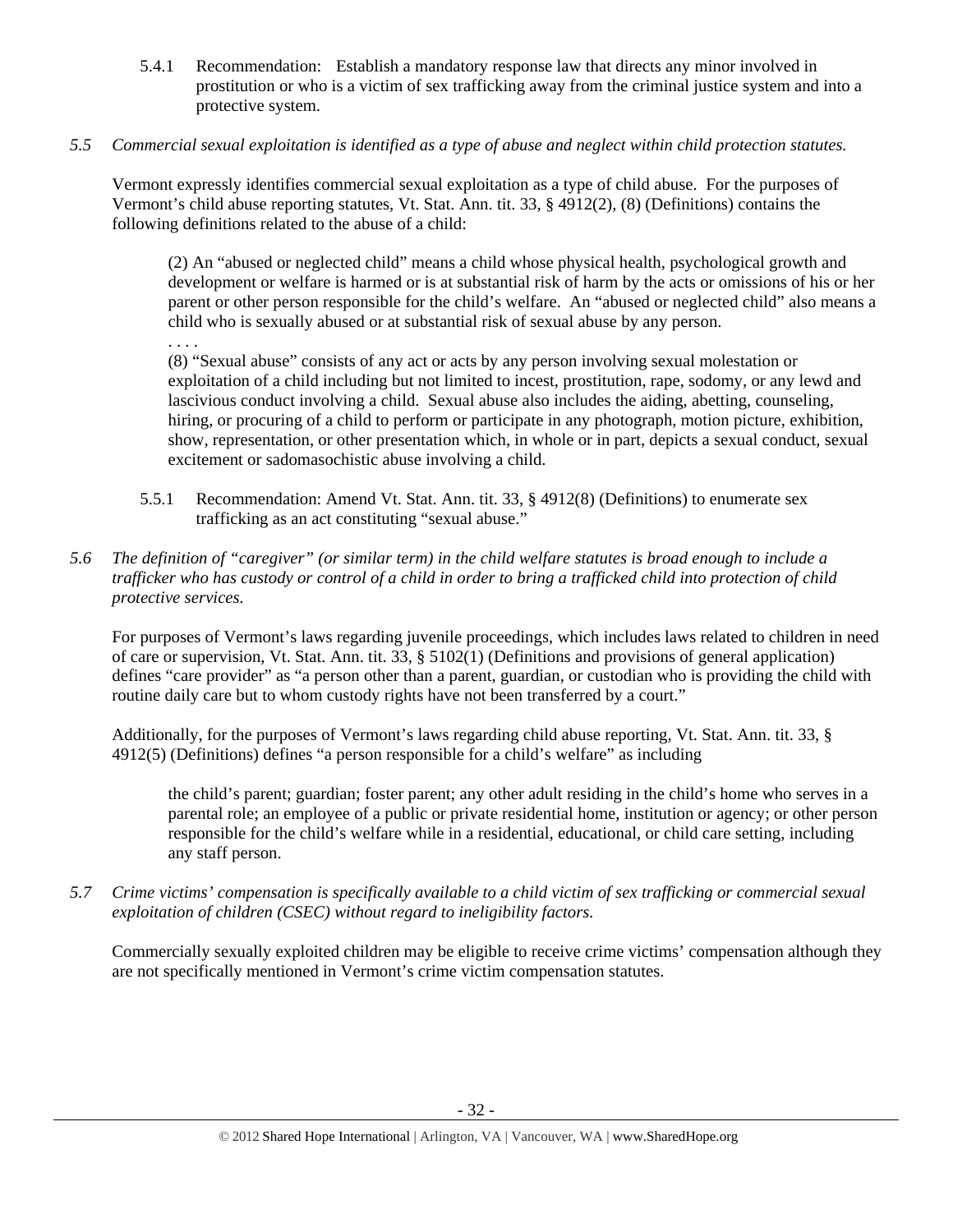Vt. Stat. Ann. tit. 13, § 5353(a) (Application for compensation) establishes certain eligibility requirements for a victim to receive compensation. Vt. Stat. Ann. tit. 13, § 5353(a) states,

(a) A victim or a dependent of a victim $^{83}$  shall, upon application, be eligible for compensation if: (1) a law enforcement official has filed a report concluding that a crime was committed which resulted in the injury or death of the victim; and

(2) the crime was committed in this state; or

(3) the victim is a Vermont resident, the state in which the crime occurred does not have an eligible crime victim's compensation program and the applicant would have been eligible for compensation under this chapter if the crime had been committed in this state; or

(4) the victim is a Vermont resident who is injured or killed by an act of terrorism outside the United States, to the extent that compensation is not otherwise available under federal law.

If "a preponderance of the evidence shows that as a direct result of the crime an injury occurred which resulted in a pecuniary loss<sup>84</sup> to the victim," the victims compensation board shall award compensation to an applicant. Vt. Stat. Ann. tit. 13, § 5355(a).

Even if a commercially sexually exploited child meets the basic eligibility requirements, certain additional requirements may make a commercially sexually exploited child ineligible to receive compensation. Vt. Stat. Ann. tit. 13, § 5355(b) (Approval or rejection of application) states,

(b) An application for assistance shall be denied if any of the following apply: (1) The application was not made within the period of time permitted for commencing prosecution of the crime. The board may extend the time for filing for good cause shown. (2) The victim violated a criminal law of this state which caused or contributed to the victim's injuries or death.

Vt. Stat. Ann. tit. 13, § 5355(b) may, however, have limited applicability to victims of human trafficking, given that Vt. Stat. Ann. tit. 13, § 2652(c)(1)(A) (Human trafficking) protects victims of human trafficking from being "found in violation of" crimes outlined in Vt. Stat. Ann. tit. 13, Ch. 59 (Lewdness and prostitution) or Ch. 63 (Obscenity).

5.7.1 Recommendation: Amend Vt. Stat. Ann. tit. 13, § 5355(b) (Approval or rejection of application) to specify an exception for minor victims of sex trafficking and commercial sexual exploitation of children to ensure that listed ineligibility criteria do not prevent access to crime victim compensation.

 <sup>83</sup> *See supra* Section 5.1 for the definition of victim under Vt. Stat. Ann. tit. 13, § 5351(7) (Definitions). <sup>84</sup> Vt. Stat. Ann. tit. 13, § 5351(5) states,

<sup>&</sup>quot;Pecuniary loss" means, in the case of a victim, the amount of medical or medically-related expenses, loss of wages, and any other expenses which the board feels became necessary as a direct result of the crime. Medical or medically-related expenses may include, but are not limited to, the costs of individual or family psychological, psychiatric or mental health counseling and the costs of replacing or repairing eyeglasses, hearing aids, dentures or any prosthetic devices which were taken, lost or destroyed during the commission of the crime. In the case of a dependent, "pecuniary loss" means the cost of psychological, psychiatric or mental health counseling, funeral expenses for the victim and upon demonstration of financial hardship, temporary living expenses.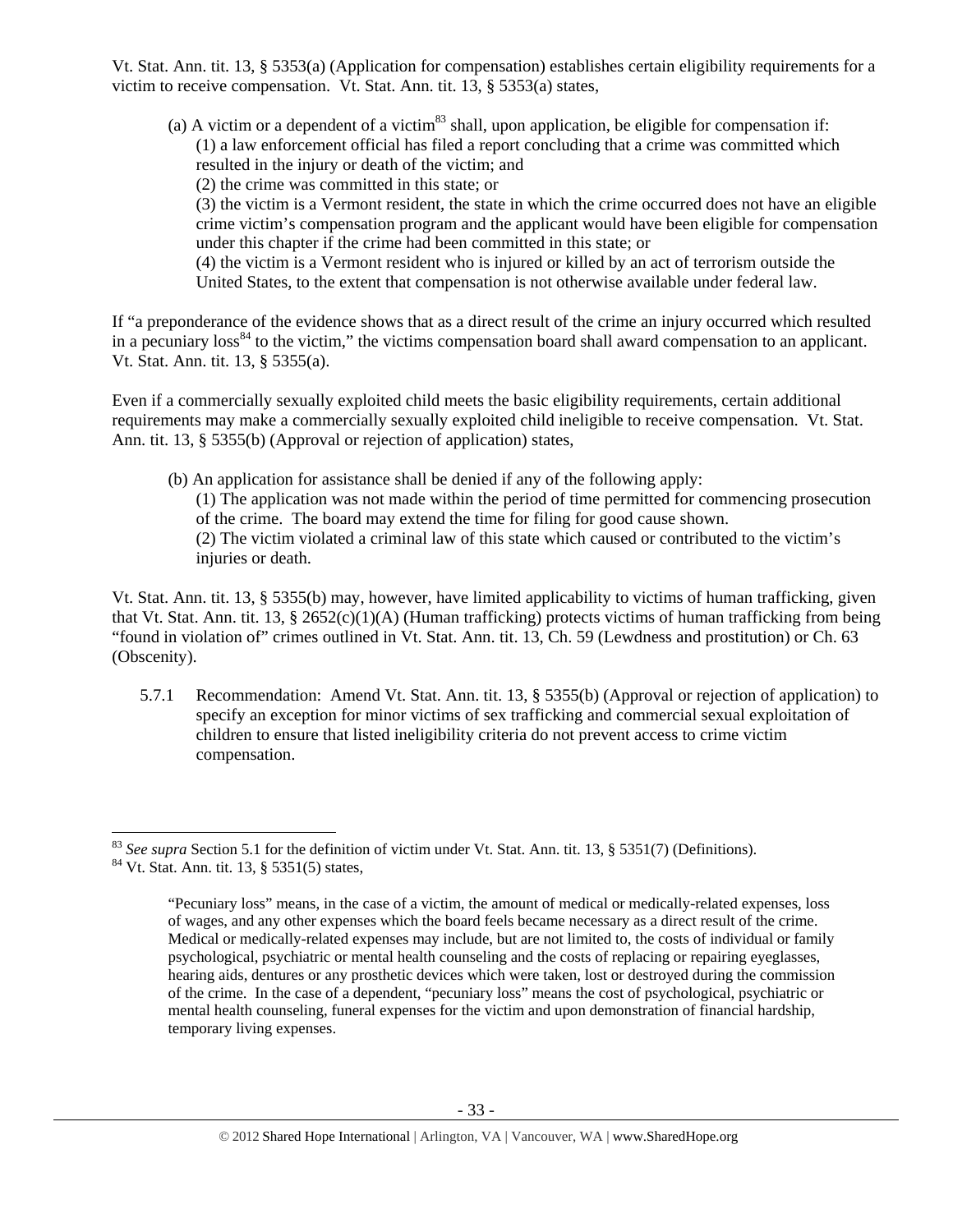## *5.8 Victim-friendly procedures and protections are provided in the trial process for minors under 18.*

Vermont affords some specific criminal justice protections to domestic minor sex trafficking victims. 2011 Vt. Acts & Resolves 55, § 3 (Services for victims of human trafficking)<sup>85</sup> calls for the state to provide services specifically for victims of human trafficking.<sup>86</sup>

Vt. Stat. Ann. tit. 13, § 3255(a) (Evidence) provides evidentiary protection to victims as follows:

(a) In a prosecution for a crime defined in this chapter and in sections 2601 [Lewd and lascivious conduct] and 2602 [Lewd or lascivious conduct with child] of this title, for human trafficking or aggravated human trafficking under chapter 60 of this title . . .

(1) Neither opinion evidence of, nor evidence of the reputation of the complaining witness' sexual conduct shall be admitted.

(2) Evidence shall be required as it is for all other criminal offenses and additional corroborative evidence heretofore set forth by case law regarding sexual assault shall no longer be required. (3) Evidence of prior sexual conduct of the complaining witness shall not be admitted; provided, however, where it bears on the credibility of the complaining witness or it is material to a fact at issue and its probative value outweighs its private character, the court may admit:

(A) Evidence of the complaining witness' past sexual conduct with the defendant;

(B) Evidence of specific instances of the complaining witness' sexual conduct showing the source of origin of semen, pregnancy or disease;

(C) Evidence of specific instances of the complaining witness' past false allegations of violations of this chapter.

Under Vermont law, victims<sup>87</sup> of certain crimes, including victims of human trafficking or aggravated human trafficking, are entitled to certain procedural protections. Vt. Stat. Ann. tit. 13, § 5301(7)(DD), (EE). Victims have the right to be notified of motions filed in the case that might substantially change the proceeding and the right to be notified of and present at their defendant's arraignment and further court proceedings. Vt. Stat. Ann. tit. 13, §§ 5308, 5309, 5312(a). Additionally, Vt. Stat. Ann. tit. 13, § 5313 (Limitations on employer) prohibits an employer from discharging or disciplining "a victim of a listed crime or a victim's family member or representative for honoring a subpoena to testify."

Vt. Stat. Ann. tit. 13, § 5314 (Information from law enforcement agency) requires law enforcement to give victims of certain crimes, including victims of human trafficking or aggravated human trafficking, information about their rights including the right to refuse to answer questions unless they are at a deposition or in court, the availability of assistance or protection, the identity of the accused, the case number and contact information for the law enforcement officer assigned to the case, the name and contact information of the prosecutor, and whether the accused has been taken into custody.

 <sup>85</sup> Although 2011 Vt. Acts & Resolves 55, § 3 became effective on July 1, 2011, it has not been codified. *See* http://www.leg.state.vt.us/DOCS/2012/ACTS/ACT055.PDF (last checked November 24, 2012).

<sup>&</sup>lt;sup>86</sup> While the services provided to human trafficking victims under 2011 Vt. Acts & Resolves 55, § 3 (Services for victims of human trafficking) could support victims during the trial process, the enumerated services are general victim services not specific to the trial process, such as case management, emergency temporary housing, and health care. Pursuant to subsection (c), "Nothing in this section precludes the Vermont center for crime victim services or any local social services organization from providing victims of human trafficking in Vermont with any benefits or services for which they may otherwise be eligible."

<sup>87</sup> *See supra* note 40 for the definition of "victim" under Vt. Stat. Ann. tit. 13, § 5301(4).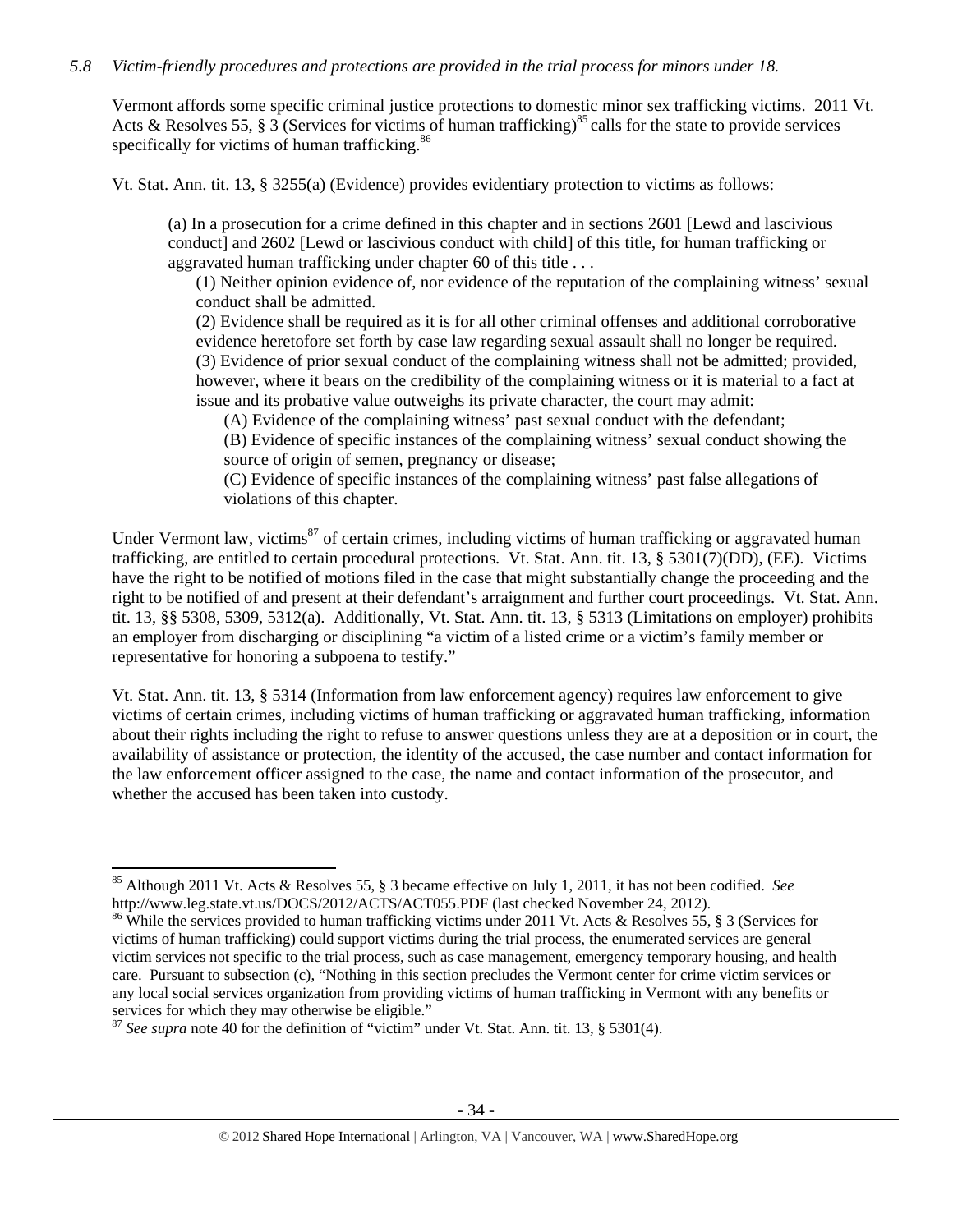Additionally, Vt. Stat. Ann. tit. 13, § 5316 (Complete identification by prosecution and defense) states, "Any individual associated with the prosecution or defense of a listed crime, including attorneys, investigators or experts, who comes in contact with the victim or the victim's family shall properly identify himself or herself and by whom he or she is employed." Lastly, Vt. Stat. Ann. tit. 13, § 5321(d), (e) (Appearance by victim) states,

(d) At or before the sentencing hearing, the prosecutor's office shall instruct the victim of a listed crime, in all cases where the court imposes a sentence which includes a period of incarceration, that a sentence of incarceration is to the custody of the commissioner of corrections and that the commissioner of corrections has the authority to affect the actual time the defendant shall serve in incarceration through good time credit, furlough, work-release and other early release programs. in [sic] addition, the prosecutor's office shall explain the significance of a minimum and maximum sentence to the victim and shall also explain the function of parole and how it may affect the actual amount of time the defendant may be incarcerated.

(e) The prosecutor's office shall use all reasonable efforts to keep the victim informed and consult with the victim throughout the plea agreement negotiation process in any case involving a victim of a listed crime.

Pursuant to Vt. Stat. Ann. tit. 13, § 5306 (Victim advocates), victim advocates are authorized to carry "out the provisions of the victims assistance program." Additionally, Vt. Stat. Ann. tit. 13, § 5310 (Nondisclosure of information about victim) helps keeps victims' information confidential by prohibiting a witness from disclosing a victim's address or place of employment unless the "nondisclosure of the information will prejudice the defendant." Moreover, Vt. Stat. Ann. tit. 13, § 5322 (Confidentiality) states,

When responding to a request for public records, or on any state website or state payment report, the state of Vermont shall not disclose to the public the name or any other identifying information, including the town of residence or the type or purpose of the payment, of an applicant to the victim's compensation program, a victim named in a restitution judgment order, or a recipient of the domestic and sexual violence survivors' transitional employment program.

Additionally, Vt. Stat. Ann. tit. 13, § 5321(a)–(c) (Appearance by victim) protects the victims' right to be informed and to participate in certain aspects of the trial, stating the following:

(a) The victim of a crime has the following rights in any sentencing proceedings concerning the person convicted of that crime:

(1) to be given advance notice by the prosecutor's office of the date of the proceedings; and (2) to appear, personally, to express reasonably his or her views concerning the crime, the person convicted, and the need for restitution.

(b) Sentencing shall not be delayed or voided by reason of the failure to give the victim the required notice or the failure of the victim to appear.

(c) In accordance with court rules, at the sentencing hearing, the court shall ask if the victim is present and, if so, whether the victim would like to be heard regarding sentencing. [In] imposing sentence, the court shall consider any views offered at the hearing by the victim. [If] the victim is not present, the court shall ask whether the victim has expressed, either orally or in writing, views regarding sentencing and shall take those views into consideration in imposing sentence.

Additional protections may apply to the extent that a domestic minor sex trafficking victim is also the victim of certain sex related crimes. Vt. R. Evid. 807 (Testimony where victim is a minor, a mentally ill person or a mentally retarded person) authorizes the court to allow children 12 years of age or under who are victims of Vt. Stat. Ann. tit. 13, § 3252 (Sexual assault), § 3253 (Aggravated sexual assault), or § 2602 (Lewd or lascivious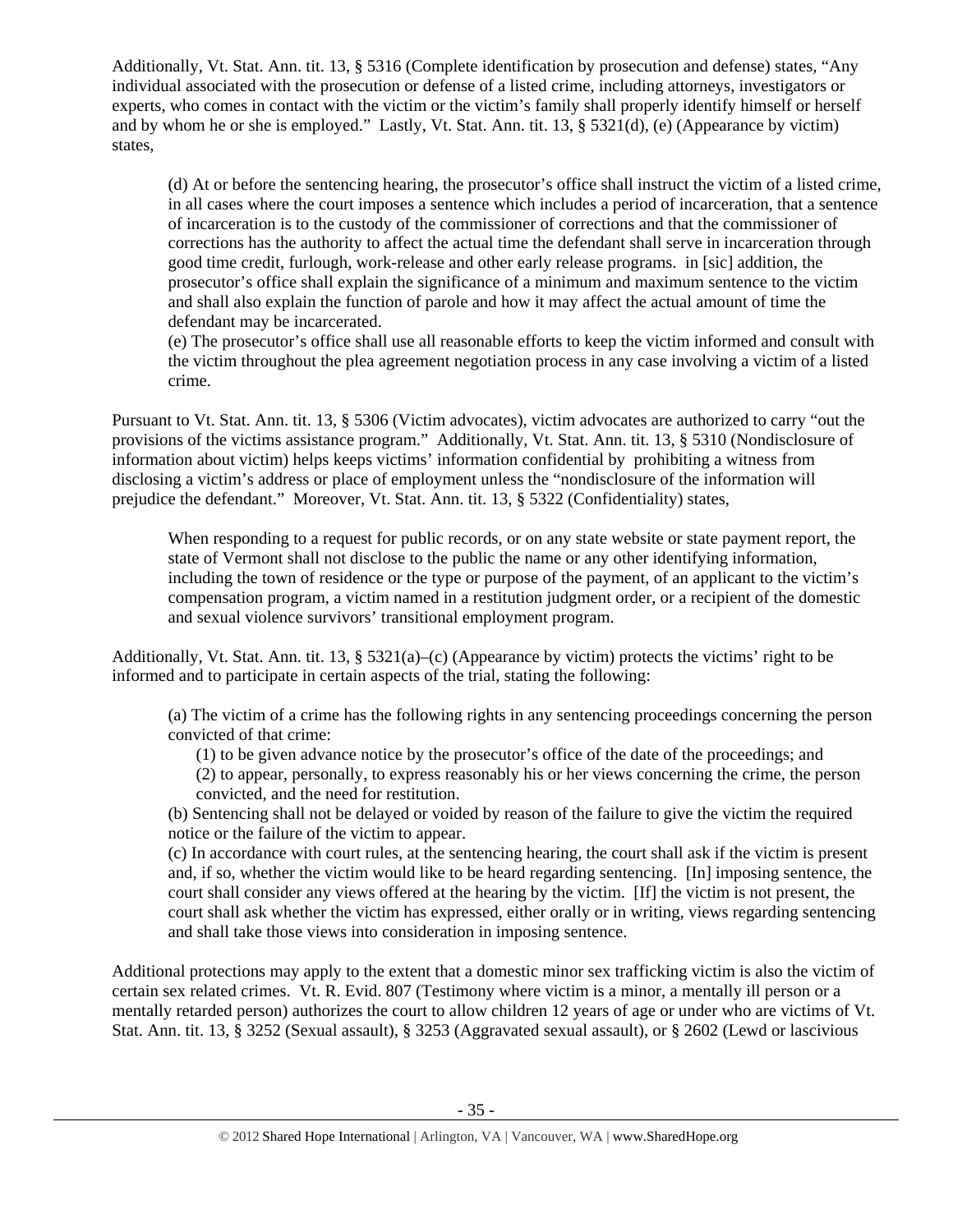conduct with child), among others, to provide testimony via a two-way closed circuit television under certain circumstances. Pursuant to Vt. R. Evid. 807(c), "The court shall make an order for two-way closed-circuit television or recorded testimony under this rule only upon a finding that requiring the child or mentally ill or mentally retarded person to testify in court will present a substantial risk of trauma to the child or mentally ill or mentally retarded person which would substantially impair the ability of the child or mentally ill or mentally retarded person to testify." If testimonial protection for the child is authorized, Vt. R. Evid. 807(e) permits the court to allow a person "whose presence the court finds would contribute to the welfare and well-being of the child . . . [to] be present in the room with the child."

Human trafficking victims may also participate in the address confidentiality program under Vt. Stat. Ann. tit. 15, § 1152(a) 88 (Address confidentiality program; application; certification), which states,

[A] parent or legal guardian acting on behalf of a minor . . . may apply to the secretary of state to have an address designated by the secretary serve as the person's address or the address of the minor or incapacitated person. The

secretary of state shall approve an application if it is filed in the manner and on the form prescribed by the secretary of state, and if it contains:

- (1) a statement made under oath by the applicant that:
	- (A) the applicant, or the minor  $\ldots$  on whose behalf the application is made, is a victim of  $\ldots$ human trafficking.<sup>89</sup>

(B) the applicant fears for his or her safety or his or her children's safety, or the safety of the minor . . . on whose behalf the application is made;

(C) the parent or legal guardian applying on behalf of a minor . . . has legal authority to act on the person's behalf;

. . . . . . . .

(4) the new address or addresses that the applicant requests not be disclosed for the reason that disclosure will increase the risk of domestic violence, sexual assault or, stalking, or human trafficking;

Pursuant to Vt. Stat. Ann. tit. 15, § 1152(c), "Applicants shall be certified for four years following the date of filing, unless the certification is withdrawn or cancelled before that date. . ." Under Vt. Stat. Ann. tit. 15, § 1157 (Assistance for program applicants),<sup>90</sup> "The secretary of state shall make available a list of state and local agencies and nonprofit agencies that provide counseling and shelter services to victims of domestic violence, sexual assault and, stalking, and human trafficking to assist persons applying to be program participants. . ." Vt. Stat. Ann. tit. 15,  $\S$  1160 (Adoption of rules)<sup>91</sup> further provides, "The secretary of state shall adopt rules necessary to perform his or her duties under this subchapter relating to: program application and certification; certification cancellation; agency use of designated addresses and exceptions; voting by program participants; and recording of vital statistics for program participants. All such rules . . . shall be designed with an

<sup>88</sup> *See supra* note 71.

<sup>&</sup>lt;sup>89</sup> Pursuant to Vt. Stat. Ann. tit. 15, § 1151 (Definitions), "'[h]uman trafficking' means conduct prohibited by 13 V.S.A. § 2652 or § 2653, and includes a threat of such, regardless of whether the conduct or threat of conduct have been reported to law enforcement officers." *See supra* note 72.

<sup>&</sup>lt;sup>90</sup> Here and elsewhere in this report that Vt. Stat. Ann. tit. 15,  $\S$  1157 is quoted or cited, it has been updated to reflect the amendments added by the passage of Senate Bill 122. S. 122, 2012 Gen. Assemb., Leg. Sess. (Vt. 2012) (effective May 1, 2012).

 $\frac{91}{91}$  Here and elsewhere in this report that Vt. Stat. Ann. tit. 15, § 1160 is quoted or cited, it has been updated to reflect the amendments added by the passage of Senate Bill 122. S. 122, 2012 Gen. Assemb., Leg. Sess. (Vt. 2012) (effective May 1, 2012).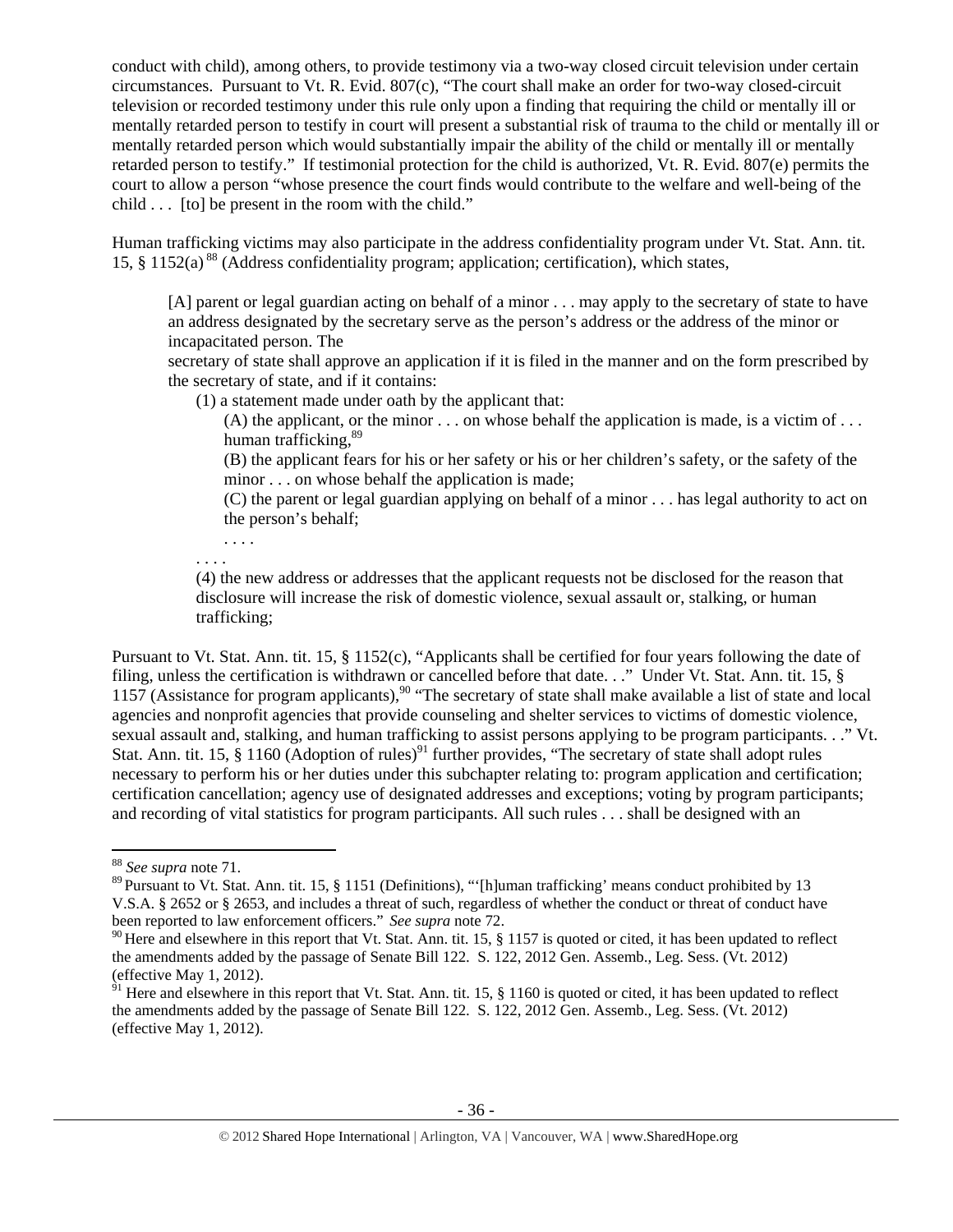understanding of the needs and circumstances of victims of domestic violence, sexual assault and, stalking, and human trafficking."

Lastly, Vt. Stat. Ann. tit. 12, § 1646(a)(3) (Evidence of sexual conduct) prohibits evidence of sexual behavior in civil cases as follows:

(3) Evidence of prior sexual conduct of the complaining witness shall not be admitted; provided, however, where it bears on the credibility of the complaining witness or it is material to a fact at issue and its probative value outweighs its private character, the court may admit:

(A) evidence of the complaining witness' past sexual conduct with the defendant;

(B) evidence of specific instances of the complaining witness' sexual conduct showing the source of origin of semen, pregnancy or disease;

(C) evidence of specific instances of the complaining witness' past false allegations of wrongful sexual activity.

*5.9 Expungement or sealing of juvenile delinquency records resulting from arrests or adjudications for prostitution-related offenses committed as a result of, or in the course of, the commercial sexual exploitation of a minor is available within a reasonable time after turning 18.* 

Vt. Stat. Ann. tit. 33, § 5119(c) (Sealing of records)<sup>92</sup> governs sealing a child's record who has been adjudicated a child in need of care or supervision. Vt. Stat. Ann. tit. 33, § 5119(c) states,

(c) On application of a person who, while a child, was found to be in need of care or supervision or, on the court's own motion, after notice to all parties of record and hearing, the court may order the sealing of all files and records related to the proceeding if it finds:

(1) the person has reached the age of majority; and

(2) sealing the person's record is in the interest of justice.

Similarly, Vt. Stat. Ann. tit. 33, § 5119(a) governs sealing a child's record who has been adjudicated delinquent after July 1, 1996. Vt. Stat. Ann. tit. 33, § 5119(a) states,

(1) . . . the court shall order the sealing of all files and records related to the proceeding if two years have elapsed since the final discharge of the person unless, on motion of the state's attorney, the court finds:

(A) the person has been convicted of a listed crime as defined in 13 V.S.A. § 5301 [Definitions] or adjudicated delinquent of such an offense after such initial adjudication, or a proceeding is pending seeking such conviction or adjudication; or

(B) rehabilitation of the person has not been attained to the satisfaction of the court. (2) At least 60 days prior to the date upon which a person is eligible to have his or her delinquency record automatically sealed pursuant to subdivision (1) of this subsection, the court shall provide such person's name and other identifying information to the state's attorney in the county in which the

person was adjudicated delinquent. The state's attorney may object, and a hearing may be held to address the state's attorney's objection.

 $92$  A committee established by the House Bill 751 Report will study changes to the juvenile justice system, which may include the automatic expungement of criminal convictions for nonviolent offenses committed by children under 18. The committee will report its finding and make recommendations on or before December 1, 2012 to the state legislature. H.B. 751, 2012 Gen. Assemb., Leg. Sess. (Vt. 2012) (effective July 1, 2012).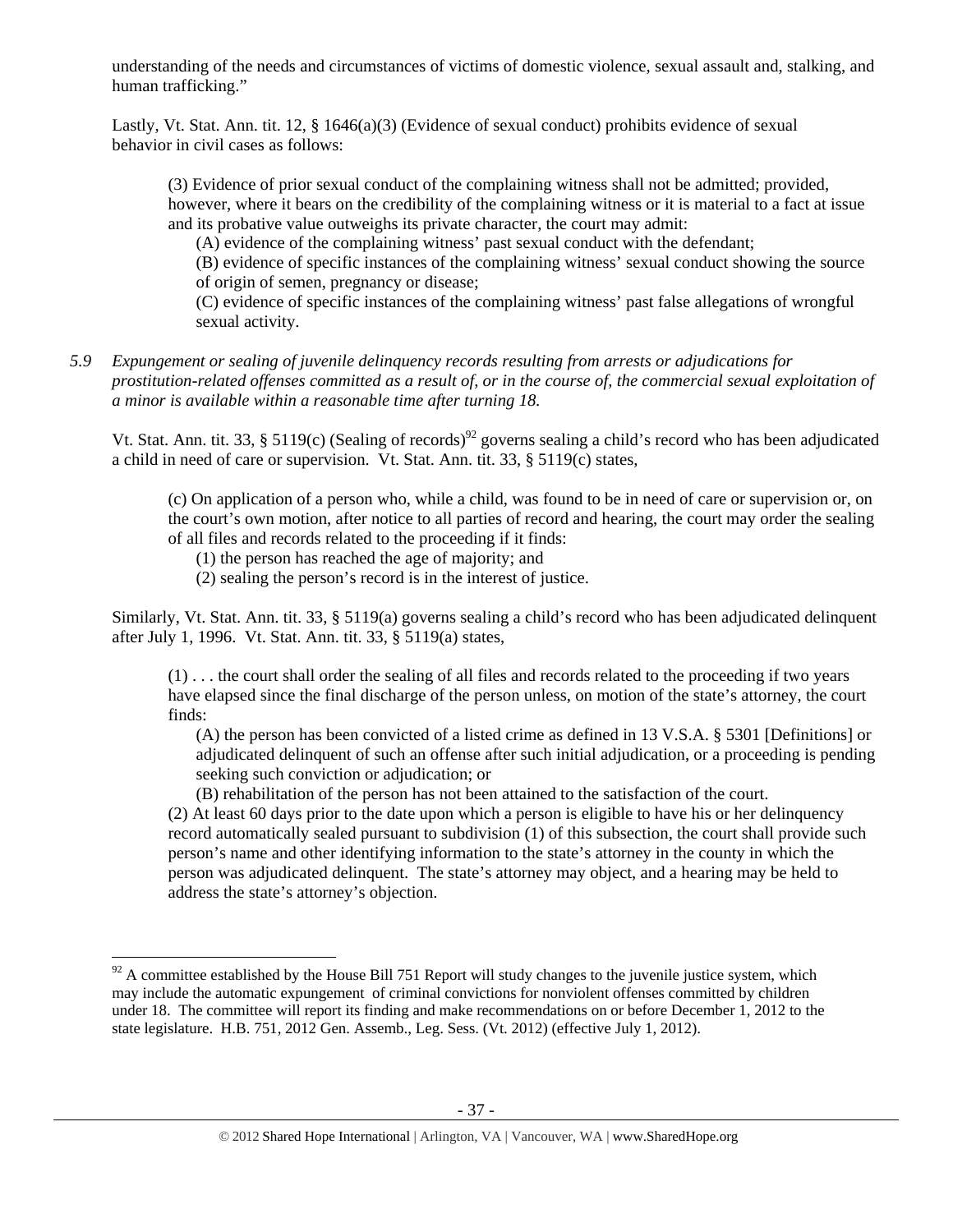(3) The order to seal shall include all the files and records relating to the matter in accordance with subsection (d) of this section; however, the court may limit the order to the court files and records only upon good cause shown by the state's attorney.

. . . .

If a commercially sexually exploited minor participates in a juvenile diversion program, Vt. Stat. Ann. tit. 3, § 163(e), (f) (Juvenile court diversion project) allows juvenile records to be sealed after the successful completion of a diversion program. Vt. Stat. Ann. tit. 3, § 163(e), (f) states,

(e) Within 30 days of the two-year anniversary of a successful completion of juvenile diversion, the court shall order the sealing of all court files and records, law enforcement records other than entries in the juvenile court diversion project's centralized filing system, fingerprints, and photographs applicable to a juvenile court diversion proceeding unless, upon motion, the court finds:

(1) the participant has been convicted of a subsequent felony or misdemeanor during the two-year period, or proceedings are pending seeking such conviction; or

(2) rehabilitation of the participant has not been attained to the satisfaction of the court.

(f) Upon the entry of an order sealing such files and records under this section, the proceedings in the matter under this section shall be considered never to have occurred, all index references thereto shall be deleted, and the participant, the court, and law enforcement officers and departments shall reply to any request for information that no record exists with respect to such participant inquiry in any matter. Copies of the order shall be sent to each agency or official named therein.

*5.10 Victim restitution and civil remedies for victims of domestic minor sex trafficking or commercial sexual exploitation of children (CSEC) are authorized by law.* 

Vt. Stat. Ann. tit. 13, § 7043(a)(1)<sup>93</sup> (Restitution) states that the court shall consider restitution "in every case in which the victim of a crime<sup>94</sup> . . . has suffered a material loss."<sup>95</sup> As a result, a commercially sexually exploited child whose offender is convicted under any of Vermont's laws may be able to receive restitution. Moreover, commercially sexually exploited children whose offenders are convicted under Vt. Stat. Ann. tit. 13, § 2652(a) (Human trafficking), § 2653(a) (Aggravated human trafficking), or § 2655(a) (Solicitation) are eligible to receive restitution under Vt. Stat. Ann. tit. 13, § 2657 (Restitution), which states,

(a) A person convicted of a violation of this subchapter [Criminal Acts] shall be ordered to pay restitution to the victim pursuant to section 7043 [Restitution] of this title.

(b) If the victim of human trafficking<sup>96</sup> to whom restitution has been ordered dies before restitution is paid, any restitution ordered shall be paid to the victim's heir or legal representative, provided that the heir or legal representative has not benefited in any way from the trafficking.

(c) The return of the victim of human trafficking to his or her home country or other absence of the victim from the jurisdiction shall not limit the victim's right to receive restitution pursuant to this section.

Vt. Stat. Ann. tit. 13, § 7043(a)(3) further explains,

(3) In cases where restitution is ordered to the victim as a result of a human trafficking conviction under chapter 60 of this title, "material loss" shall also mean:

<sup>93</sup> *See supra* note 39.

<sup>&</sup>lt;sup>94</sup> See supra note 42.<br><sup>95</sup> See supra Section 2.8 for the definition of "material loss."

<sup>&</sup>lt;sup>96</sup> See supra note 6 for the definition of "victim of human trafficking."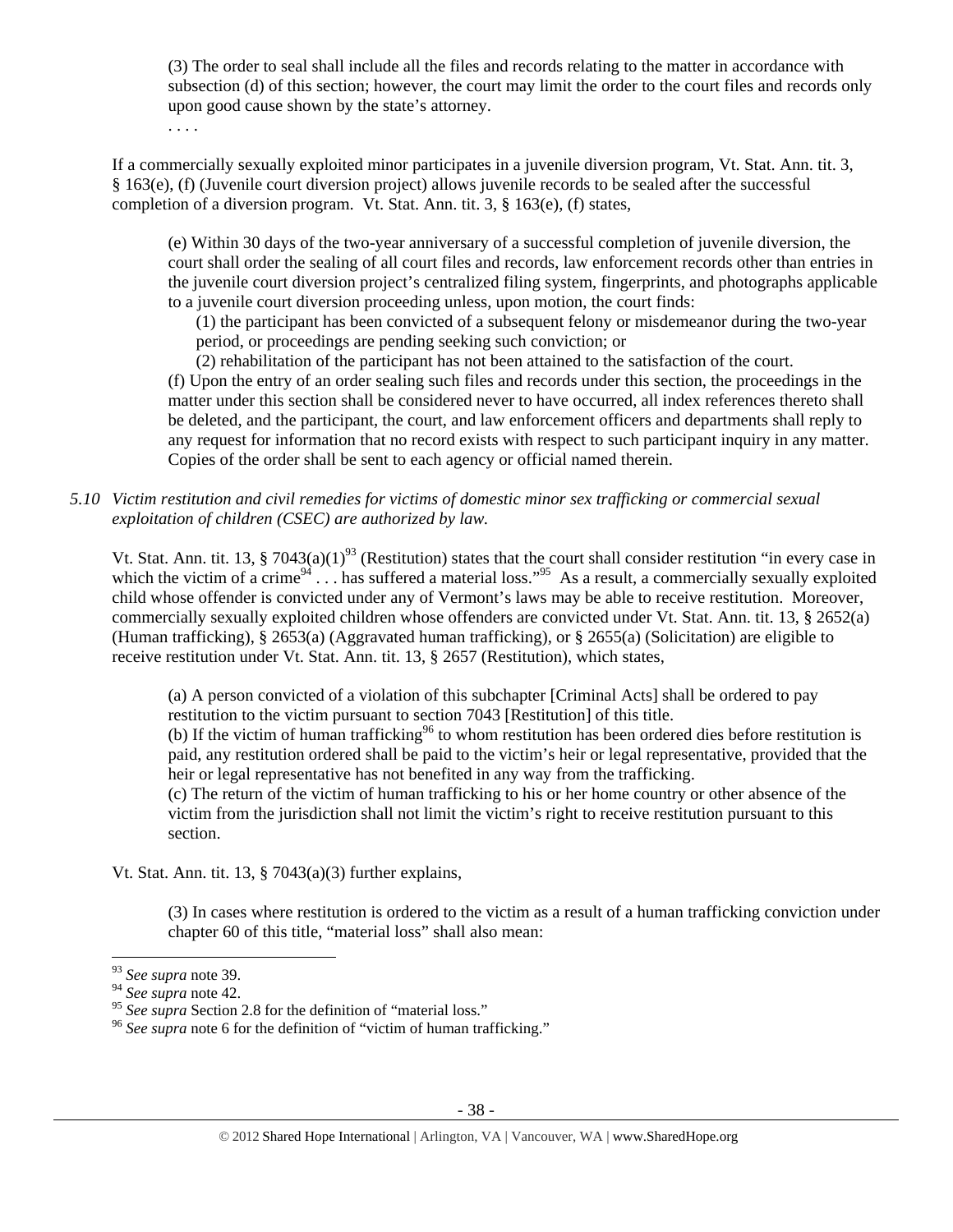(A) attorney's fees and costs; and

(B) the greater of either:

(i) the gross income or value of the labor performed for the offender by the victim; or (ii) the value of the labor performed by the victim as guaranteed by the minimum wage and overtime provisions of 21 V.S.A. Section 385 [Administration].

In certain circumstances, the victim's offender need not be convicted of a crime in order for the victim to be eligible to receive restitution. Vt. Stat. Ann. tit. 13,  $\S$  7043(e)(3) states, "An order of restitution may require the offender to pay restitution for an offense for which the offender was not convicted if the offender knowingly and voluntarily executes a plea agreement which provides that the offender pay restitution for that offense."

Additionally, Vt. Stat. Ann. tit. 13,  $\S 7043(h)^{97}$  states that "[r]estitution ordered under this section shall not preclude a person from pursuing an independent civil action for all claims not covered by the restitution order."

Commercially sexually exploited children whose offenders are convicted under Vt. Stat. Ann. tit. 13, § 2652(a), § 2653(a), or § 2655(a) may pursue civil remedies as Vt. Stat. Ann. tit. 13, § 2662 (Private cause of action) authorizes victims of human trafficking to bring a civil claim against their offenders. Vt. Stat. Ann. tit. 13, § 2662 provides,

(a) A victim of human trafficking may bring an action against the offender in the civil division of the superior court for damages, injunctive relief, punitive damages in the case of a willful violation, and reasonable costs and attorney's fees. Actual damages may include any loss for which restitution is available under section 2657 [Restitution] of this chapter. (b) If the victim is deceased or otherwise unable to represent himself or herself, the victim may be represented by a legal guardian, family member, or other representative appointed by the court, provided that the legal guardian, family member, or other representative appointed by the court has not benefited in any way from the trafficking.

(c) In a civil action brought under this section, the victim's alleged consent to the human trafficking is immaterial and shall not be admitted.

*5.11 Statutes of limitations for civil and criminal actions for child sex trafficking or commercial sexual exploitation of children (CSEC) offenses are eliminated or lengthened sufficiently to allow prosecutors and victims a realistic opportunity to pursue criminal action and legal remedies.* 

In regards to statutes of limitations applicable to criminal prosecutions, Vt. Stat. Ann. tit. 13, § 4501(a) (Limitation of prosecutions for certain crimes) eliminates the statute of limitations for prosecuting violations of Vt. Stat. Ann. tit. 13, § 2652(a) (Human trafficking) or § 2653(a) (Aggravated human trafficking). Vt. Stat. Ann. tit. 13, § 4501(b) establishes that prosecutions for "sexual exploitation of children," which may include Vt. Stat. Ann. tit. 13, § 2822(a) (Use of a child in a sexual performance) and § 2823 (Consenting to a sexual performance), must be commenced within 6 years. For other felonies, Vt. Stat. Ann. tit. 13, § 4501(c), (e) states,

(c) Prosecutions for sexual assault, lewd and lascivious conduct, sexual exploitation of a minor as defined in subsection 3258(b) of this title, and lewd or lascivious conduct with a child, alleged to have been committed against a child under 18 years of age shall be commenced within the earlier of the date

  $^{97}$  Here and elsewhere in this report that Vt. Stat. Ann. tit. 13, § 7043 is quoted or cited, it has been updated to reflect the amendment added by the passage of Senate Bill 189, S. 189, 2012 Gen. Assemb. Leg. Sess. (Vt. 2012) (effective May 15, 2012).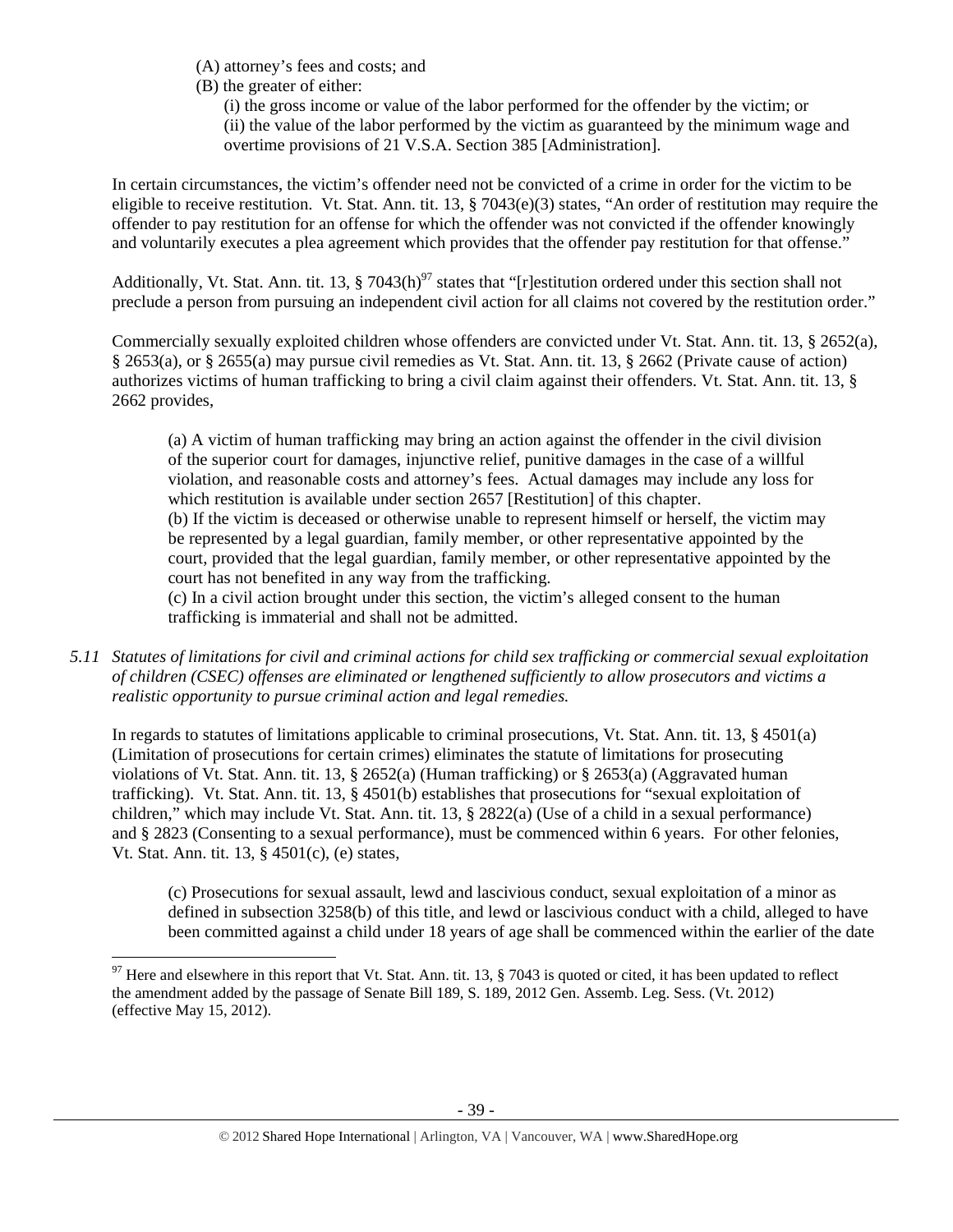the victim attains the age of 24 or 10 years from the date the offense is reported, and not after. For purposes of this subsection, an offense is reported when a report of the conduct constituting the offense is made to a law enforcement officer by the victim.

. . . .

(e) Prosecutions for other felonies and for misdemeanors shall be commenced within three years after the commission of the offense, and not after.

Vt. Stat. Ann. tit. 13, § 2662 (Private cause of action) does not specify a statute of limitations within its provisions. Therefore, Vermont's generally applicable 6-year statute of limitations for civil actions, codified at Vt. Stat. Ann. tit. 12, § 511 (Civil action), is applicable.

However, Vt. Stat. Ann. tit. 12, § 551(a) (Minority, insanity or imprisonment) provides, "When a person entitled to bring an action specified in this chapter is a minor . . . at the time the cause of action accrues, such person may bring such action within the times in this chapter respectively limited, after the disability is removed." Accordingly, if the victim of human trafficking is a minor, the victim will be able to bring a civil claim under Vt. Stat. Ann. tit. 13, § 2662 within 6 years of the minor's 18th birthday. Vt. Stat. Ann. tit. 1, § 173, tit. 12, §§ 511, 551(a).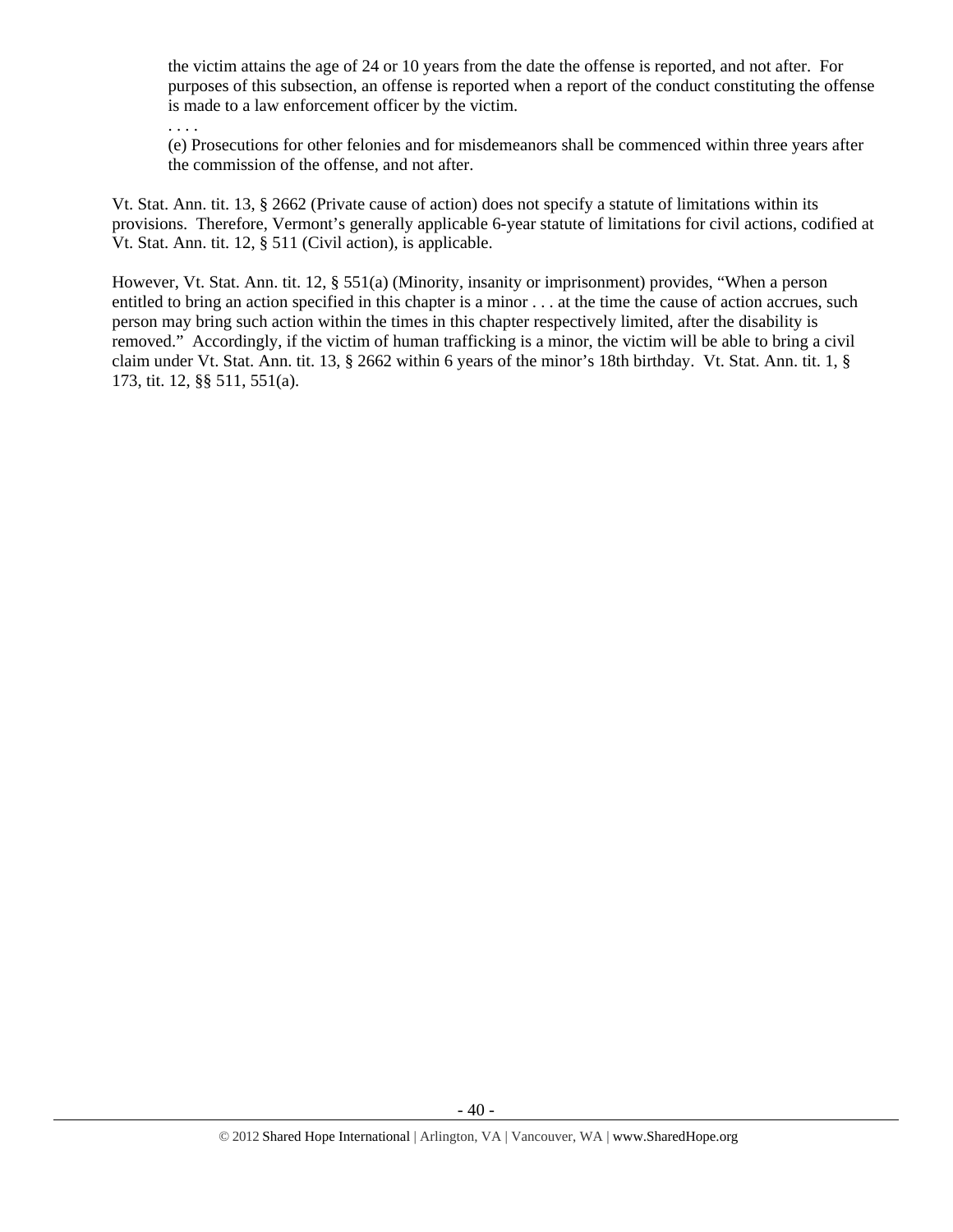#### **FRAMEWORK ISSUE 6: CRIMINAL JUSTICE TOOLS FOR INVESTIGATION AND PROSECUTIONS**

## *Legal Components:*

- *6.1 Training on human trafficking and domestic minor sex trafficking for law enforcement is statutorily mandated.*
- *6.2 Single party consent to audiotaping is permitted in law enforcement investigations.*
- *6.3 Wiretapping is an available tool to investigate domestic minor sex trafficking.*
- *6.4 Using a law enforcement posing as a minor to investigate buying or selling of commercial sex acts is not a defense to soliciting, purchasing, or selling sex with a minor.*
- *6.5 Using the Internet to investigate buyers and traffickers is a permissible investigative technique.*
- *6.6 Law enforcement and child welfare agencies are mandated to promptly report missing and recovered children. \_\_\_\_\_\_\_\_\_\_\_\_\_\_\_\_\_\_\_\_\_\_\_\_\_\_\_\_\_\_\_\_\_\_\_\_\_\_\_\_\_\_\_\_\_\_\_\_\_\_\_\_\_\_\_\_\_\_\_\_\_\_\_\_\_\_\_\_\_\_\_\_\_\_\_\_\_\_\_\_\_\_\_\_\_\_\_\_\_\_\_\_\_\_*

# *Legal Analysis:*

*6.1 Training on human trafficking and domestic minor sex trafficking for law enforcement is statutorily mandated.* 

Vermont does not specifically require law enforcement to receive training on human trafficking or domestic minor sex trafficking. 2011 Vt. Acts & Resolves 55, § 3 (Services for victims of human trafficking), however, authorizes the Vermont center for crime victim services to "convene a task force to assist . . . law enforcement agencies . . . to develop a statewide protocol to provide services for victims of human trafficking. The protocol may include a public awareness and education campaign."

- 6.1.1 Recommendation: Enact a law that requires law enforcement to receive training on human trafficking, including domestic minor sex trafficking.
- *6.2 Single party consent to audiotaping is permitted in law enforcement investigations.*

Vermont's statutes do not address whether single party or two-party consent to audiotaping is required.

- 6.2.1 Recommendation: Enact a law permitting single party consent audiotaping.
- *6.3 Wiretapping is an available tool to investigate domestic minor sex trafficking.*

Vermont code does not address whether wiretapping is permitted for domestic minor sex trafficking or any other crime.

- 6.3.1 Recommendation: Should Vermont enact a law authorizing wiretapping by law enforcement, include investigations related to Vt. Stat. Ann. tit. 13, § 2822(a) (Use of a child in a sexual performance), § 2823 (Consenting to a sexual performance), § 2652(a) (Human trafficking), § 2653(a) (Aggravated human trafficking), and § 2655(a) (Solicitation).
- *6.4 Using a law enforcement posing as a minor to investigate buying or selling of commercial sex acts is not a defense to soliciting, purchasing, or selling sex with a minor.*

Vermont does not expressly permit the use of a decoy by law enforcement for the purposes of investigating prostitution or sex trafficking cases. Vt. Stat. Ann. tit. 13, § 2828(a) (Luring a child), does, however, make it a crime for a person to "knowingly solicit, lure, or entice, or to attempt to solicit, lure, or entice, a child under the age of 16 or another person believed by the person to be a child under the age of 16." This statute suggests that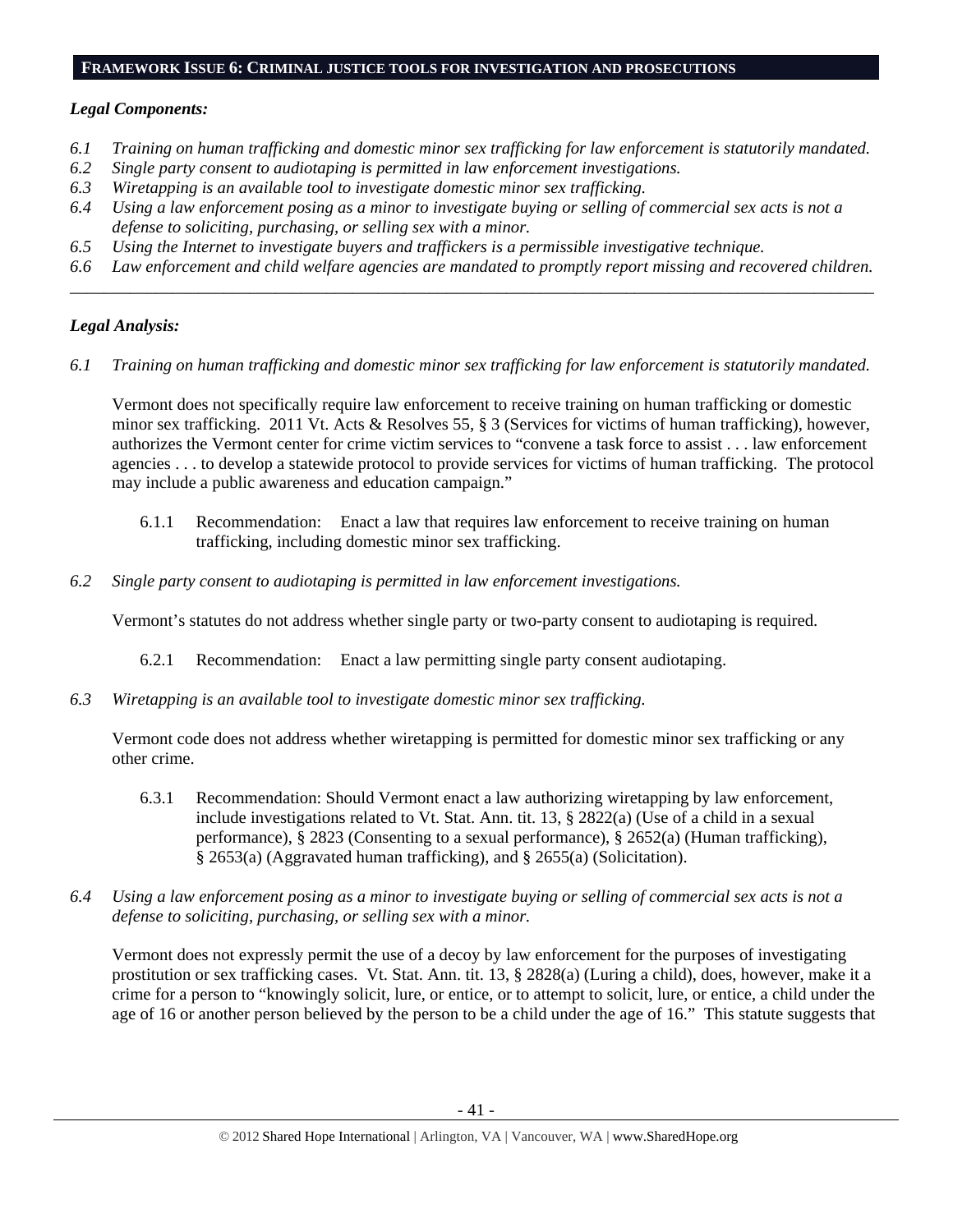Vermont law may permit law enforcement to use decoys while investigating violations of Vt. Stat. Ann. tit. 13, § 2828(a).

6.4.1 Recommendation: Enact a law that explicitly permits the use of a decoy to investigate domestic minor sex trafficking-related crimes.

# *6.5 Using the Internet to investigate buyers and traffickers is a permissible investigative technique.*

Vermont has no law expressly authorizing law enforcement to use the Internet to investigate buyers and traffickers. However, Vt. Stat. Ann. tit. 13, § 2828(a) (Luring a child) makes it illegal for an offender to "knowingly solicit, lure, or entice, or to attempt to solicit, lure, or entice, a child under the age of 16 or another person believed by the person to be a child under the age of 16." Vt. Stat. Ann. tit. 13, § 2828(b) further explains that "[t]his section applies to solicitation, luring, or enticement by any means, including in person, through written or telephonic correspondence or electronic communication." Although not explicit, together these two phrases suggest that law enforcement may use the Internet to investigate buyers and traffickers.

6.5.1 Recommendation: Enact a law that explicitly permits law enforcement to use the Internet to investigate buyers and traffickers.

# *6.6 Law enforcement and child welfare agencies are mandated to promptly report missing and recovered children.*

Vt. Stat. Ann. tit. 20, § 1820(1) (Definitions) defines a "missing person" as "an individual whose whereabouts is unknown and who is either physically disabled, mentally disabled or an unemancipated minor." Once a person files a missing person complaint pursuant to Vt. Stat. Ann. tit. 20, § 1821 (Missing person complaint), Vt. Stat. Ann. tit. 20, § 1822 (Missing person report) requires the law enforcement agency that receives the complaint to "prepare a missing person report," which must "include all information contained in the missing person complaint and any information or evidence gathered by a preliminary investigation, if one was made." Vt. Stat. Ann. tit. 20, § 1823(a) (Dissemination of missing person report) requires the law enforcement agency next to forward copies of the report to "all law enforcement agencies within the jurisdiction where the missing person lives or was last seen and other law enforcement agencies that can reasonably be expected to be involved in any investigation." Furthermore, Vt. Stat. Ann. tit. 20, § 1823(b) mandates that law enforcement forward the report to

(1) all law enforcement agencies to which the complainant reasonably requests the report be sent;

- (2) any law enforcement agency requesting a copy of the missing person report; and
- (3) all media in the region in which the missing person lives, or was last seen, unless such disclosure would impede an ongoing investigation or unless otherwise requested by the complainant.

 Vt. Stat. Ann. tit. 20, § 1824(a) (Searches for missing persons) requires any law enforcement agency that receive a missing persons report to "commence a search for a missing person as soon as a report is received." If the "missing person complaint involves an unemancipated minor, including a runaway child as defined in 13 V.S.A. § 1311 [Unlawful sheltering; aiding a runaway child], the law enforcement agency shall transmit the report, as soon as it is complete, to the department of public safety for inclusion in the National Crime Information Center computer." Vt. Stat. Ann. tit. 20, § 1825.

Additionally, Vermont established the Vermont Amber alert program "to aid in the identification and location of abducted children." Vt. Stat. Ann. tit. 20, § 1828. Vt. Stat. Ann. tit. 20, § 1828(3) (Vermont amber alert program) provides that an alert will be issued if

(A) a law enforcement agency notifies the department of the abduction of a child;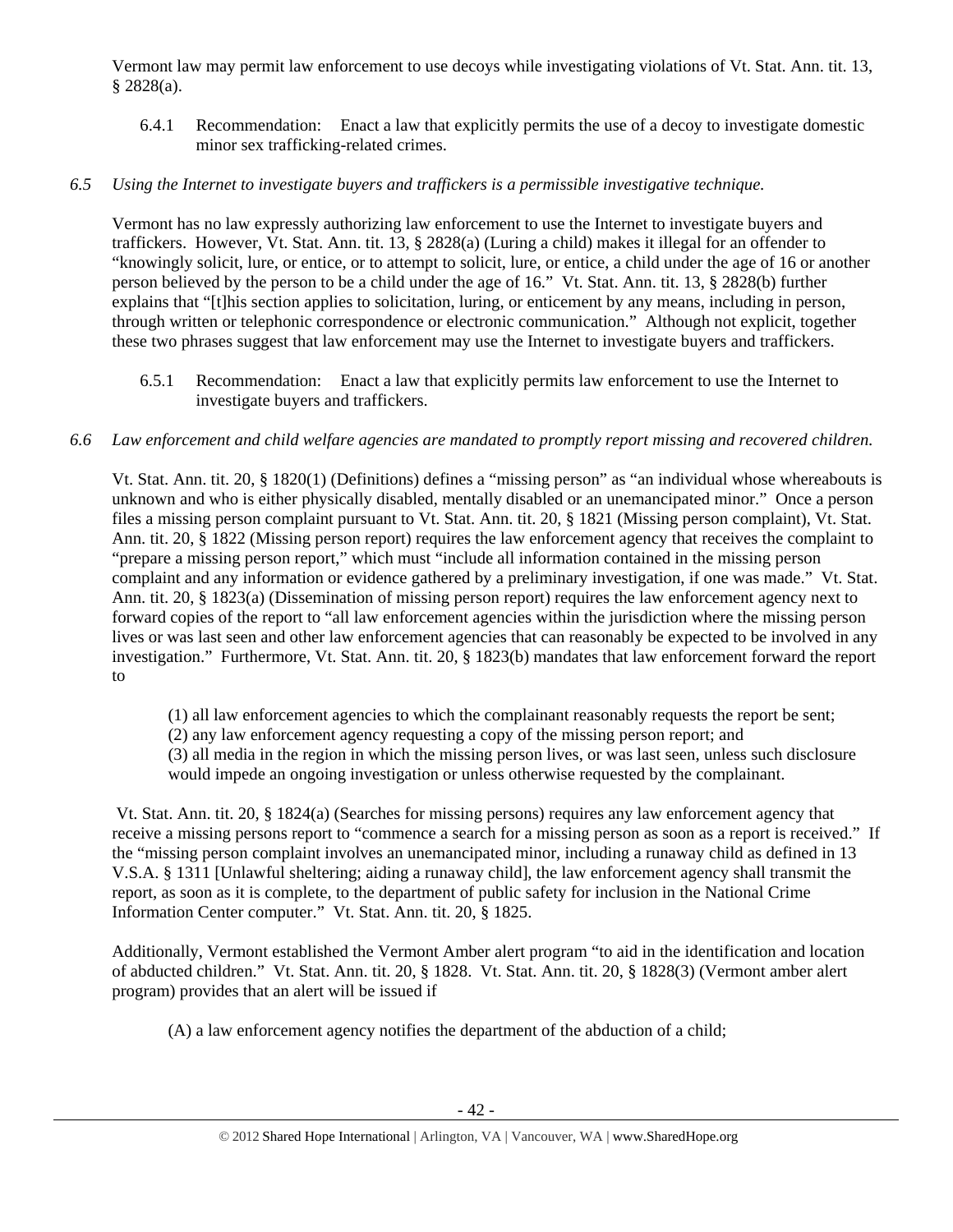(B) there is sufficient information about the child or the person suspected of abducting the child that an immediate broadcast might help locate the child; and

(C) the child is in danger of imminent death or serious bodily harm.

. . . .

Vt. Stat. Ann. tit. 20, § 1828(5), (6) dictates the procedure that law enforcement must follow upon finding a missing child for whom an alert was issued as follows:

(5) A law enforcement agency which locates a child who is the subject of an alert issued under this section shall immediately notify the law enforcement agency which requested the Amber alert. (6) An alert issued under this section shall be canceled:

(A) if the department notifies the Federal Communications Commission's designated state emergency alert system broadcaster in Vermont that the child has been located;